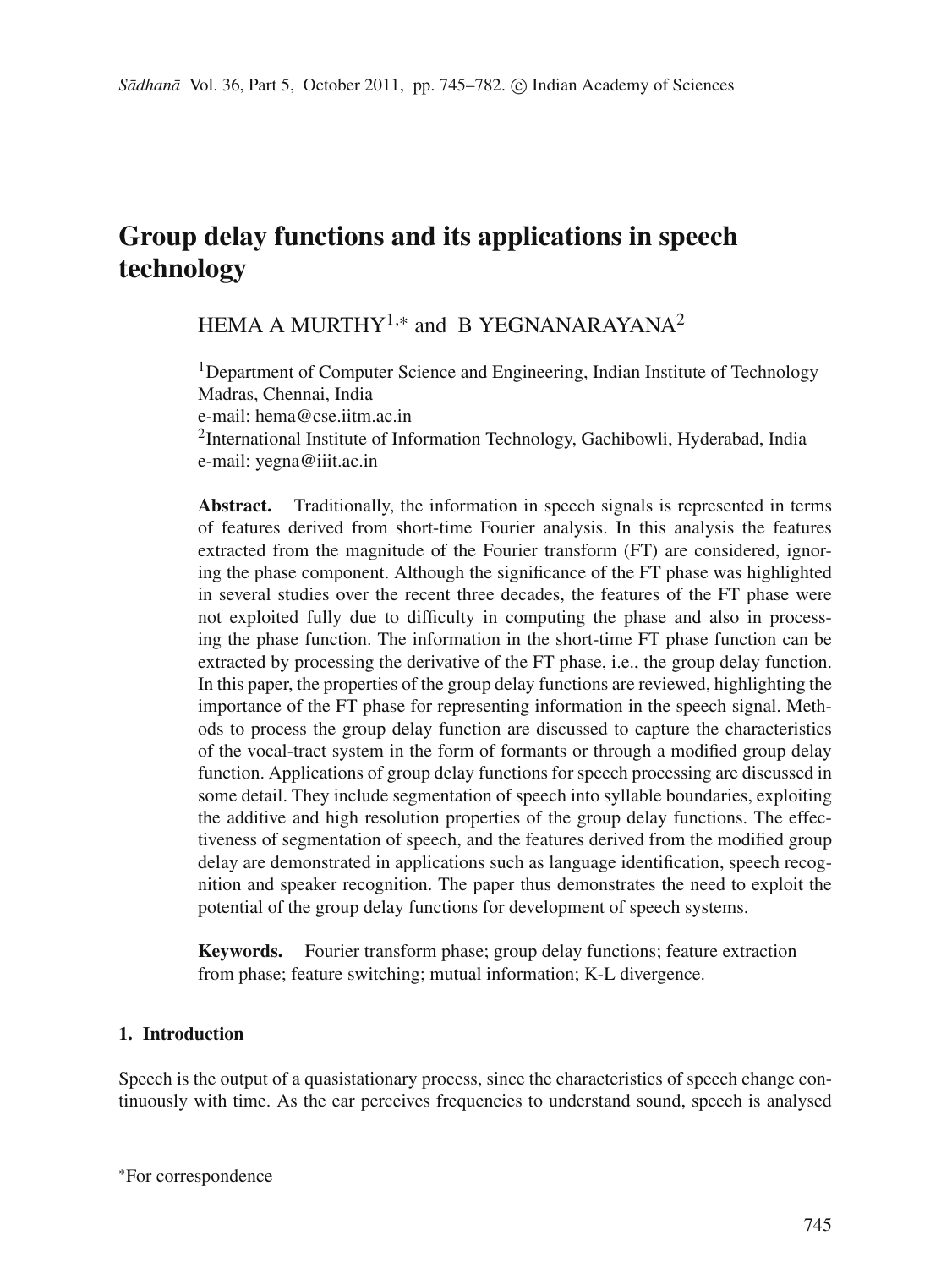and processed using the short-time Fourier transform (STFT). Representation of speech signals depends on the task for which the speech system is built. The acoustics of the speech waveform contains information about the speaker, language and sound unit. For a speech recognition system, the speaker information must be suppressed, while in a speaker recognition system, the information about the sound unit must be suppressed. For a language identification system, the phonotactics is important. A speech recognition system consists of two phases, namely, training (model building) and testing (model testing). In either phase, for any of the aforementioned tasks, the first task is feature extraction.

Information lost during the feature extraction process cannot be recovered. Feature extraction can be thought of as *lossy* encoding of the speech signal. It is thus important to make a judicious choice of the feature that is required for the task at hand. In any speech recognition system the features extracted are mel frequency cepstral coefficients (MFCC). MFCC are derived from the warped magnitude spectrum of the STFT of a frame of speech. Although both magnitude and phase of the STFT provide a complete description of the speech signal, it is generally believed that the ear is phase deaf. Experiments performed by Aarabi *et al* (2006) show that human recognition of speech in the presence of significant phase distortions is quite poor. A systematic approach to phase-based processing of speech signals can be found in Shi *et al* (2006). Paliwal *et al* (Paliwal & Alsteris 2005; Alsteris & Paliwal 2006) have performed a number of perceptual experiments to show the importance of phase in speech signals. Although the importance of phase in speech processing is established, there is very little effort on processing the phase spectrum to extract features for applications such as speech synthesis or recognition. Paliwal & Alsteris (2005) have shown that deviations in phase that are not linear are important for perception. Deviations in phase can be represented using the group delay function.

In this paper we discuss the significance of phase spectrum in speech processing. Phase by itself is difficult to process, we therefore propose processing the group delay function (negative derivative of phase).

The paper is divided into eight parts. In section 2, we briefly review the work on signal representation using phase spectrum. We discuss the properties of magnitude and phase spectra. The group delay function is defined, and its properties are studied. The issues in processing the group delay function to extract features for recognition are then discussed.

In section 3, algorithms for formant extraction from the group delay function of the speech signal are developed. In particular, three different ways of estimating group delay functions for formant extraction are studied. Although the extracted formants are quite robust, the representation of the spectrum in terms of formants frequencies alone is insufficient for building statistical speech recognition systems.

In section 4 methods for identifying syllable boundaries using group delay functions are developed. These boundaries can be considered as acoustic events, which can be exploited for various tasks as shown in the following sections.

In section 5, using the segmented models of syllables are built for every language. A new paradigm called *implicit language identification* is developed, where an unsupervised Hidden Markov model (HMM) clustering approach is used. This is based on the conjecture that humans use only a few key sounds to identify a language. Event-based processing of speech is used to improve the quality of synthesis, as shown in section 6, and to reduce the word error rate (WER) in speech recognition, as shown in section 7.

In section 7 we also develop a new paradigm for speech recognition, namely, feature switching. We show that use of information theoretic measures for choosing appropriate feature actually improves recognition performance. In section 8, feature switching as a paradigm for speaker verification is explored.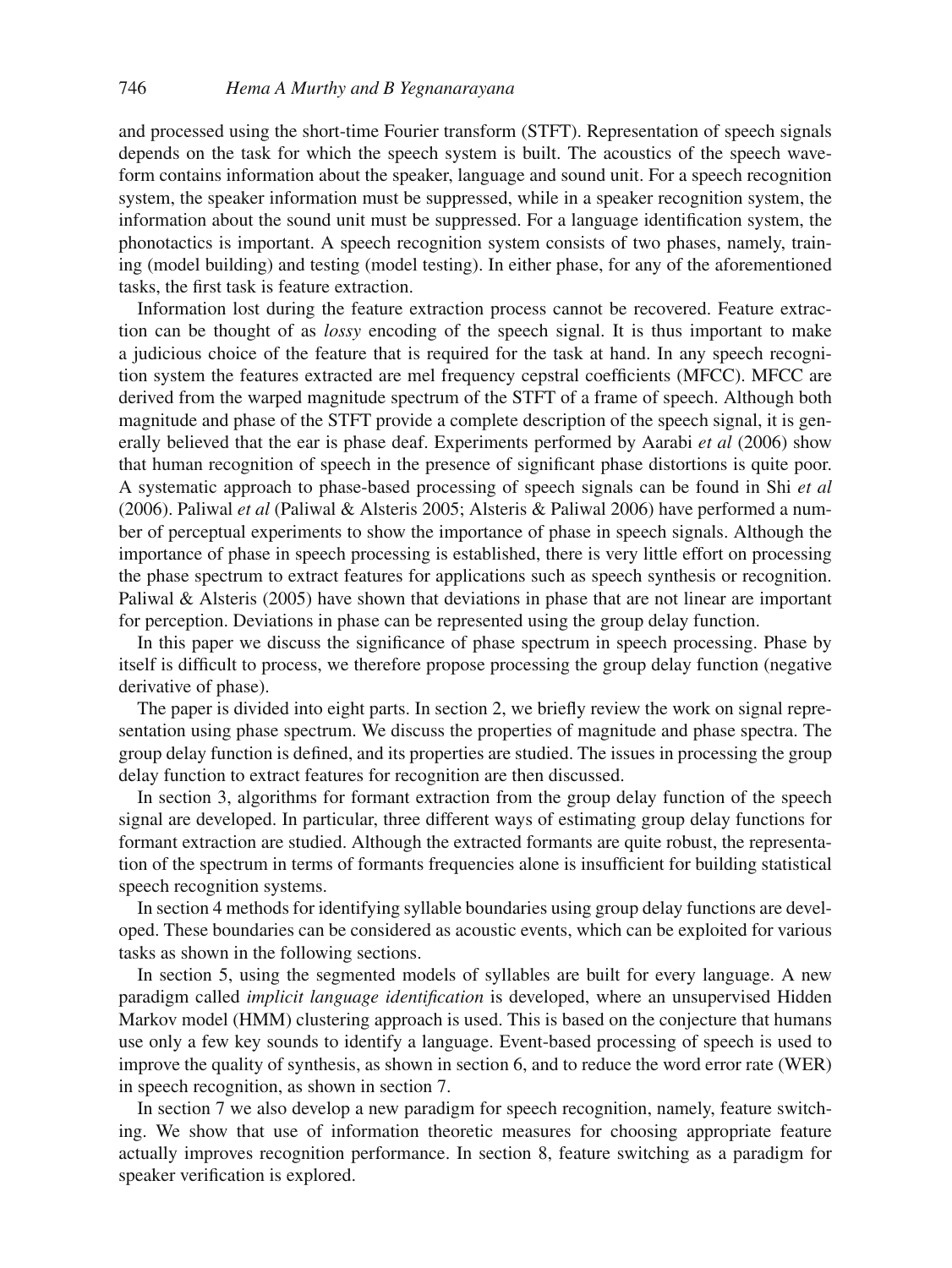#### **2. Representations of signals**

In this section, we study different representations of the filter in the digital model for speech production given in figure 1.

In this model, it is clear that the parameters required to be extracted from the speech are *source* and *system* parameters. The changes in the vocal tract system, are characterized by the parameters of the digital filter in figure 1. The closing and opening of the glottis and vibrations of the vocal folds are characterized by the parameters of the source. The digital filter represents the formants (resonances) and antiformants (antiresonances). The speech signal *s*[*n*] is modelled as the convolution of the source  $e[n]$  and the impulse response of the digital filter  $h[n]$ :

$$
s[n] = e[n] * h[n]
$$
  
\n
$$
S(e^{j\omega}) = E(e^{j\omega})H(e^{j\omega}),
$$
\n(1)

where  $S(e^{j\omega})$ ,  $E(e^{j\omega})$  and  $H(e^{j\omega})$  are discrete-time Fourier transforms of  $s(n)$ ,  $e(n)$  and  $h(n)$ , respectively. The features that characterize the digital filter can be obtained directly from the spectrum or can be derived from the model. The source information may be derived by passing the speech signal through the inverse of the model system.

The source and system become additive as in homomorphic processing, i.e.,

$$
\log S(e^{j\omega}) = \log E(e^{j\omega}) + \log H(e^{j\omega}).
$$

Taking the inverse Fourier transform (IFT) on both sides, we get

$$
\hat{s}[n] = \hat{e}[n] + \hat{h}[n],\tag{2}
$$



Figure 1. A source system model for speech production.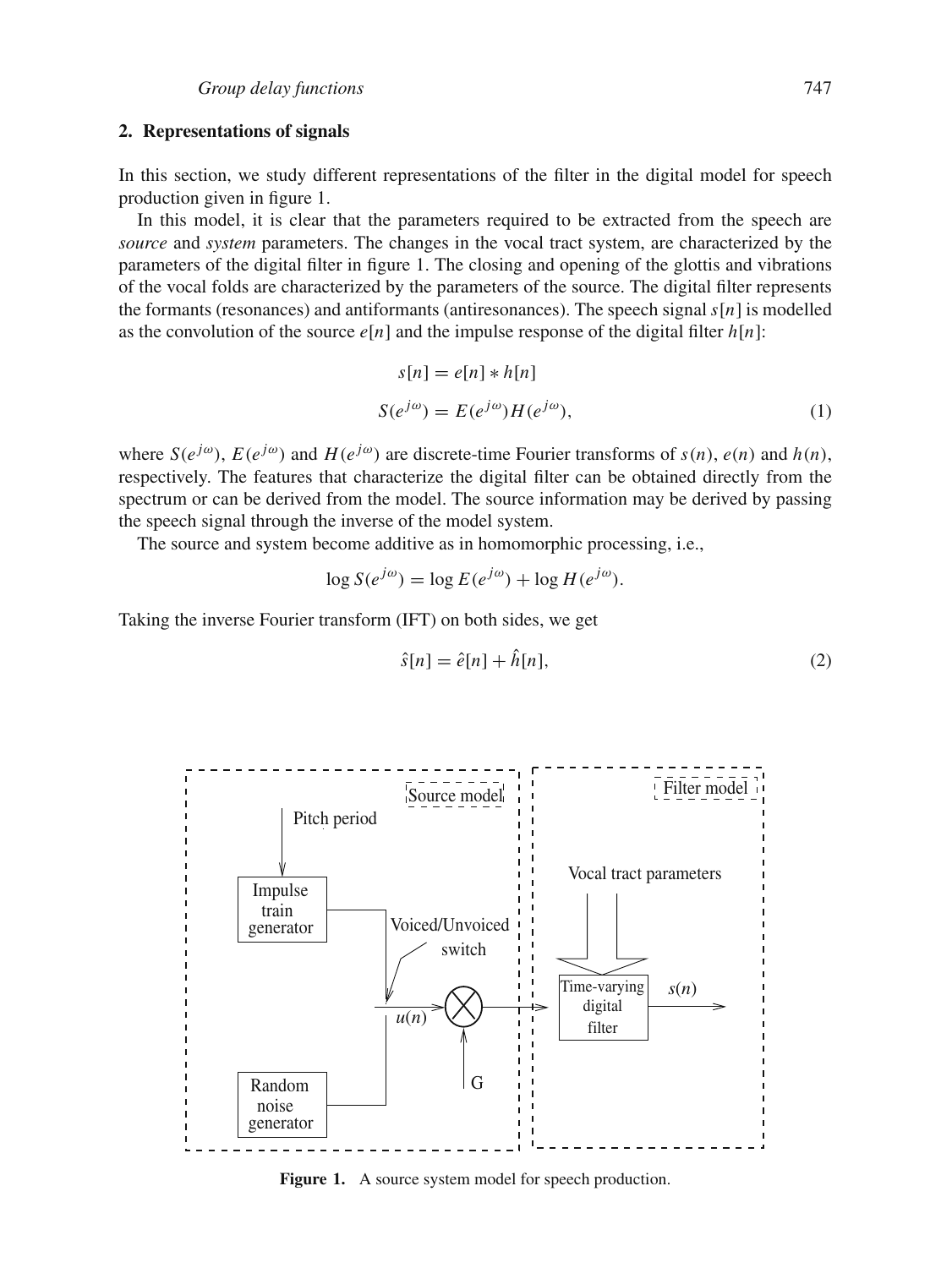where  $\hat{s}[n]$ ,  $\hat{e}[n]$  and  $\hat{h}[n]$  correspond to the cepstra of  $s[n]$ ,  $h[n]$  and  $e[n]$ , respectively. Since  $\hat{e}[n]$  corresponds to the rapidly varying component of the spectrum, and  $\hat{h}[n]$  corresponds to the slowly varying component in the spectrum, they can be separated by a lifter in the cepstral domain.

In the model-based approach to speech processing, the system  $H(z)$  is represented by a digital filter. For the all-pole model,

$$
s[n] = -\sum_{k=1}^{p} a_k s[n-k] + e[n].
$$

Taking the *z*-transform on both sides, we get

$$
S(z) = E(z)H(z). \tag{3}
$$

$$
H(z) = \frac{1}{1 + \sum_{k=1}^{p} a_k z^{-k}}.
$$
\n(4)

The  $a_k$ <sub>s</sub> are coefficients of a polynomial that approximate the envelope of the power spectrum of a frame of speech. These coefficients are estimated by minimising the squared error between the signal sample and its predicted value.

#### 2.1 *Fourier transform representation of speech signal*

We list here some of the properties of the Fourier transform magnitude and phase spectra.

- (a) Properties of the Fourier transform magnitude spectrum (FTMS)
	- (i) For any real  $x[n]$ , the FTMS is an even function  $\omega$ .
	- (ii) The IFT of the FTMS is a noncausal even function of time. This function can be expressed as the autocorrelation function of some sequence  $v[n]$  (Papoulis 1977). This signal is also called a zero phase signal.
	- (iii) If a signal  $x[n]$  is the impulse response of a cascade of resonators and antiresonators, the overall FTMS of  $x[n]$  is a product of the magnitude spectra of the individual resonators. The resonators are characterized by peaks in the magnitude spectrum, while the antiresonators are characterized by the valleys in the magnitude spectrum.
- (b) Properties of the Fourier transform phase spectrum (FTPS)
	- (i) For any real  $x[n]$ , the FTPS is an odd function of  $\omega$ .
	- (ii) For any  $x[n]$ , the computed values of the FTPS are restricted to  $\pm \pi$  (wrapped).
	- (iii) If the signal  $x[n]$  is shifted in the time domain by  $n_0$  samples, a linear phase component of  $e^{-j\omega n_0}$  is introduced in the FTPS.
	- (iv) The IFT of  $e^{j\theta(e^{j\omega})}$  is an all pass signal.
	- (v) If a signal  $x[n]$  is the impulse response of a cascade of resonators and antiresonators, the overall FTPS of  $x[n]$  is a sum of the unwrapped phase spectra of individual resonators. The resonators and antiresonators are characterized by rapid variations in the phase function. These variations are better observed in the group delay function, which is the focus of the next section. Owing to the additive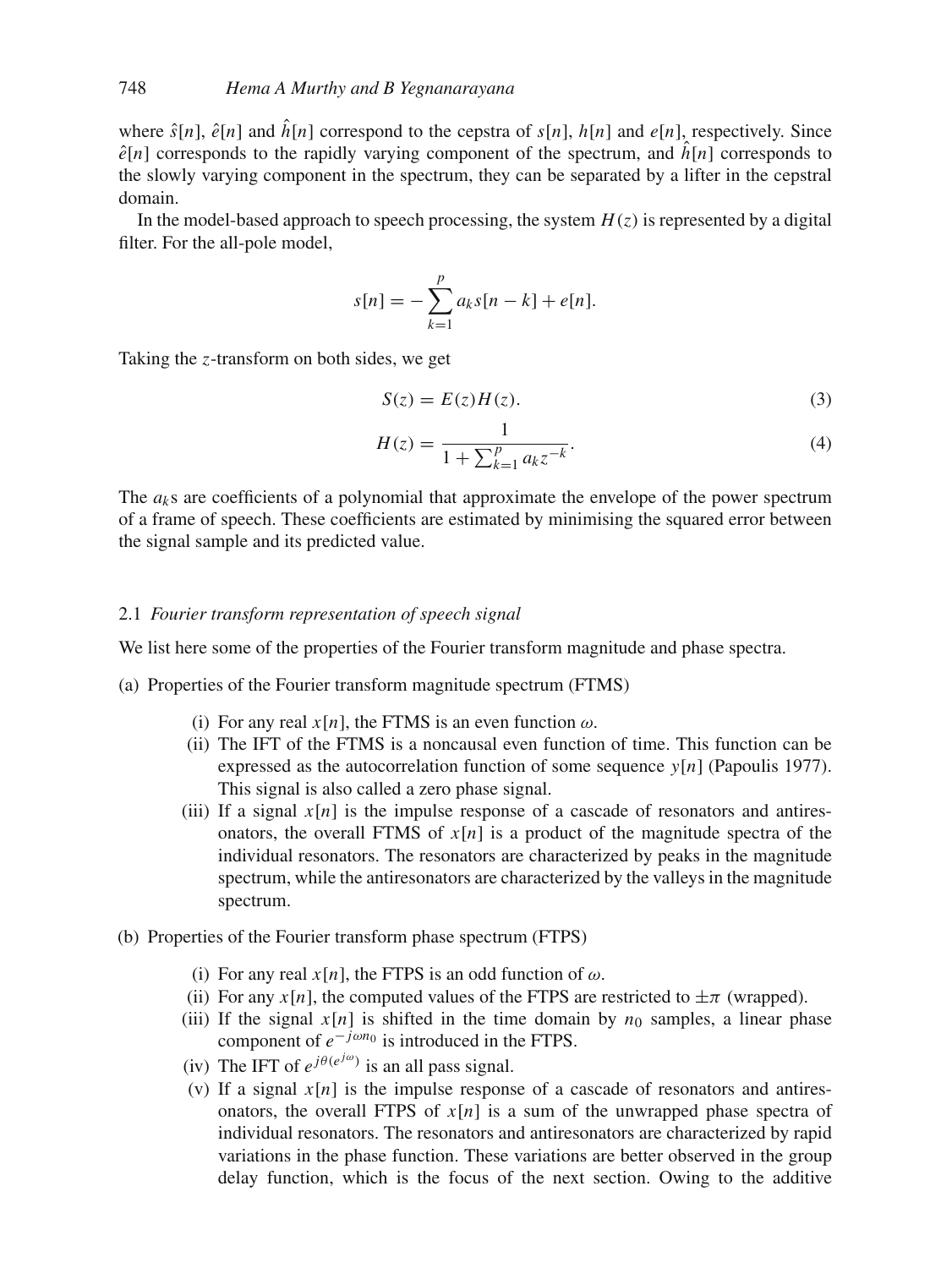property of the phase function, even low amplitude resonances are emphasized in the phase function.

(vi) Computation of the unwrapped phase function is nontrivial (Tribolet 1979).

#### 2.2 *Group delay functions*

*Definition:.* Let  $x[n]$  be a signal, whose continuous phase spectrum is given by  $\theta(e^{j\omega})$ . The group delay function is defined as

$$
\tau(e^{j\omega}) = -\frac{d(\theta(e^{j\omega}))}{d\omega}.
$$
\n(5)

If the Fourier transform of the sequence  $v[n]$  is represented by

$$
V(e^{j\omega}) = |V(e^{j\omega})|e^{j\theta(e^{j\omega})},\tag{6}
$$

then it can be shown that (Oppenheim & Schafer 1990)

$$
\ln|V(e^{j\omega})| = c[0]/2 + \sum_{n=1}^{\infty} c[n] \cos n\omega \tag{7}
$$

and the unwrapped phase function is given by:

$$
\theta(e^{j\omega}) = -\sum_{n=1}^{\infty} c[n] \sin n\omega,
$$
\n(8)

where  $c[n]$  are the cepstral coefficients. A detailed description of the cepstrum and its properties can be found in Oppenheim & Schafer (1990). Taking the negative derivative of Eq. 8 with respect to  $\omega$ , we get

$$
\tau(e^{j\omega}) = -\sum_{n=1}^{\infty} nc[n] \cos n\omega.
$$
 (9)

From Eqs (7) and (8), we note that for a minimum phase signal, the spectral phase and magnitude are related through the cepstral coefficients. Further, the group delay function  $\tau(e^{j\omega})$  can be obtained as the Fourier transform of the weighted cepstrum (Eq. 9).

For minimum phase signals, using the Eqs  $(7)$ ,  $(8)$  and  $(9)$ , the signal can be directly obtained from its group delay function.

For mixed phase signals, two sets of cepstral coefficients are defined, namely,  $c_1[n]$  and  $c_2[n]$ for magnitude and phase functions separately (Yegnanarayana *et al* 1984):

$$
\ln|V(e^{j\omega})| = c_1[0]/2 + \sum_{n=1}^{\infty} c_1[n] \cos n\omega \tag{10}
$$

$$
\theta(e^{j\omega}) = -\sum_{n=1}^{\infty} c_2[n] \sin n\omega,
$$
\n(11)

where  $c_1[n]$  and  $c_2[n]$  are the cepstral coefficients of the unique minimum phase signals derived from the spectral magnitude and phase, respectively (Yegnanarayana *et al* 1984).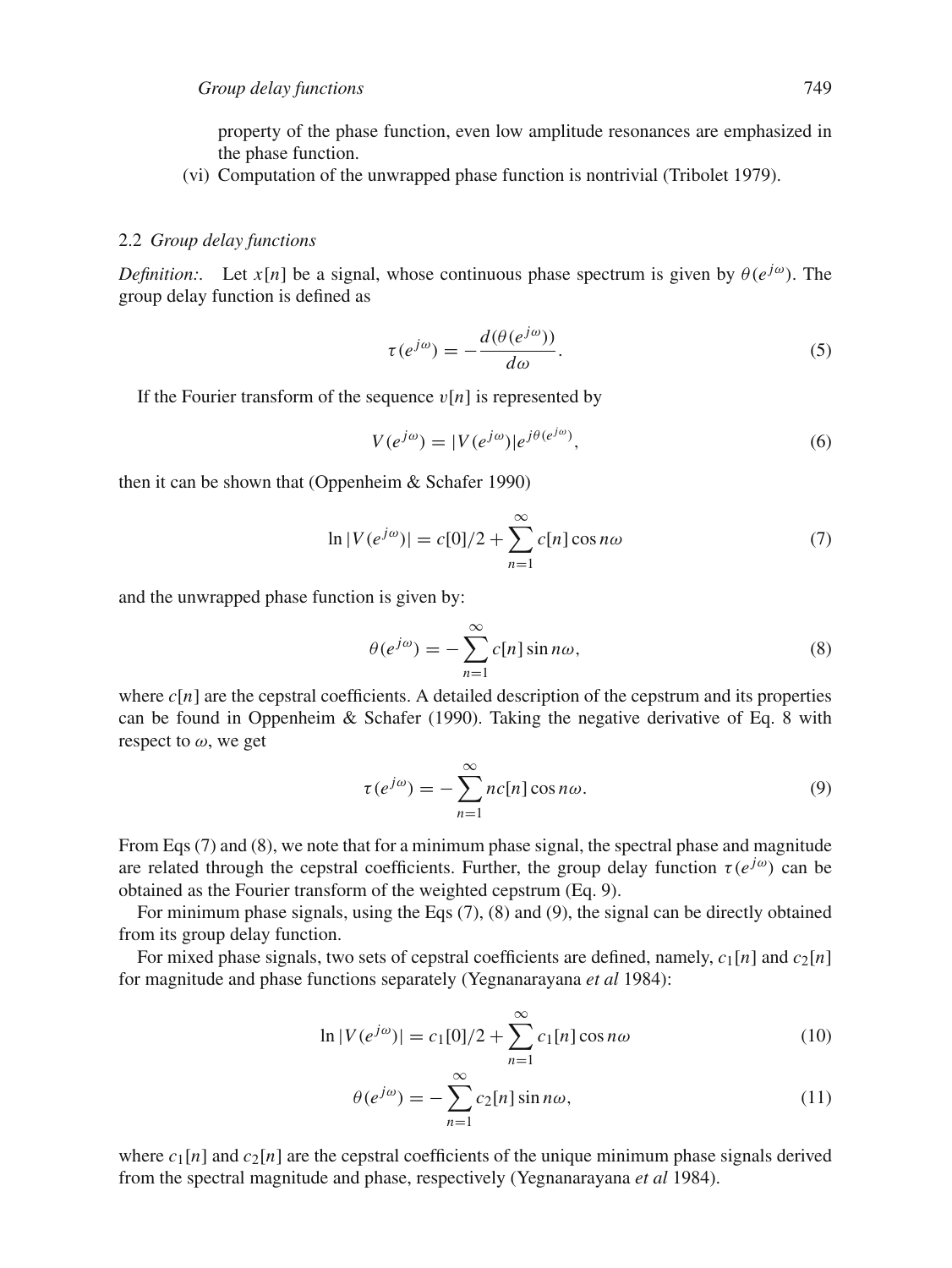Using Eqs (9) and (11), two different group delay functions are defined:

$$
\tau_m(e^{j\omega}) = -\sum_{n=1}^{\infty} nc_1[n] \cos n\omega
$$

$$
\tau_p(e^{j\omega}) = -\sum_{n=1}^{\infty} nc_2[n] \sin n\omega
$$

as the group delay function derived from the magnitude and phase for a mixed phase signal, respectively.

#### 2.2a *Properties of group delay functions*:

- (i) Poles (zeros) of the transfer function show as peaks (valleys) in the group delay function.
- (ii) Additive property: Convolution of signals in the time domain is reflected as a summation in the group delay domain.
- (iii) High resolution property: The (anti) resonance peaks (due to complex conjugate (zero) pole pairs) of a signal are better resolved in the group delay domain than in the spectral domain. Furthermore, the resonance information is confined to the narrow region around the zero or pole location as shown in figure 2.
- (iv) For minimum phase signals

$$
\tau_p(e^{j\omega})=\tau_m(e^{j\omega}).
$$

(v) For maximum phase signals

$$
\tau_p(e^{j\omega})=-\tau_m(e^{j\omega}).
$$

(vi) For mixed phase signals

$$
\tau_p(e^{j\omega}) \neq \tau_m(e^{j\omega}).
$$

(vii) If a root (pole or zero) is on the unit circle, at the location of the roots

$$
\tau_p(e^{j\omega}) = \tau_m(e^{j\omega}) = \infty.
$$

In figure 2, the additive property of the group delay spectrum is illustrated using three different systems, (i) a complex conjugate pole pair at an angular frequency  $\omega_1$ , (ii) a complex conjugate pole pair at an angular frequency  $\omega_2$ , and (iii) two complex conjugate pole pairs one at  $\omega_1$ , and the other at  $\omega_2$ . From the magnitude spectra of these three systems (figure 2b, e and h), it is observed that for a system consisting of two poles, the peaks are not resolved well (see figure 2h). This is due to the multiplicative property of the magnitude spectra. From figure 2i, it is evident that in the group delay spectrum obtained by combining the poles together, the peaks are resolved well. This is owing to the additive property of the group delay functions:

Let  $\mathcal{H}_1(e^{j\omega})$ ,  $\mathcal{H}_2(e^{j\omega})$  and  $\mathcal{H}(e^{j\omega})$ , be the frequency responses of the systems given in figures  $2(I)$ ,  $(II)$  and  $(III)$ , respectively. Then we have

$$
\mathcal{H}(e^{j\omega}) = \mathcal{H}_1(e^{j\omega}).\mathcal{H}_2(e^{j\omega})
$$
\n(12)

$$
|\mathcal{H}(e^{j\omega})| = |\mathcal{H}_1(e^{j\omega})| |\mathcal{H}_2(e^{j\omega})|,\tag{13}
$$

$$
\arg(\mathcal{H}(e^{j\omega})) = \arg(\mathcal{H}_1(e^{j\omega})) + \arg(\mathcal{H}_2(e^{j\omega})).
$$
\n(14)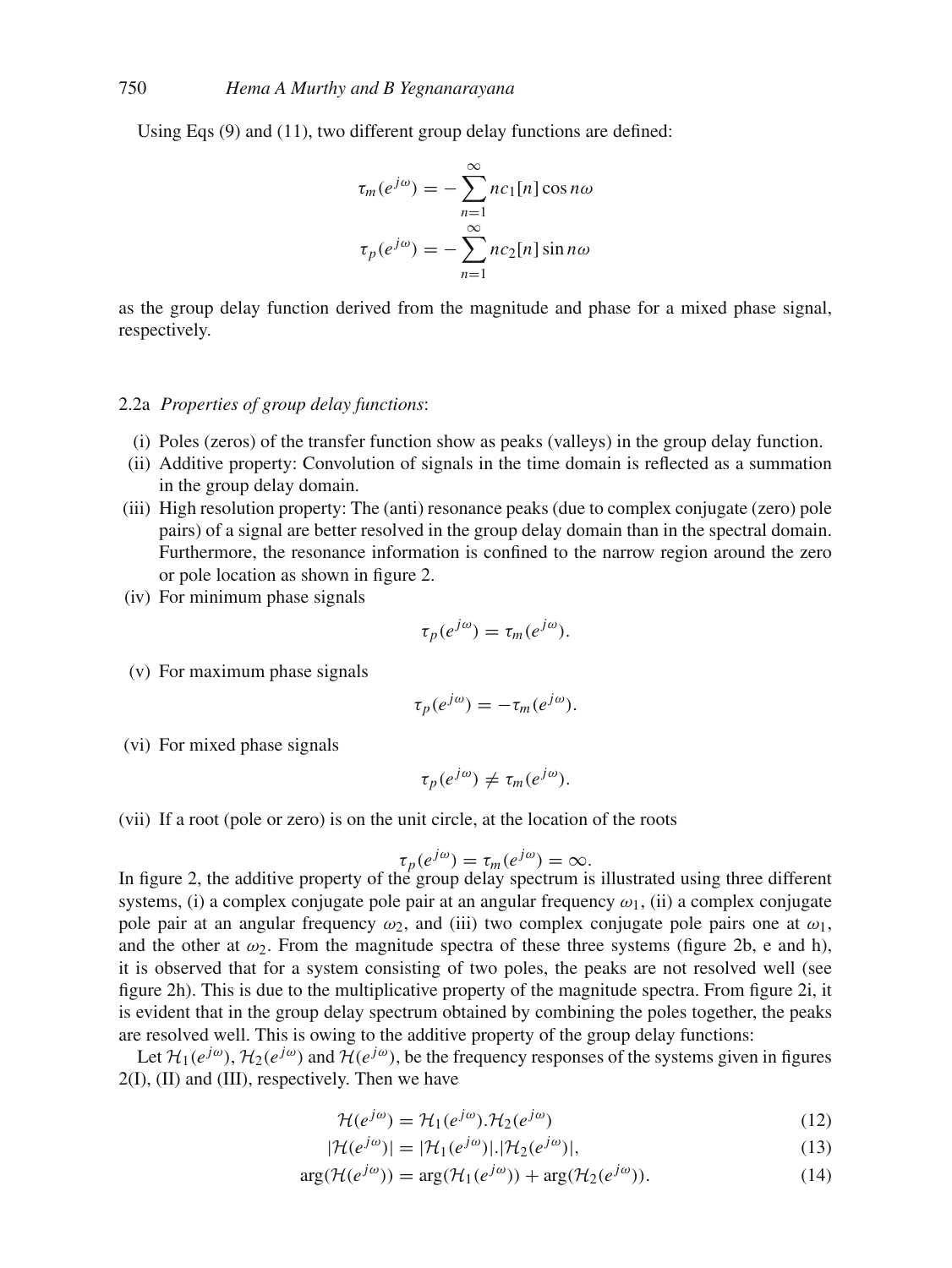

**Figure 2.** Resolving power of the group delay spectrum: *z*-plane (**a**, **d**, **g**), magnitude spectrum (**b**, **e**, **h**) and group delay spectrum  $(c, f, i)$ . (I) A pole inside the unit circle at  $(0.8, \pi/8)$ . (II) A pole inside the unit circle at  $(0.8, \pi/4)$ . (**III**) A pole at  $(0.8, \pi/8)$  and another pole at  $(0.8, \pi/4)$  inside the unit circle.

The group delay function for the cascaded system is given by:

$$
\tau_h(e^{j\omega}) = -\partial(\arg(\mathcal{H}(e^{j\omega})))/\partial\omega
$$
  
=  $-\partial(\arg(\mathcal{H}_1(e^{j\omega})))/\partial\omega - \partial(\arg(\mathcal{H}_2(e^{j\omega})))/\partial\omega$   
 $\tau_h(e^{j\omega}) = \tau_{h1}(e^{j\omega}) + \tau_{h2}(e^{j\omega}),$  (15)

where  $\tau_{h1}(e^{j\omega})$  and  $\tau_{h2}(e^{j\omega})$  correspond to the group delay function of  $\mathcal{H}_1(e^{j\omega})$  and  $\mathcal{H}_2(e^{j\omega})$ , respectively.

From Eqs (12) and (15), we see that multiplication in the spectral domain becomes addition in the group delay domain.

2.2b *Minimum phase group delay function*: In the minimum phase group delay function, poles and zeros can be distinguished easily as peaks correspond to poles while valleys correspond to zeros. Non-minimum phase signals do not possess this property.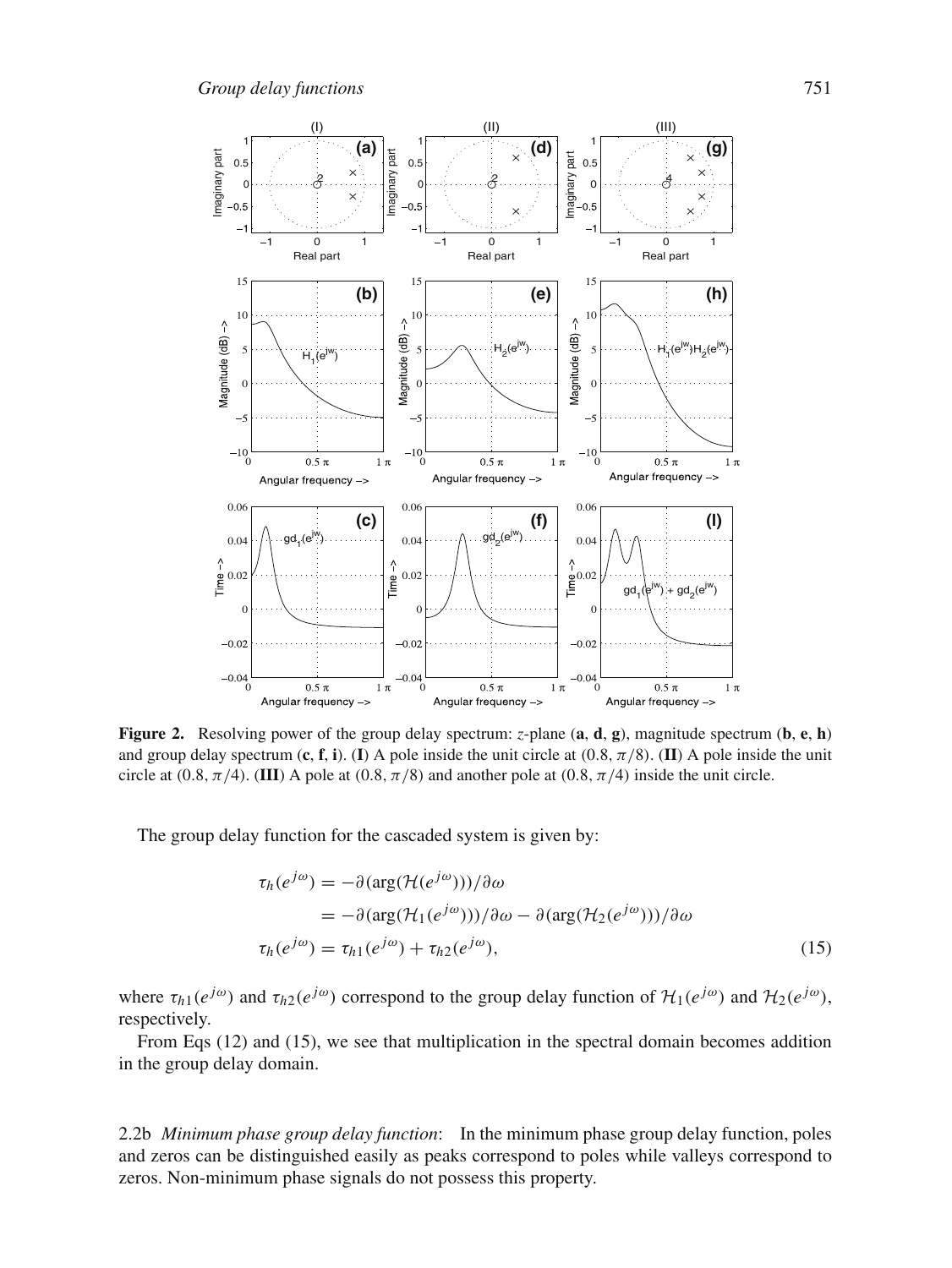For analysis purposes, minimum phase and non-minimum phase signals in figure 3 are chosen such that the signals are causal outputs of stable systems. Further, the magnitude spectrum of all the three different signals are identical. The corresponding system function  $H(z)$  is given by

$$
\mathcal{H}(z) = \frac{(z - b_1)(z - b_1^*)(z + b_2)(z + b_2^*)}{(z - a_1)(z - a_1^*)(z + a_2)(z + a_2^*)},\tag{16}
$$

where  $|a_i|$  < 1 for  $i = 1, 2$  for all types of signals (stable systems).

Consider the following systems:

- (i) minimum phase system:  $|b_i|$  < 1 for  $i = 1, 2$
- (ii) Type 1:  $|b_1|$  < 1 and  $|b_2|$  > 1
- (iii) Type 2:  $|b_i| > 1$  for  $i = 1, 2$



**Figure 3.** Group delay property of different types of signals: the *z*-plane (**a**, **e**, **i**), the magnitude spectrum (**b**, **f**, **j**), the phase spectrum (**c**, **g**, **k**), and the group delay spectrum (**d**, **h**, **l**) for (**I**) minimum phase (**II**) non-minimum phase – Type 1 and (**III**) non-minimum phase – Type 2 system.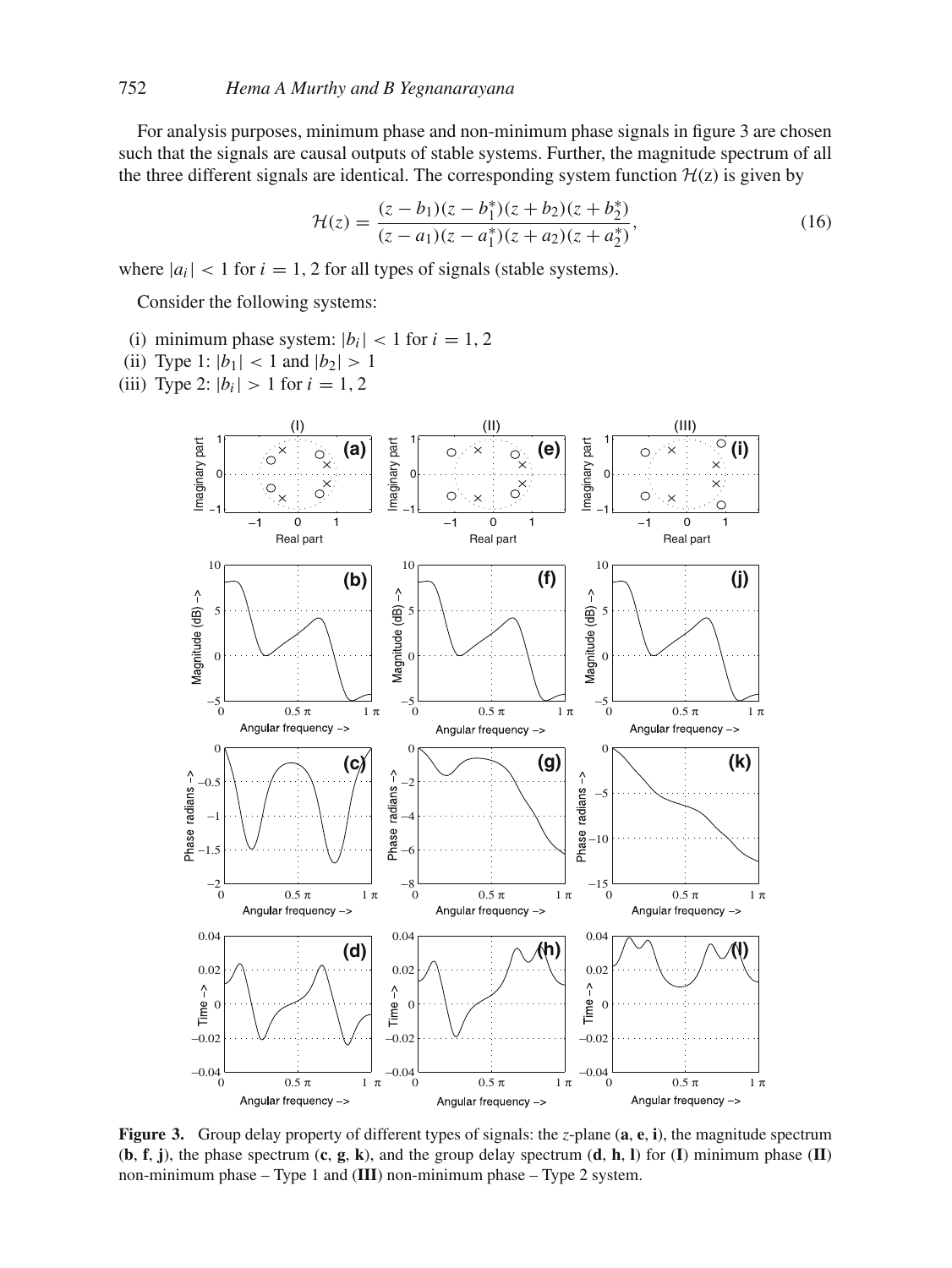The magnitude, phase, and, group delay spectra are computed from the system function given in Eq. 16 (see figure 3). From figure 3, we observe that:

- i) For all the three types of systems, the magnitude spectra are identical in shape (figure 3b, f and j).
- ii) For the minimum phase system (figure 3a, the net phase changes from 0  $to \pi$  radians,  $(\arg(\mathcal{H}(\pi)) - \arg(\mathcal{H}(0)))$  is negligible (figure 3c). For non-minimum phase systems (figure 3e and i), the net phase change is dependent on the number of zeros outside the unit circle (figure 3g and k).
- iii) In the group delay spectrum, for the minimum phase system, both the peaks and valleys are resolved correctly (figure 3d), where peaks correspond to poles and valleys correspond to zeros. In the case of non-minimum phase systems, the zeros which are outside the unit circle are not resolved properly as shown in figure 3h and 3l. The zeros outside the unit circle appear as peaks at the corresponding angular frequencies. It is therefore, difficult to distinguish between poles and zeros (when the zeros are outside the unit circle) in the group delay spectrum.

A non-model, root cepstrum based approach is proposed, to derive a minimum phase signal  $x_{mn}[n]$  from any signal  $x[n]$  under the constraint that it is derived from the magnitude spectrum of  $x[n]$ , i.e.  $|X(e^{j\omega})|$ . The reason for this constraint is that the magnitude spectrum of a given root inside the unit circle (at a radial distance  $\alpha'$  from the origin of the unit circle) is the same as that of a root outside the unit circle (at a distance  $1/\alpha'$  at the same angular frequency). In general, if a system function has N roots, then there are  $2^N$  possible pole/zero configurations that will yield the same magnitude spectrum. Therefore, it is not possible to determine whether a given signal is minimum phase or non-minimum phase from the magnitude spectrum alone. However clearly, there is only one minimum phase system corresponding to that of the magnitude spectrum.

Instead of taking the squared magnitude spectrum,  $|X(e^{j\omega})|^{\gamma}$  can be taken, where  $\gamma$  can be any value<sup>1</sup>. In that case, if the signal  $x[n]$  is an energy bounded signal, from the Akhiezer–Krein and Fejer–Reisz theorems (Papoulis 1977), it can be shown that,

$$
\mathcal{F}^{-1}(|X(e^{j\omega})|^{\gamma}) = \mathcal{F}^{-1}(|X(e^{j\omega})|^{0.5\gamma} |X(e^{j\omega})|^{0.5\gamma})
$$

$$
= \mathcal{F}^{-1} \mathcal{Y}(e^{j\omega}) \mathcal{Y}^{c}(e^{j\omega})
$$

$$
= y[n] * y[-n],
$$

where *c* and ∗ denote complex conjugation and convolution operations, respectively. Thus,  $|X(e^{j\omega})|$  can be expressed as the Fourier transform of the autocorrelation of some sequence *y*[*n*]. Basically, the root cepstrum of any signal *x*[*n*] can be thought of as the autocorrelation of some other sequence  $y[n]$ . The inverse Fourier transform of  $|X(e^{j\omega})^{\gamma}$  is referred to as the root cepstrum.

In Yegnanarayana (1979), the squared magnitude behaviour of the group delay function is explained. We review this property in the following.

<sup>&</sup>lt;sup>1</sup>Other values of  $\gamma$  say,  $\gamma$  < 1, are especially useful in formant and antiformant extraction from the speech signal when the dynamic range is very high.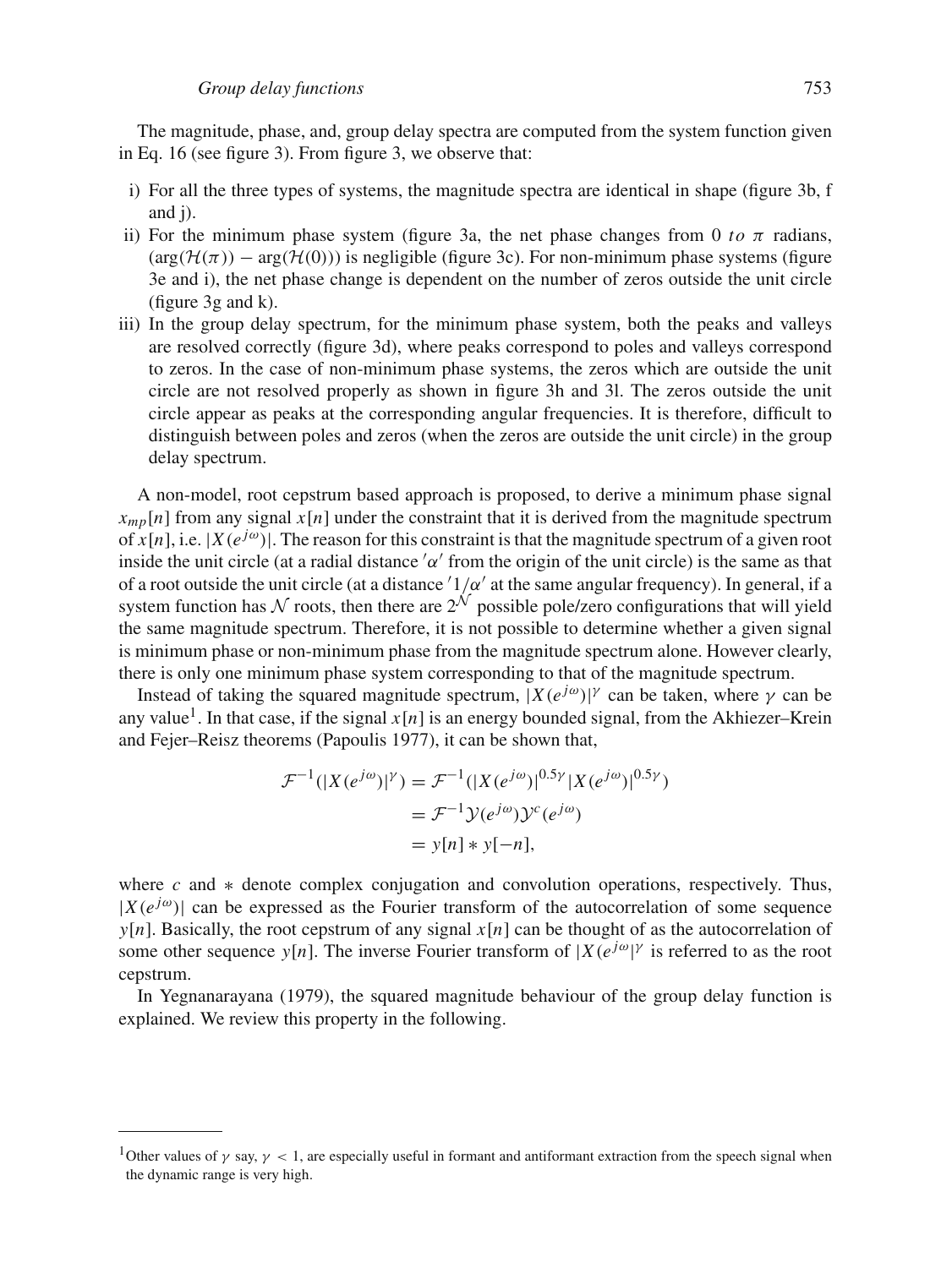Consider the spectrum of any signal obtained as an impulse response of a cascade of *M* resonators, the frequency response of the overall filter is given by Yegnanarayana (1979).

$$
X(e^{j\omega}) = \prod_{i=1}^{\mathcal{M}} \frac{1}{\alpha_i^2 + \beta_i^2 - \omega^2 - 2j\omega\alpha_i},\tag{17}
$$

where  $\alpha_i \pm j\beta_i$  is the complex pair of poles of the *i*<sup>th</sup> resonator. The squared magnitude spectrum is given by

$$
|X(e^{j\omega})|^2 = \prod_{i=1}^{\mathcal{M}} \frac{1}{[(\alpha_i^2 + \beta_i^2 - \omega^2)^2 + 4\omega^2 \alpha_i^2]}
$$
(18)

and the phase spectrum is given by

$$
\theta(e^{j\omega}) = \angle X(e^{j\omega}) = \sum_{i=1}^{\mathcal{M}} \tan^{-1} \frac{2\omega \alpha_i}{\alpha_i^2 + \beta_i^2 - \omega^2}.
$$
 (19)

It is well known that the magnitude spectrum of an individual resonator has a peak at  $\omega^2$  =  $\beta_i^2 - \alpha_i^2$  and a half-power bandwidth of  $\alpha_i$ . The group delay function can be derived using Eq. 19 and is given by:

$$
\tau(e^{j\omega}) = -\theta'(e^{j\omega}) = -\frac{d\theta(e^{j\omega})}{d\omega} = \sum_{i=1}^{\mathcal{M}} \frac{2\alpha_i(\alpha_i^2 + \beta_i^2 + \omega^2)}{(\alpha_i^2 + \beta_i^2 - \omega^2)^2 + 4\omega^2 \alpha_i^2}.
$$
 (20)

For  $\beta_i^2 \gg \alpha_i^2$ , the *i*<sup>th</sup> term  $\theta_i^2$  $\int_{i}^{j} (e^{j\omega})$  in Eq. 20 can be approximated around the resonance frequency  $\omega_i^2 = \beta_i^2 - \alpha_i^2$ , as in Yegnanarayana (1979) (here  $\omega_i$  is the resonance frequency),

$$
\tau(e^{j\omega}) = \theta_i'(e^{j\omega}) = \left[\frac{K_i}{(\alpha_i^2 + \beta_i^2 - \omega^2)^2 + 4\omega^2 \alpha_i^2}\right] = K_i |H_i(e^{j\omega})|^2,
$$
(21)

where  $K_i$  is a constant. Hence, the group delay function behaves like a squared magnitude response (Yegnanarayana 1979).

#### 2.3 *Feature extraction from phase*

The group delay functions can be used to represent signal information as long as the roots of the *z*-transform of the signal are not too close to the unit circle in the *z*-plane (Murthy & Yegnanarayana 1989). The zeros that are close to the unit circle manifest as spikes in the group delay function, and the strength of these spikes is proportional to the proximity of these zeros to the unit circle. The group delay function becomes spiky in nature also owing to pitch periodicity effects. These spikes form a significant part of the fine structure of the spectrum, and cannot be eliminated by normal smoothing techniques. Hence, the group delay function has to be modified to eliminate the effects of these spikes (Murthy & Yegnanarayana 1991; Murthy 1997). Figure 4 shows the effects of zeros on the group delay function.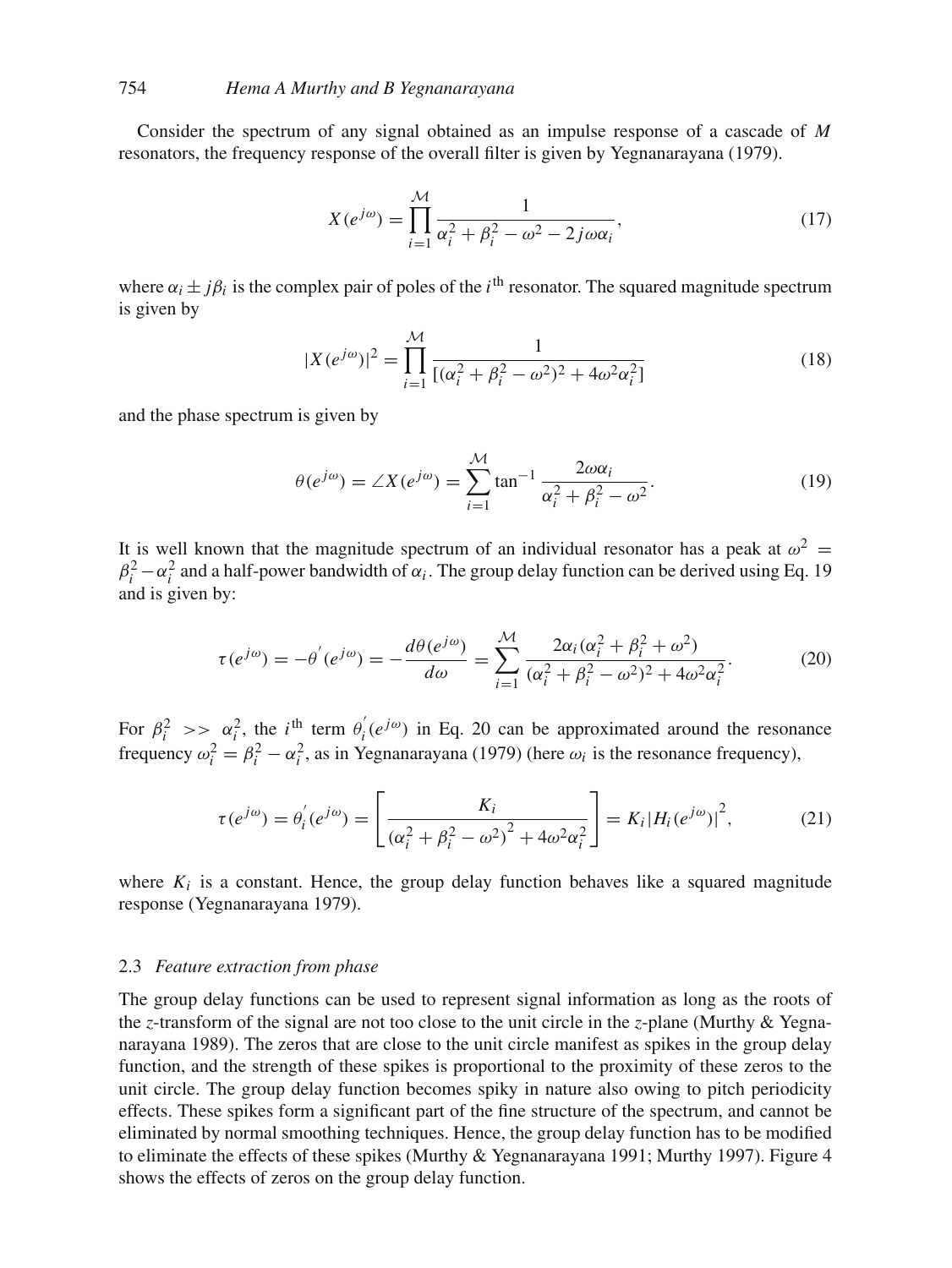

**Figure 4.** Significance of proximity of zeros to the unit circle. (**a**) The *z*-plane with four poles inside the unit circle. (**b**) The group delay spectrum of the system shown in (**a**). (**c**) The *z*-plane with four poles inside the unit circle and zeros added uniformly on the unit circle. (**d**) the group delay spectrum of the system shown in (**c**). (**e**) The *z*-plane with zeros pushed radially inwards into the unit circle. (**f**) the group delay spectrum of the system shown in (**e**).

#### **3. Formant extraction using group delay functions**

In this section, we develop a number of different approaches to reduce the effects of the roots that are close to the unit circle. The first is based on the linear prediction model, the second is a nonmodel-based technique based on spectral root homomorphic processing and the third approach modifies the equation corresponding to that of the non-minimum phase group delay function to estimate the vocal tract parameters accurately. Work by other researchers (Bozkurt *et al* 2007) include the computation of the chirp group delay function. Finally, the robustness of group delay functions in different noise scenarios is theoretically established.

#### 3.1 *Formant extraction from linear prediction phase spectra*

In this method, the group delay function is computed from linear prediction (LP) phase spectra. Successive differences of the phase of the Fourier transform are computed to give the group delay function. In some cases, the group delay has sharp jumps owing to the wrapping of the phase. In such situations, the group delay is replaced by the average of the adjacent samples. The peaks of the group delay function correspond to formants. Figure 5a corresponds to synthetic vowel data. Figure 5b and f correspond to the LP group delay and LP magnitude spectrum, respectively, of the segment of speech given in figure 5a.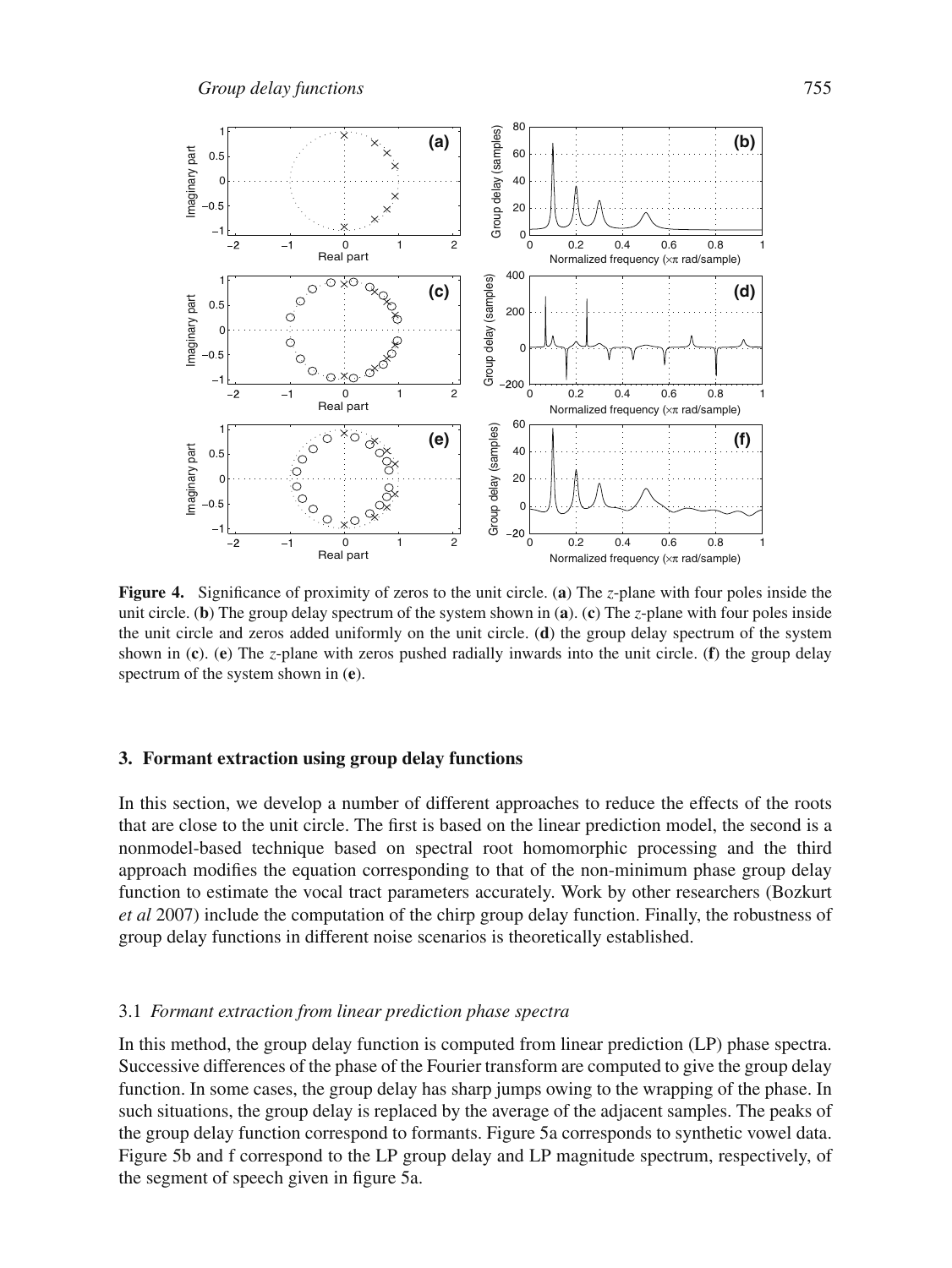

**Figure 5.** A segment of voiced speech and its corresponding spectra. (**a**) A segment of voiced speech. (**b**) Linear prediction phase group delay for the segment of (**a**). (**c**) Minimum phase group delay for the segment of (**a**). (**d**) Modified group delay for the segment of (**a**). (**e**) Magnitude spectrum of the segment of (**a**). (**f**) LP magnitude spectrum.

#### 3.2 *Minimum phase group delay functions for formant estimation*

In this approach, a method is developed to extract the group delay function using spectral root homomorphic deconvolution (Lim 1979). The proposed method derives a signal with the characteristics of a minimum phase signal from the magnitude spectrum of the given signal. Peaks of the group delay function derived from this phase function correspond to formants. This technique is similar to cepstral based smoothing, except that (i) the  $\gamma$ <sup>th</sup> power operation is performed in place of the log operation, and (ii) the phase group delay is computed instead of the smoothed magnitude spectrum. The exponent  $\gamma$  flattens the spectrum, and the vocal tract information is concentrated around the origin. The use of  $\gamma$  generates multiple peaks corresponding to multiples of the pitch period. Figure 5c corresponds to the minimum phase group delay function of figure 5a. Observe that the higher formants are emphasized well in the group delay spectrum compared to that figure 5f. As mentioned earlier, group delay processing requires that the zeros are not present on the unit circle. In the next section, a new algorithm is proposed to obtain an equivalent minimum phase group delay function from the standard phase.

#### 3.3 *Modified group delay functions for formant estimation*

As mentioned in section 2.2, for the group delay function to be a meaningful representation, it is necessary that the roots of the transfer function are not too close to the unit circle in the *z*-plane. In this section, the computation of the group delay function is modified to reduce the effects of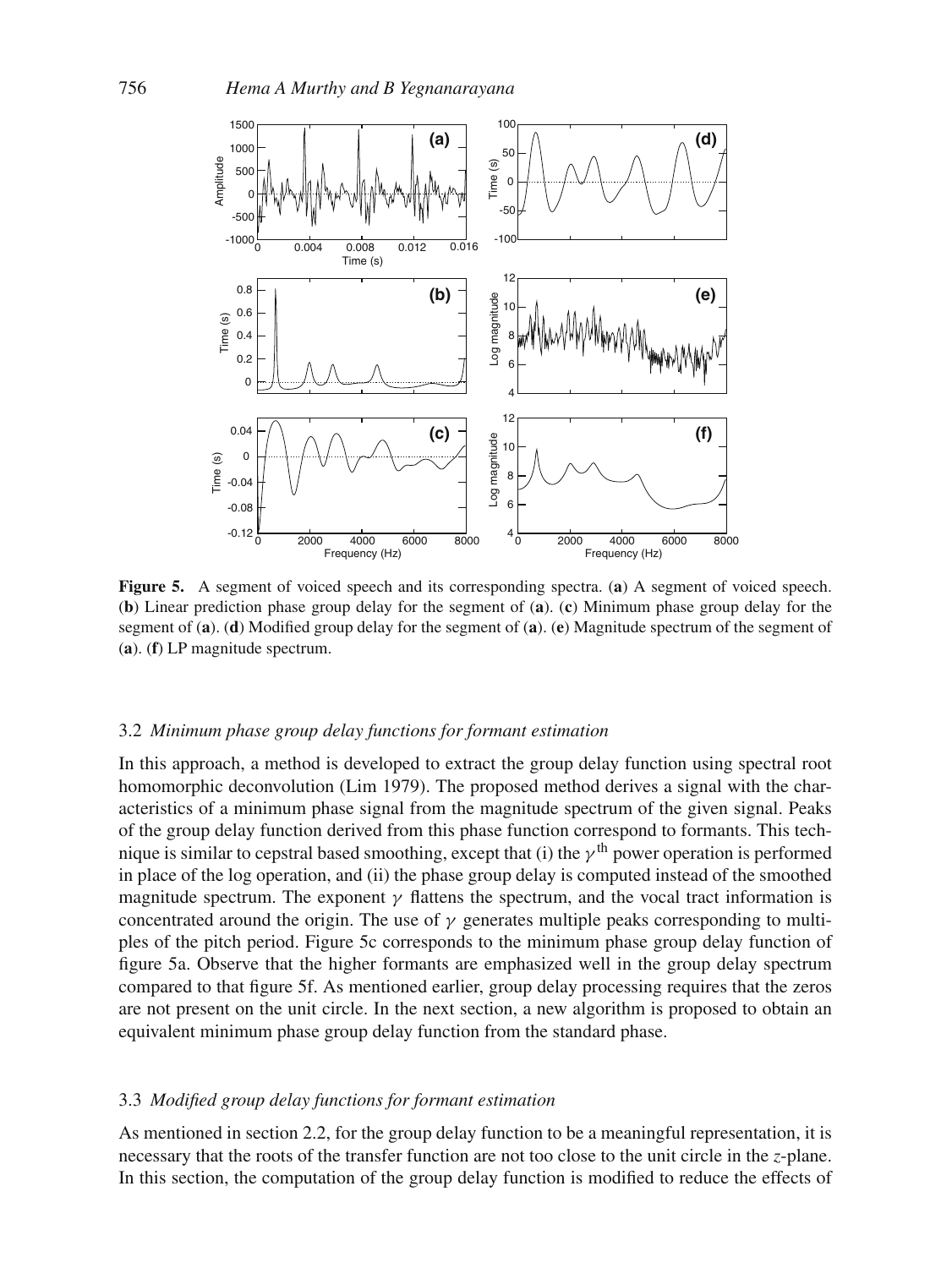the roots close to unit circle. The group delay function obtained directly from the speech signal as

$$
\tau_x(e^{j\omega}) = -\{\text{Im}\}\left[\frac{d(\log(X(e^{j\omega})))}{d\omega}\right]
$$
\n(22)

$$
= \frac{X_R(e^{j\omega})Y_R(e^{j\omega}) + Y_I(e^{j\omega})X_I(e^{j\omega})}{|X(e^{j\omega})|^2},
$$
\n(23)

where Im refers to the imaginary part, the subscripts  $R$  and  $I$  denote the real and imaginary parts of the Fourier transform.  $X(e^{j\omega})$  and  $Y(e^{j\omega})$  are the Fourier transforms of  $x[n]$  and  $nx[n]$ , respectively. It should be noted that the denominator term  $|X(e^{j\omega})|^2$  in Eq. 23 becomes zero or very small at zeros that are located close to the unit circle in the *z*-plane. The group delay function sampled on the unit circle in the *z*-domain becomes very spiky. Since, we are not interested in the source information,  $|X(e^{j\omega})|$  in the denominator of the group delay function can be replaced by its envelope which corresponds to that of the system. In Eq. 23,  $|X(e^{j\omega})|$ , can be replaced with its cepstrally smoothed version  $S_c(e^{j\omega})$ .

The modified group delay function can be defined as:

$$
\tau_c(e^{j\omega}) = \frac{X_R(e^{j\omega})Y_R(e^{j\omega}) + Y_I(e^{j\omega})X_I(e^{j\omega})}{S_c^2(e^{j\omega})},\tag{24}
$$

 $\tau_c(e^{j\omega})$ ) is referred as the modified group delay function. Figure 5d corresponds to the cepstrally smoothed modified group delay function of the segment of speech given in figure 5a.

Since the peaks at the formant locations are very peaky<sup>2</sup> in nature, two new parameters  $\gamma$  and  $\alpha$  are introduced. This reduces the dynamic range of the modified group delay spectrum. The new modified group delay function is defined as

$$
\tau_c(e^{j\omega}) = \left(\frac{\tau(e^{j\omega})}{|\tau(e^{j\omega})|}\right) \left(|\tau(e^{j\omega})|\right)^{\alpha},\tag{25}
$$

where

$$
\tau(e^{j\omega}) = \left(\frac{X_R(e^{j\omega})Y_R(e^{j\omega}) + Y_I(e^{j\omega})X_I(e^{j\omega})}{S_c(e^{j\omega})^{2\gamma}}\right). \tag{26}
$$

The two parameters  $\alpha$  and  $\gamma$  can vary such that  $(0 < \alpha \le 1.0)$  and  $(0 < \gamma \le 1.0)$ .

Figure 6 shows the spectrogram of the synthesized speech signal. Figure 7a shows the formant data for the synthetic data in figure 6. Formants are extracted using different techniques and the results are illustrated in figures 7b to 7f. Observe that even closely spaced formants (around 0.6sec) are resolved well in figures 7b, 7c, and 7d, compared to those in figures 7e and 7f. This clearly illustrates that phase spectrum based techniques are able to resolve even closely spaced formants well, compared to that of magnitude spectrum-based techniques.

#### 3.4 *Chirp group delay processing of speech signals*

Bozkurt *et al* (2007) developed a group delay function called the chirp group delay function. This is defined as the negative derivative of the phase spectrum computed from chirp *z*-transform

 $2$ This is due to the approximate compensation of zeros in Eq. 24.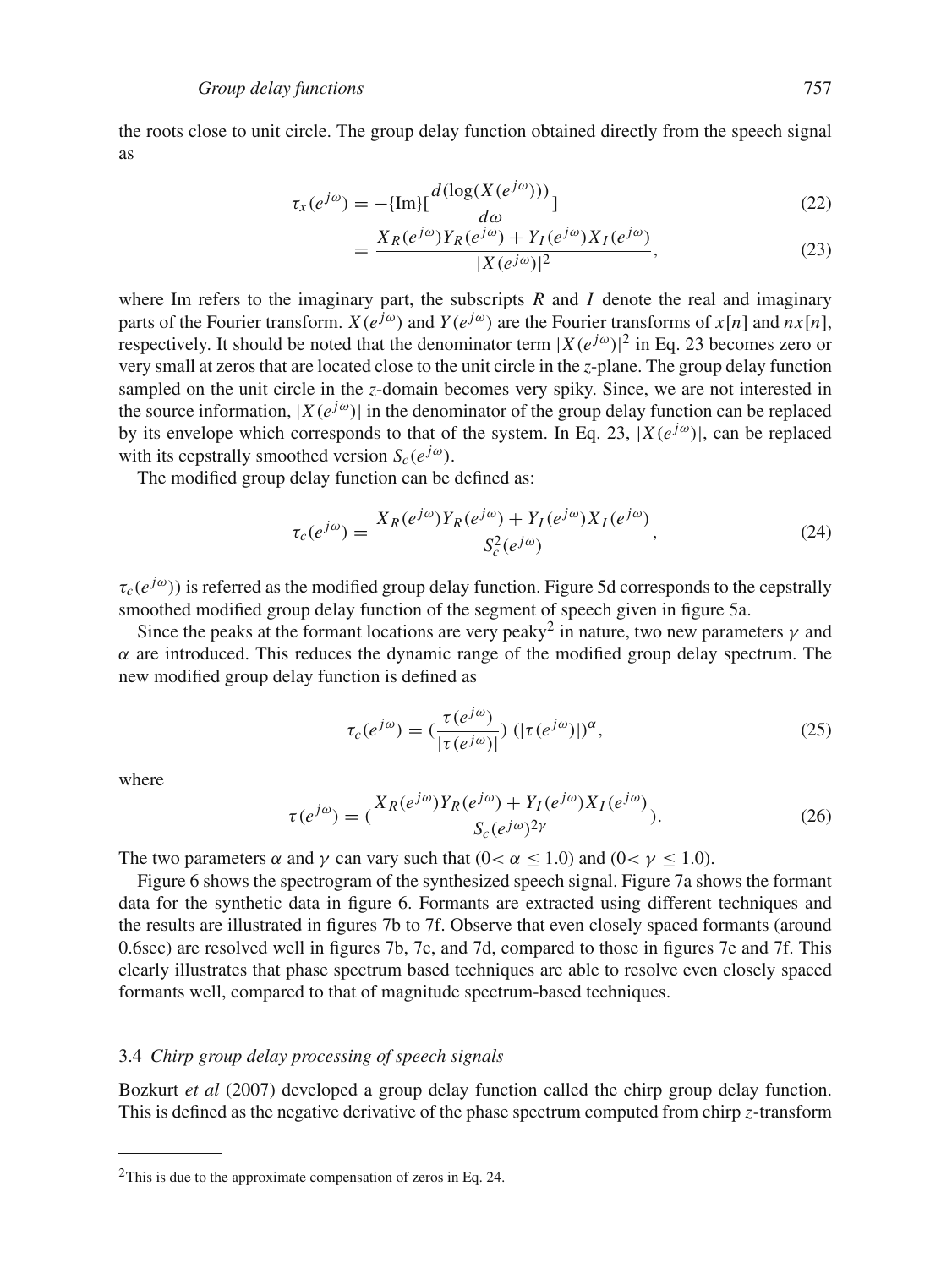

**Figure 6.** Synthesized speech waveform and its corresponding spectrogram.

(Rabiner & Schafer 1969). The chirp *z*-transform is the *z*-transform computed on a circle/spiral other than that on the unit circle. Given a signal  $x[n]$ , the chirp Fourier transform  $\tilde{X}(e^{j\omega})$  is defined as:

$$
\tilde{X}(e^{j\omega}) = X(z)|_{z=\rho e^{j\omega}}
$$
\n
$$
= \sum_{n=0}^{N-1} x[n](\rho e^{j\omega})^{-n}
$$
\n
$$
= |\tilde{X}(e^{j\omega})|e^{j\tilde{\theta}(e^{j\omega})}
$$
\n(27)

and the chirp group delay function is given by

$$
\tau_g(e^{j\omega}) = -\frac{d\tilde{\theta}(e^{j\omega})}{d\omega} \tag{28}
$$

and

$$
\tilde{X}(e^{j\omega}) = \sum_{n=0}^{N-1} x[n](\rho e^{j\omega})^{-n}
$$

$$
= \sum_{n=0}^{N-1} x[n]\rho^{-n}(e^{j\omega})^{-n}
$$

$$
= \sum_{n=0}^{N-1} \tilde{x}[n](e^{j\omega})^{-n}.
$$
(29)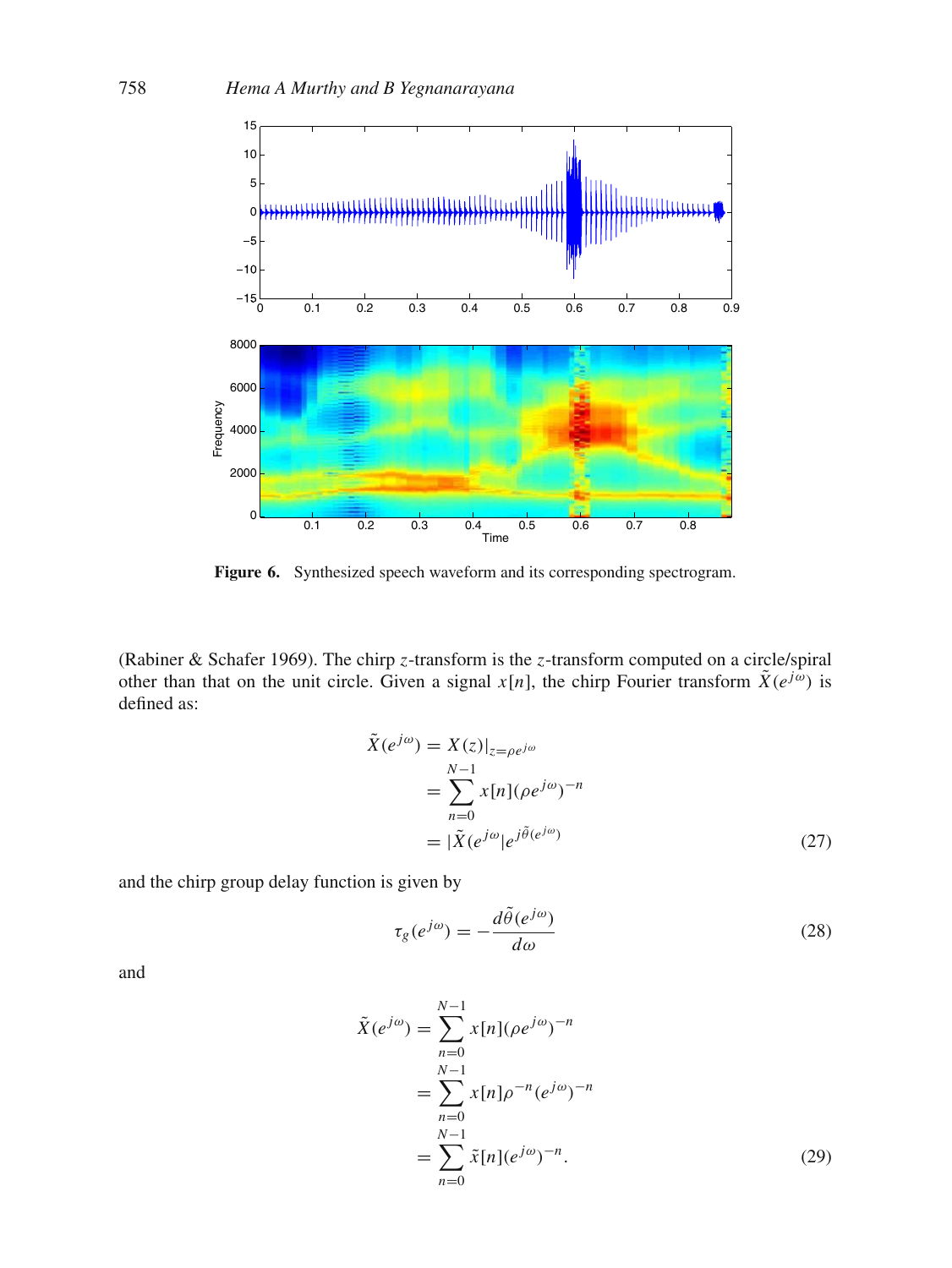

**Figure 7.** Formant extraction using various techniques. (**a**) Original data. (**b**) Formant extraction using linear prediction phase spectra. (**c**) Formant extraction using modified group delay. (**d**) Formant extraction using minimum phase group delay. (**e**) Formant extraction using linear prediction magnitude. (**f**) Formant extraction using cepstral smoothing.

The chirp *z*-group delay is computed with the window centre synchronized with the glottal closure instant. The window size length is chosen to be between  $T_0$  and  $2T_0$ , where  $T_0$  is the pitch period. These are then converted to cepstral coefficients similar to that in MFCC. In Bozkurt *et al* (2007), it is shown that extracted features help in significant reduction in the word-error-rates on the AURORA-2 (Hirsch & Pearce 2000) database at different noise levels.

#### 3.5 *Robustness of group delay functions to additive noise*

In this section, the robustness of group delay functions to noise is established (Padmanabhan *et al* 2009; Yegnanarayana & Murthy 1992).

Let  $x[n]$  denote a clean speech signal degraded by uncorrelated, zero-mean, additive noise *r*[*n*] with variance  $\sigma^2(e^{j\omega})$ . Then, the noisy speech *y*[*n*] can be expressed as

$$
y[n] = x[n] + r[n].\tag{30}
$$

Taking the Fourier transform, we have

$$
Y(e^{j\omega}) = X(e^{j\omega}) + R(e^{j\omega}).
$$
\n(31)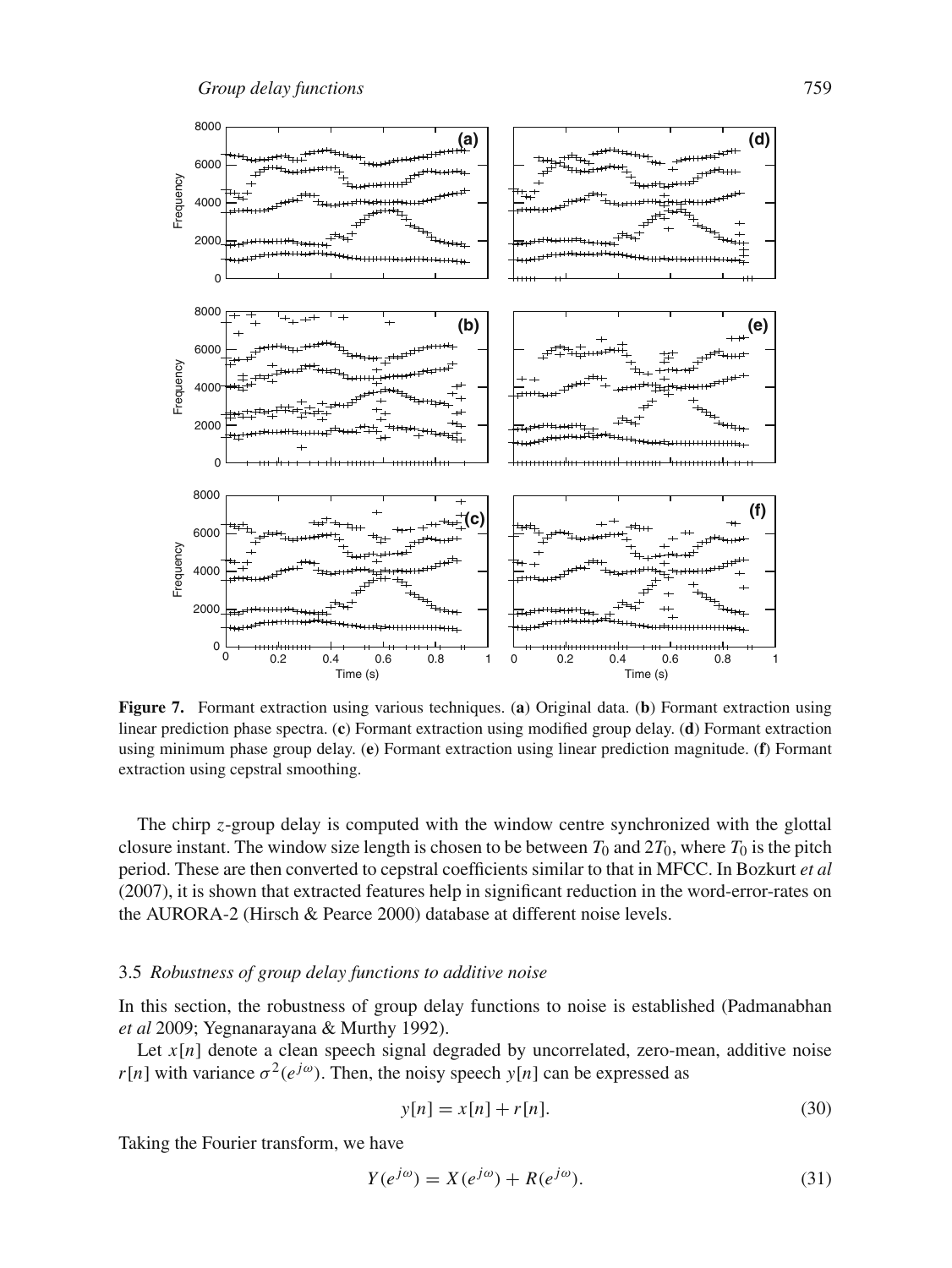Multiplying by the corresponding complex conjugates and taking the expectation, we have the power spectrum

$$
P_Y(e^{j\omega}) = P_X(e^{j\omega}) + \sigma^2(e^{j\omega}),
$$
\n(32)

where  $P_Y(e^{j\omega}) = |Y(e^{j\omega})|^2$ ,  $P_X(e^{j\omega}) = |X(e^{j\omega})|^2$ <sup>3</sup>. The power spectra of the resulting noisy speech signal can be related to noise power and (clean) speech power in one of three mutually exclusive frequency regions: (i) the high noise power region where  $P_X(e^{j\omega}) \ll \sigma^2(e^{j\omega})$ , (ii) the high signal power region where  $P_X(e^{j\omega}) \gg \sigma^2(e^{j\omega})$ , and (iii) the equal power region where  $P_X(e^{j\omega}) \approx \sigma^2(e^{j\omega})$ . The power spectrum of the noisy speech signal in each case is represented by  $P_Y^n(e^{j\omega})$ ,  $P_Y^s(e^{j\omega})$  and  $P_Y^e(e^{j\omega})$ , respectively. The group delay representation of noisy speech in the three cases mentioned is given by:

 $-$  *High noise power spectral regions (* $P_Y^n(e^{j\omega})$ *):* Consider frequencies  $\omega$  such that  $P_X(e^{j\omega}) \ll$ *The noise power spectral regions* (*T*<sub>*Y*</sub>(e<sup>2</sup>)). Consider requencies  $\omega$  such that  $T_X(e^z) \propto \sigma^2(e^{j\omega})$ , i.e., regions where the noise power is higher than signal power. From Eq. 32, we have

$$
P_Y^n(e^{j\omega}) = P_Y(e^{j\omega}) \quad \forall \omega \quad \text{s.t.} \quad P_X(e^{j\omega}) \ll \sigma^2(e^{j\omega})
$$
  
=  $P_X(e^{j\omega}) + \sigma^2(e^{j\omega})$   
=  $\sigma^2(e^{j\omega}) \left(1 + \frac{P_X(e^{j\omega})}{\sigma^2(e^{j\omega})}\right)$ .

Taking logarithms on both sides, using the Taylor series expansion of  $\ln(1 + \frac{P_X(e^{j\omega})}{\sigma^2(e^{j\omega})})$  $\frac{P\chi(e^{\sigma})}{\sigma^2(e^{j\omega})}$ ), and ignoring the higher-order terms,

$$
\ln\left(P_Y^n(e^{j\omega})\right) = \ln\left[\sigma^2(e^{j\omega})\left(1 + \frac{P_X(e^{j\omega})}{\sigma^2(e^{j\omega})}\right)\right]
$$

$$
\approx \ln\left(\sigma^2(e^{j\omega})\right) + \frac{P_X(e^{j\omega})}{\sigma^2(e^{j\omega})}.
$$
(33)

Expanding  $P_X(e^{j\omega})$  as a Fourier series,  $(P_X(e^{j\omega}))$  is a periodic continuous function of  $\omega$ with period  $\omega_0 = 2\pi$ ),

$$
\ln\left(P_Y^n(e^{j\omega})\right) \approx \ln\left(\sigma^2(e^{j\omega})\right) + \frac{1}{\sigma^2(e^{j\omega})} \left[\frac{d_0}{2} + \sum_{k=1}^{\infty} d_k \cos\left(\frac{2\pi}{\omega_0} \omega k\right)\right],\tag{34}
$$

where  $d_k$ s are the Fourier series coefficients in the expansion of  $P_X(e^{j\omega})$ . Since  $P_X(e^{j\omega})$  is an even function, the coefficients of the sine terms are zero.

For a minimum-phase signal, the group delay function can be computed in terms of the cepstral coefficients of the log-magnitude spectrum, as given in Yegnanarayana *et al* (1984) (see Eq. 9). From Eq. 9, it can be observed that the group delay function can be obtained from the log-magnitude response by ignoring the dc term, and by multiplying

<sup>3</sup>Assume expectation of noise is zero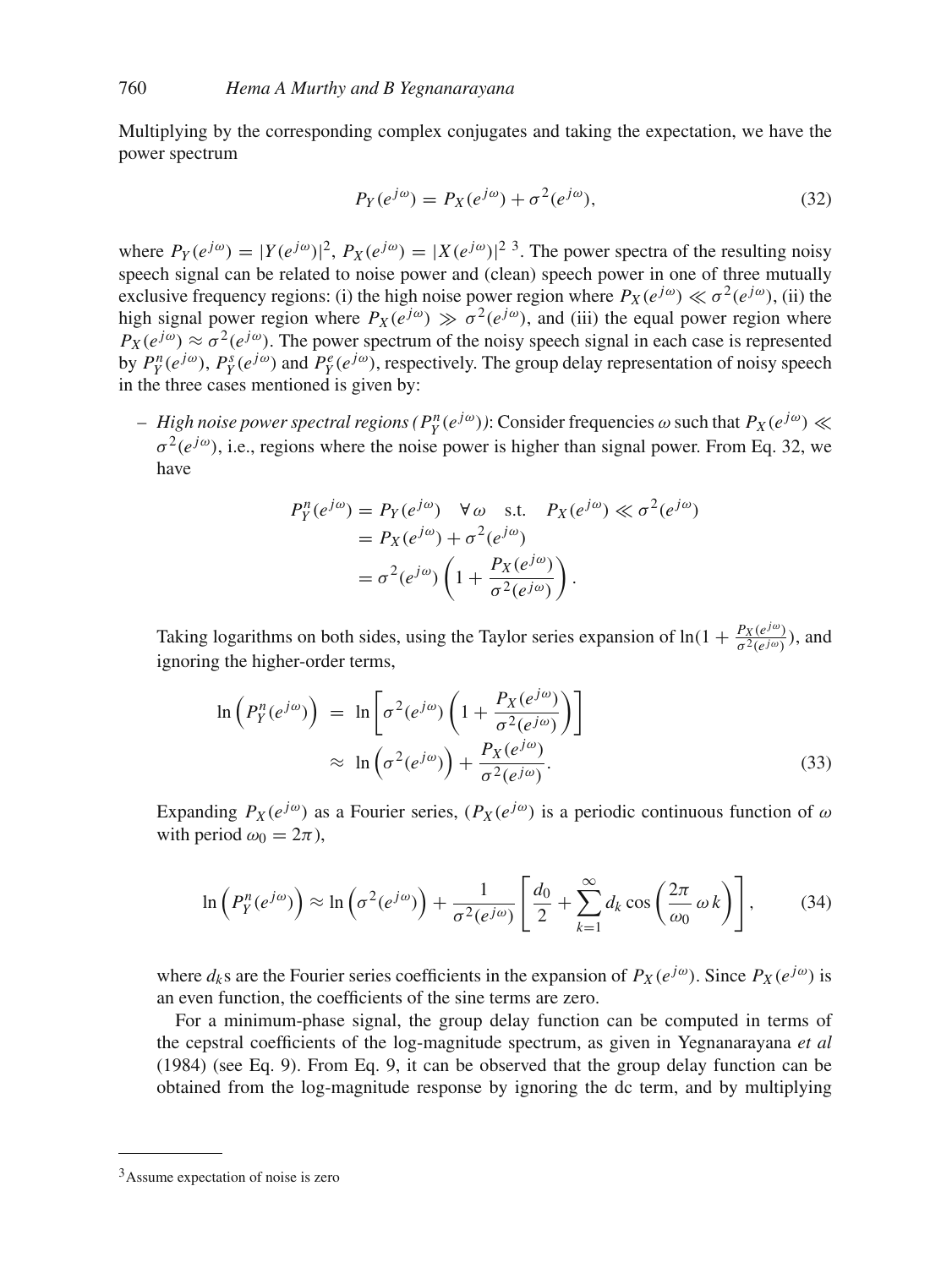each coefficient with *n*. Using this observation in Eq. 34, we get the group delay function as

$$
\tau_{Y^n}(e^{j\omega}) \approx \frac{1}{\sigma^2(e^{j\omega})} \sum_{k=1}^{\infty} k d_k \cos(\omega k). \tag{35}
$$

This expression shows that the group delay function is inversely proportional to the noise power  $(\sigma^2(e^{j\omega}))$  in regions where the noise power is greater than the signal power.

– *High signal power spectral regions*  $(P_Y^s(e^{j\omega}))$ : Now consider frequencies  $\omega$  such that  $P_X(e^{j\omega}) \gg \sigma^2(e^{j\omega})$ . Starting with Eq. 32, and following the steps similar to the earlier analysis, we get

$$
\ln\left(P_Y^s(e^{j\omega})\right) \approx \ln\left(P_X(e^{j\omega})\right) + \frac{\sigma^2(e^{j\omega})}{P_X(e^{j\omega})}.
$$
\n(36)

Since  $P_X(e^{j\omega})$  is non-zero, continuous and periodic in  $\omega$ ,  $\frac{1}{P_Y(e^{j\omega})}$  $\frac{1}{P_X(e^{j\omega})}$  is also periodic and continuous. Consequently,  $\ln(P_X(e^{j\omega}))$  and  $\frac{1}{P_X(e^{j\omega})}$  can be expanded using Fourier series, giving

$$
\ln\left(P_Y^s(e^{j\omega})\right) \approx \frac{d_0 + \sigma^2(e^{j\omega})e_0}{2} + \sum_{k=1}^{\infty} \left(d_k + \sigma^2(e^{j\omega})e_k\right)\cos(\omega k).
$$

Using Eq. 9, and following the steps as in the previous case, we obtain the expression for the group delay function as,

$$
\tau_{Y^s}(e^{j\omega}) \approx \sum_{k=1}^{\infty} k (d_k + \sigma^2(e^{j\omega}) e_k) \cos(\omega k), \qquad (37)
$$

where  $d_k$ s and  $e_k$ s are the Fourier series coefficients of  $\ln(P_X(e^{j\omega}))$  and  $\frac{1}{P_X(e^{j\omega})}$ , respectively. It is satisfying to observe that if  $\sigma^2(e^{j\omega})$  is negligible, the group delay function can be expressed solely in terms of the log-magnitude spectrum.

 $\sim$  *Signal power* ≈ *noise power regions* (*P*<sup>*e*</sup><sub>*Y*</sub>(*e*<sup>*jω*</sup>)): For frequencies ω such that *Px*(*e*<sup>*jω*</sup>) ≈  $\sigma^2(e^{j\omega})$ , we again start with Eq. 32, and follow steps similar to those in the previous case, except, that in this case we do not need the Taylor series expansion:

$$
P_Y^e(e^{j\omega}) \approx 2P_X(e^{j\omega})
$$
  

$$
\ln\left(P_Y^e(e^{j\omega})\right) \approx \ln 2 + \ln\left(P_X(e^{j\omega})\right).
$$
 (38)

Expanding  $\ln(P_X(e^{j\omega}))$  as a Fourier series, since it is a periodic and continuous function of  $\omega$  with a period  $2\pi$ , the group delay function can be computed as,

$$
\tau_{Y^e}(e^{j\omega}) \approx \sum_{k=1}^{\infty} k d_k \cos(\omega k), \qquad (39)
$$

where  $d_k$ s are the Fourier series coefficients of  $\ln(P_X(e^{j\omega}))$ .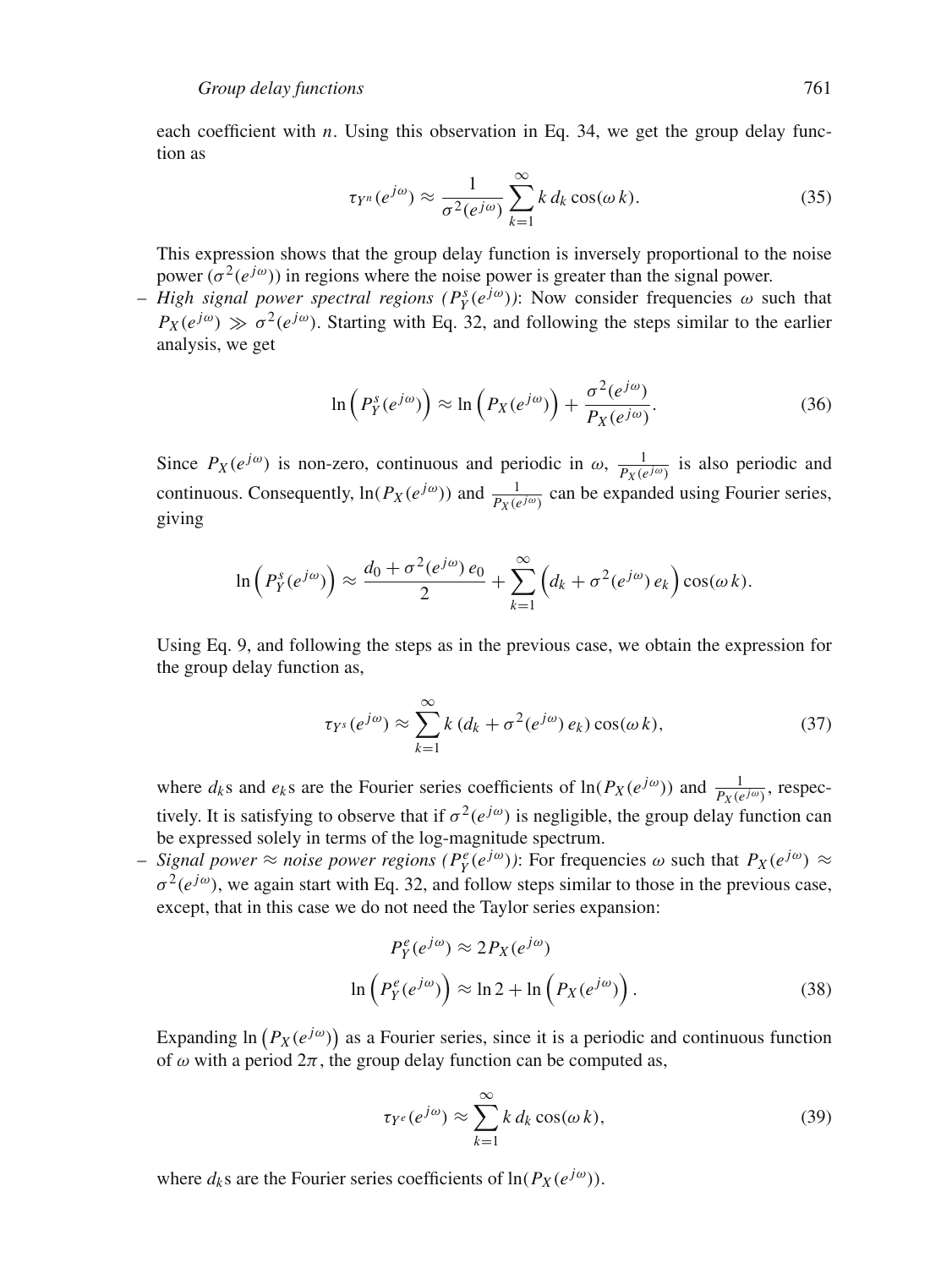Summarising the behaviour of minimum phase group delay functions in noise, we have: From Eqs. 35, 37 and 39, the estimated group delay functions are summarized respectively for the three cases:

$$
\tau(e^{j\omega}) \approx \begin{cases} \frac{1}{\sigma^2(e^{j\omega})} \sum_{k=1}^{\infty} k \, d_k \cos(\omega \, k) & \text{for } \omega \, : \, P_X(e^{j\omega}) \ll \sigma^2(e^{j\omega}),\\ \sum_{k=1}^{\infty} k \, (d_k + \sigma^2(e^{j\omega}) \, e_k) \cos(\omega \, k) & \text{for } \omega \, : \, P_X(e^{j\omega}) \gg \sigma^2(e^{j\omega}),\\ \sum_{k=1}^{\infty} k \, d_k \cos(\omega \, k) & \text{for } \omega \, : \, P_X(e^{j\omega}) \approx \sigma^2(e^{j\omega}). \end{cases} \tag{40}
$$

From Eq. 40, we note that the group delay function of a minimum-phase signal is inversely proportional to the noise power for frequencies corresponding to high noise regions in the power spectrum. Similarly, for low noise regions, the group delay function becomes *directly* proportional to the signal power. In other words, its behaviour is similar to that of the magnitude spectrum. This shows that the group delay function of a minimumphase signal preserves the peaks and valleys in the magnitude spectrum well even in the presence of additive noise.

In this section, we looked at properties of the group delay function. In the next few sections, we show how some of these properties can be exploited in building practical systems. In the process of building systems, a number of new paradigms for specific application are also developed.

#### **4. Speech segmentation using group delay functions**

Conventional speech recognition systems transcribe a given speech utterance based on statistical models that are iteratively trained. The accuracy of the transcription depends critically on the amount of training data. Not much effort has been made to exploit the detection of acoustic cues in the speech signal in building recognition systems.

Many languages of the world possess a relatively simple syllable structure consisting of several canonical forms (Greenberg 1999). The syllables contain just two phonetic segments, typically of CV type (for example, Japanese language)<sup>4</sup>. The remaining syllabic forms are generally of V or VC variety. In contrast, English and German possess a highly heterogeneous syllable structure, in that the onset and (or) coda often contain two or more consonants. Further, in both stress and syllable-timed languages there is a preference for CV syllabic forms in spontaneous speech. Nearly half of the forms in English and over 70% of the syllables in Japanese are of this variety. There is also a substantial proportion of CVC syllables in spontaneous speech in both the languages (Greenberg 1999). An analysis of the switchboard corpus shows that nearly 88% of the syllables are of simple structure, and only 12% of the syllables belong to more complex structure with consonant clusters (Greenberg 1999).

The syllable consists of three parts, the onset, rime and coda. The onset and coda can consist of consonants, while the rime consists of vowel. The definition of a syllable in terms of short-term energy function is suitable for almost all the languages, in the case of spontaneous speech. The vowel region corresponds to much higher energy region compared to that of a consonant region. A time-domain acoustic segmentation approach is now proposed. This approach segments the speech signal into syllable-like units, without the knowledge of phonetic transcription.

<sup>&</sup>lt;sup>4</sup>C corresponds to the consonant and V corresponds to the vowel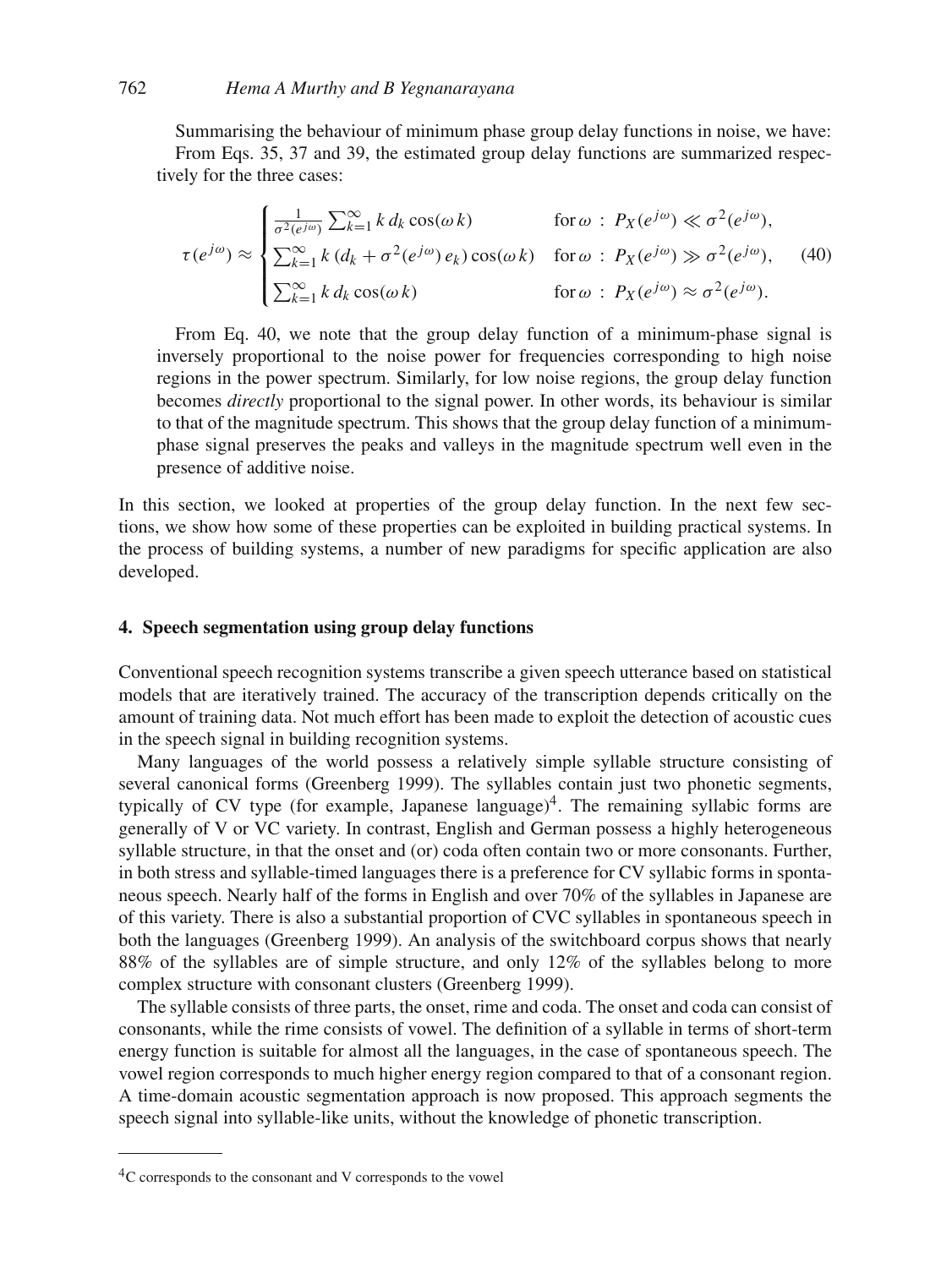#### *Group delay functions* 763

The similarity between the Fourier transform magnitude spectrum and the short-term energy signal, is exploited. The property that any arbitrary positive function can be thought as a magnitude spectrum of a minimum phase signal is exploited for segmenting the speech signal into syllables. A variation of the algorithm proposed for formant extraction in section 2.2 is used for determining the syllable boundaries. Applications of segmentation information for speech synthesis and recognition can be found in sections 6 and 7.

#### 4.1 *Short-term energy based segmentation*

The high energy regions in the short-term energy (STE) function correspond to syllable nuclei, and the valleys at both ends approximately correspond to syllable boundaries. The raw STE function cannot be directly used to perform segmentation due to significant local energy fluctuations, owing to the presence of transient consonants and  $f_0$  (see figure 8b). Techniques such as fixed or even adaptive thresholding will not work when the energy variation across the signal is quite high.

To overcome the problems of local energy fluctuations, the STE function should be smoothed. Smoothing the STE function can be performed in several ways. The STE function can be computed with a large window size. This will lead to a shift in the boundary locations. The STE function is normally smoothed with a moving average filter (see figure 8d). The order of the filter will affect the boundaries (i) too large an order can result in shift in boundaries or missed boundaries and (ii) too short an order can result in false alarms. In Greenberg *et al* (1996), it is mentioned that the syllable duration can be conceptualized in terms of *modulation frequency*. For example, a syllable duration of 200 ms is equivalent to a modulation frequency of 5Hz. Further,



**Figure 8.** Short-term energy-based segmentation. (**a**) Speech signal. (**b**) Corresponding STE function. (**c**) Low-pass filtered STE function. (**d**) Mean-smoothed STE function.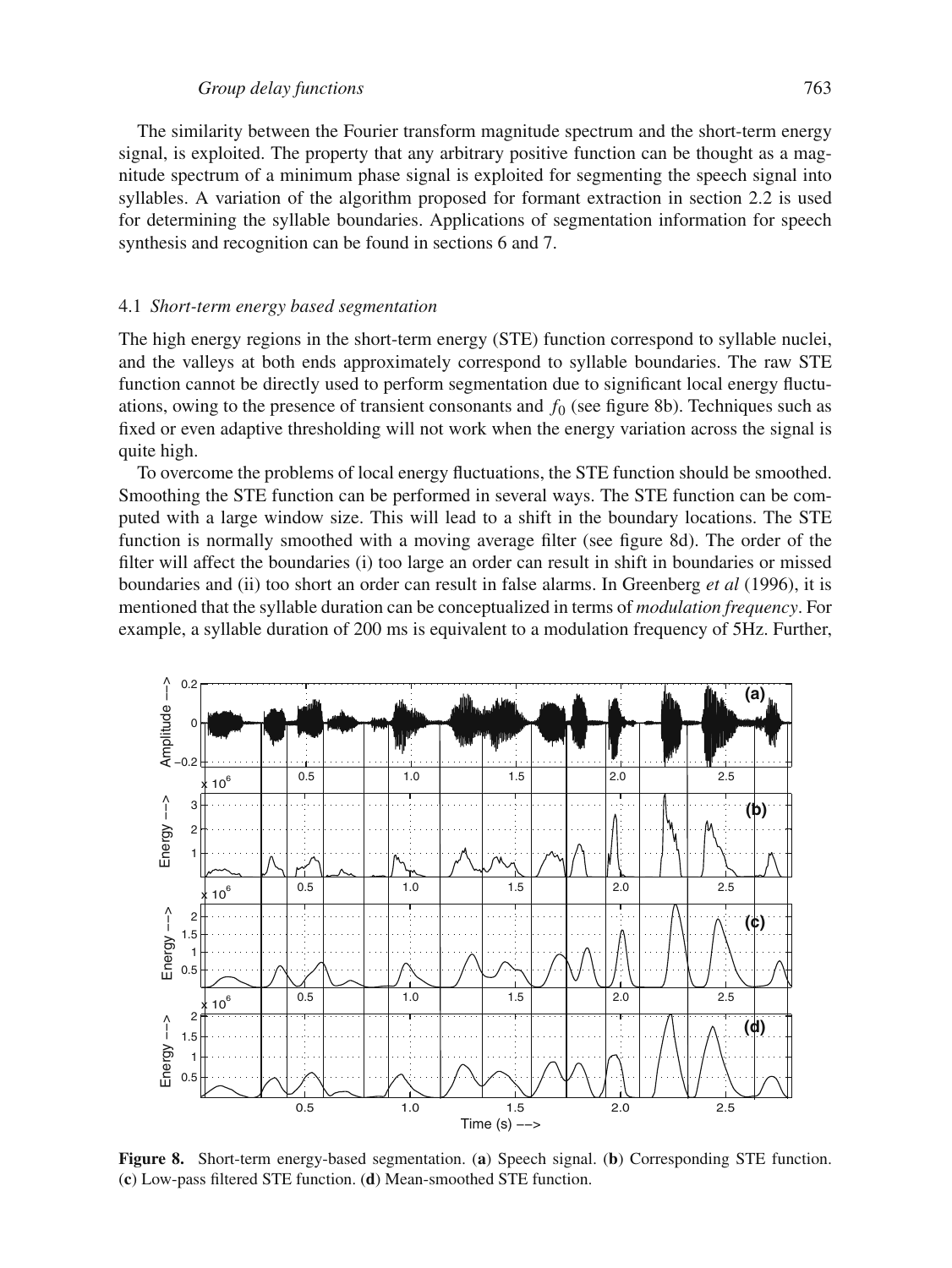the syllable duration analysis (Greenberg 1999) performed on the *switchboard corpus* (Godfrey *et al* 1992), shows that the duration of syllables mostly varies from 100 ms to 300 ms with a mean of 200 ms. In terms of modulation frequency, it varies from 3 Hz to 10 Hz, with a peak around of 5 Hz. Using this rationale, in Pfitzinger *et al* (1996), a low-pass filter with cut-off frequency of 10 Hz is applied on the logarithm of the STE amplitude to suppress the ripples caused by  $f_0$  or transient consonants (figure 8c). This forces the system to fluctuate at syllable frequencies. The selection of cut-off frequency is crucial; it should be different for different speech rates. In this work, an attempt is made to overcome the above-mentioned issues. The STE function is a non-zero, positive function. The magnitude spectrum of any real signal satisfies the symmetry property, i.e.,

$$
|X(e^{j\omega})| = |X(e^{-j\omega}).
$$
\n(41)

Therefore, techniques applied for processing the magnitude spectrum can be applied to the energy function. The IDFT of this function will be a two-sided signal (the real cepstrum). If the causal portion of this signal alone is considered, it is a perfect minimum phase signal, since it is derived from the magnitude spectrum alone (Nagarajan *et al* 2001). The smoothing of this assumed magnitude spectrum can be performed in one of several ways:

- *Cepstrum-based smoothing:* High frequency ripples can be removed by applying a lifter in the cepstral domain, thereby, retaining the low-frequency ripples alone (Noll 1967).
- *Cepstrum-LP-based smoothing:* By choosing a proper order, which is based on the number of syllables present in the speech signal, the cepstrum can be modelled.
- *Root cepstrum-based smoothing (Lim 1979):* Spectral root homomorphic deconvolution performance is similar to, or even better than the log homomorphic deconvolution. The root cepstrum corresponds to the IDFT of  $|X(e^{j\omega})|^{\gamma}$ . The factor  $\gamma$  in  $|X(e^{j\omega})|^{\gamma}$  is chosen such that  $0 < \gamma \ll 1$ .

Earlier in section 3.2, we saw that minimum phase group delay functions are very useful in formant/anti-formant extraction (Murthy & Yegnanarayana 1991), and spectrum estimation (Yegnanarayana & Murthy 1992). Here, we extend the same idea to extract boundary information from the STE function.

#### 4.2 *Algorithm for segmentation*

- Let  $x[n]$  be the given continuous speech utterance (figure 9a).
- Compute the STE function  $E[m]$ , where  $m = 1,2, ..., M$  (figure 9b), using overlapped windows. Let the minimum value of the STE function be *E*min.
- Compute the order (*N*) of FFT, where

$$
N = 2^{\lceil (\log(2M)/\log(2)) \rceil}.
$$
 (42)

- Invert the function  $E[m]$ <sup>*y*</sup> (say  $E^{i}[m]$ ), (where  $\gamma = 0.001$ )<sup>5</sup> after appending ( $\frac{N}{2} M$ ) number of  $E_{\text{min}}$  to the sequence  $E[m]$  (figure 9c).
- Construct the symmetric part of the sequence by producing a lateral inversion of this sequence about the *Y*-axis. Let this sequence be  $E^{i}[k]$  (figure 9d). Here, the sequence

<sup>&</sup>lt;sup>5</sup>A small value of  $\gamma$  is chosen to reduce the dynamic range of the STE.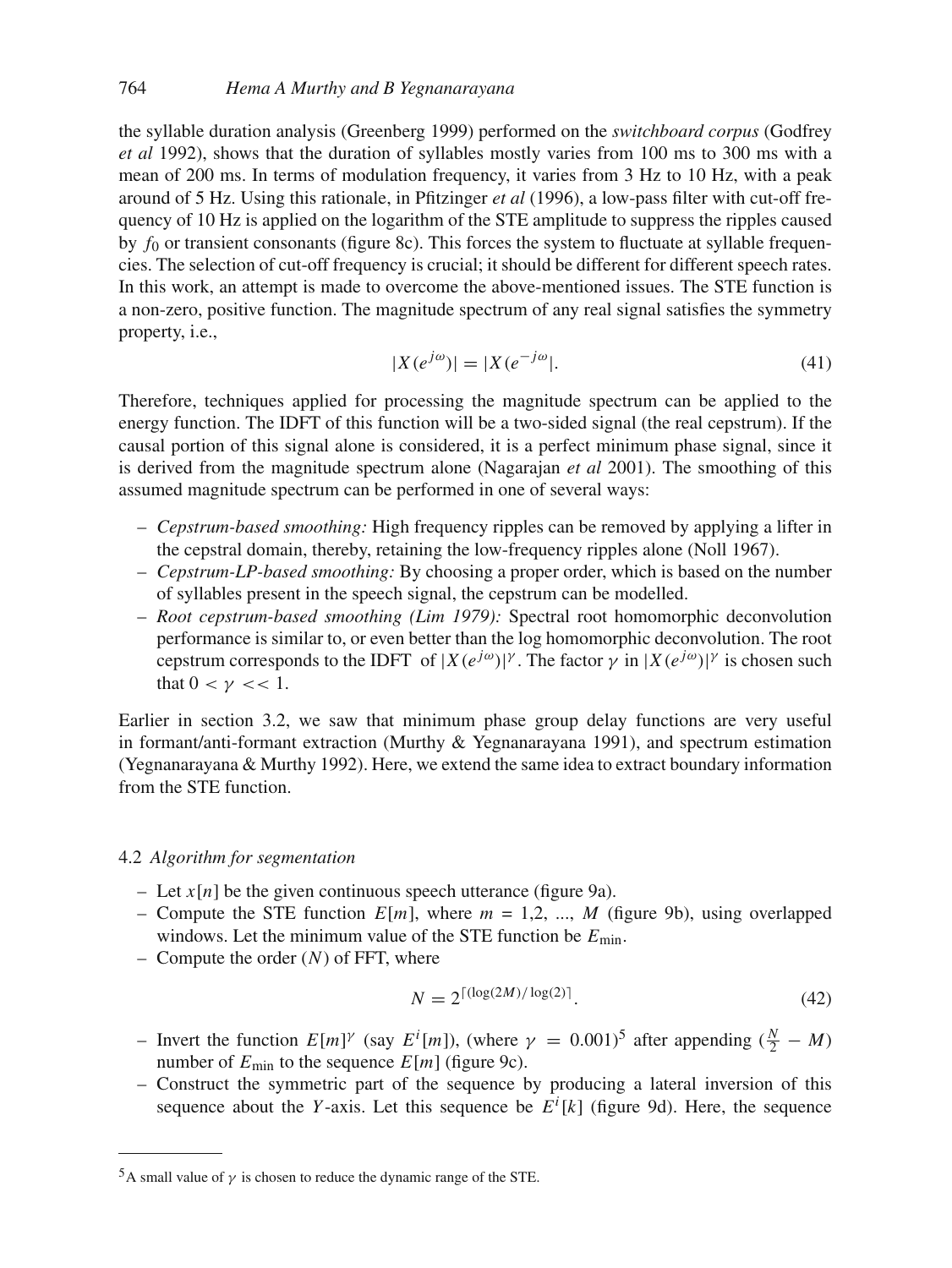

**Figure 9.** Segmentation using the STE (**a**) Speech signal, (**b**) corresponding STE function, (**c**) inverted STE function, (**d**) inverted and symmeterized STE function.

 $E^i[k]$  is treated as the magnitude spectrum of some arbitrary signal. In this time-frequency substitution, *N* is replaced by  $2\pi$  irrespective of the value of *N*.

- Compute the inverse DFT of the sequence  $E^{i}[k]$ . This resultant sequence  $e[n']$  is the root cepstrum. The causal portion of  $e[n']$  has the properties of a minimum phase signal. Let this signal be of length M.
- Compute the minimum phase group delay function of the windowed causal sequence of  $e[n']$  (Murthy 1997; Murthy & Yegnanarayana 1991). Let this sequence be  $E_{gd}(k)$ . Let the size of the window applied on this causal sequence, i.e., the size of the cepstral lifter, be  $N_c = \frac{M}{W}$ . Where *W* is called window scale factor. This ensures that  $N_c$  is proportional to the length of the utterance.
- Detect the positive peaks in the minimum phase group delay function  $(E_{gd}^i[k])$  as given below. If  $E_{gd}^i[k]$  is positive, and if

$$
E_{gd}^i[k-1] < E_{gd}^i[k] < E_{gd}^i[k+1],\tag{43}
$$

then  $E_{gd}^{i}[k]$  is considered as a peak. These peaks approximately correspond to the syllable boundaries.

– If the duration of a segment is much longer than the average duration of a syllable (then it is possibly a polysyllable) in the given database, resegment the given segment of speech using group delay again.

Figure 10a shows a Tamil (an Indian language) speech utterance. Figure 10b shows the group delay function obtained using the proposed method. The group delay functions derived using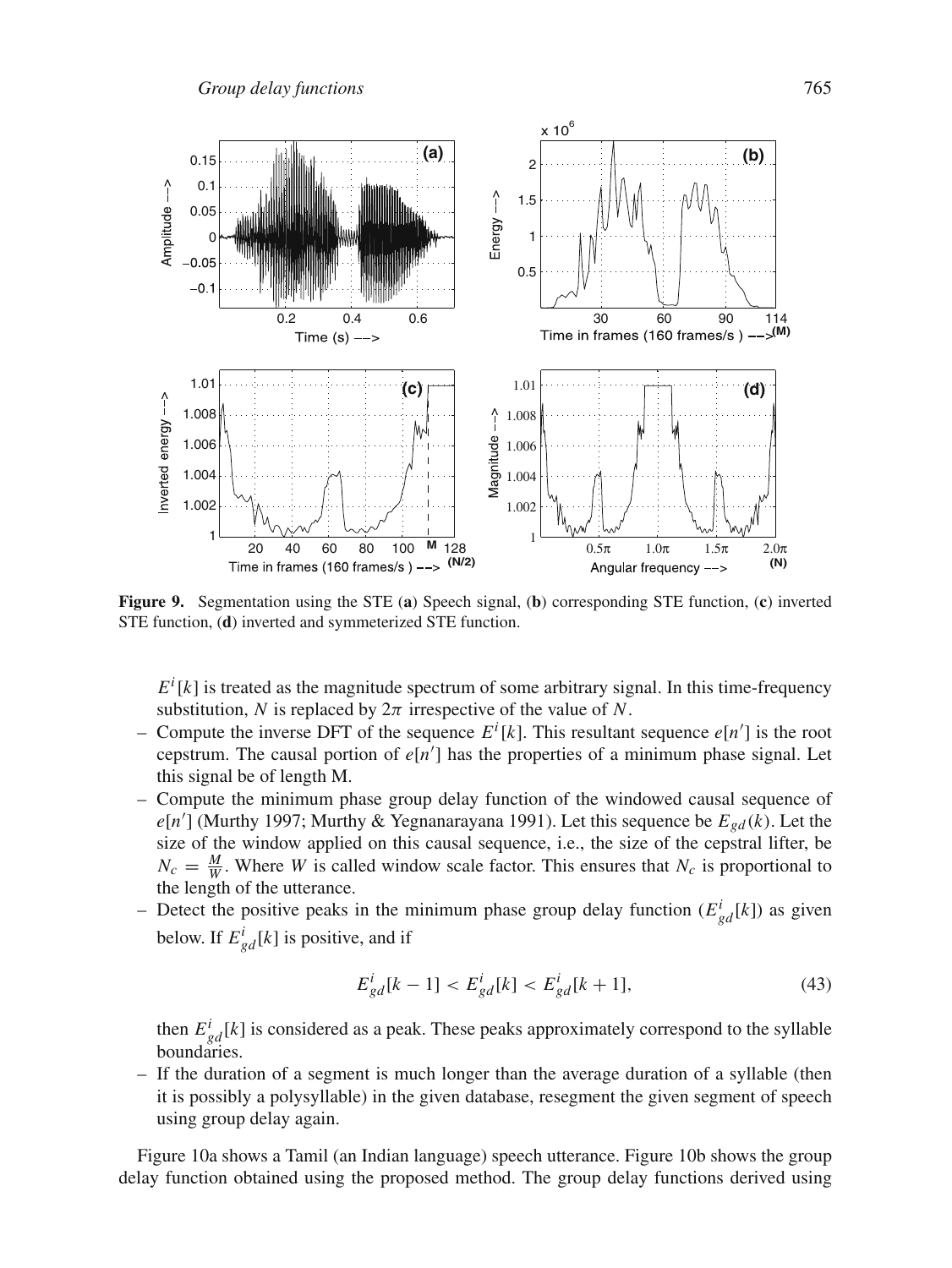

**Figure 10.** Group delay-based segmentation – an example. (**a**) Speech signal for the utterance '*dha indian airlinesai valiyaha bamba bambai sen*' (Tamil). (**b**) Group delay function derived from root-cepstrum. (**c**) Group delay function derived from cepstrum-LP. (**d**) Group delay function derived from conventional cepstrum.

the other two methods, i.e., cepstrum and cepstrum-LP based smoothing methods, are also given in figure 10c and d, along with the group delay function derived using root-cepstrum-based smoothing, for comparison. Interestingly, all the three group delay functions are almost similar, except for a slight shift in the boundary locations in the case of cepstrum-LP-based smoothing. However, each method has got its own advantages as well as disadvantages. If the cepstrum and root-cepstrum-based smoothing are considered for comparison, the group delay functions are exactly similar in shape. However, the computation of conventional cepstrum requires the log operation. The common problem with these two methods, is the choice of the cepstral lifter size  $(N<sub>c</sub>)$ . The choice of this parameter is crucial for the segmentation algorithm. If cepstrum-LPbased method is used, the cepstral lifter size is not crucial, and in fact the whole causal portion of the cepstrum can be considered for prediction. Even though, this seems to be very attractive, this methods suffers from the fact that the choice of the predictor order is related to the number of boundaries. In the next section, the segmentation algorithm is used to implicitly segment the speech signal into syllable-like units. The segmented units are then used to build unique syllable models for different languages. The property of these syllables is then used to perform language identification.

#### **5. Group delay segmentation and language identification**

Successful approaches to language identification (LID) use phone recognizers of several languages in parallel. The basic requirement to build parallel phone recognition (PPR) system is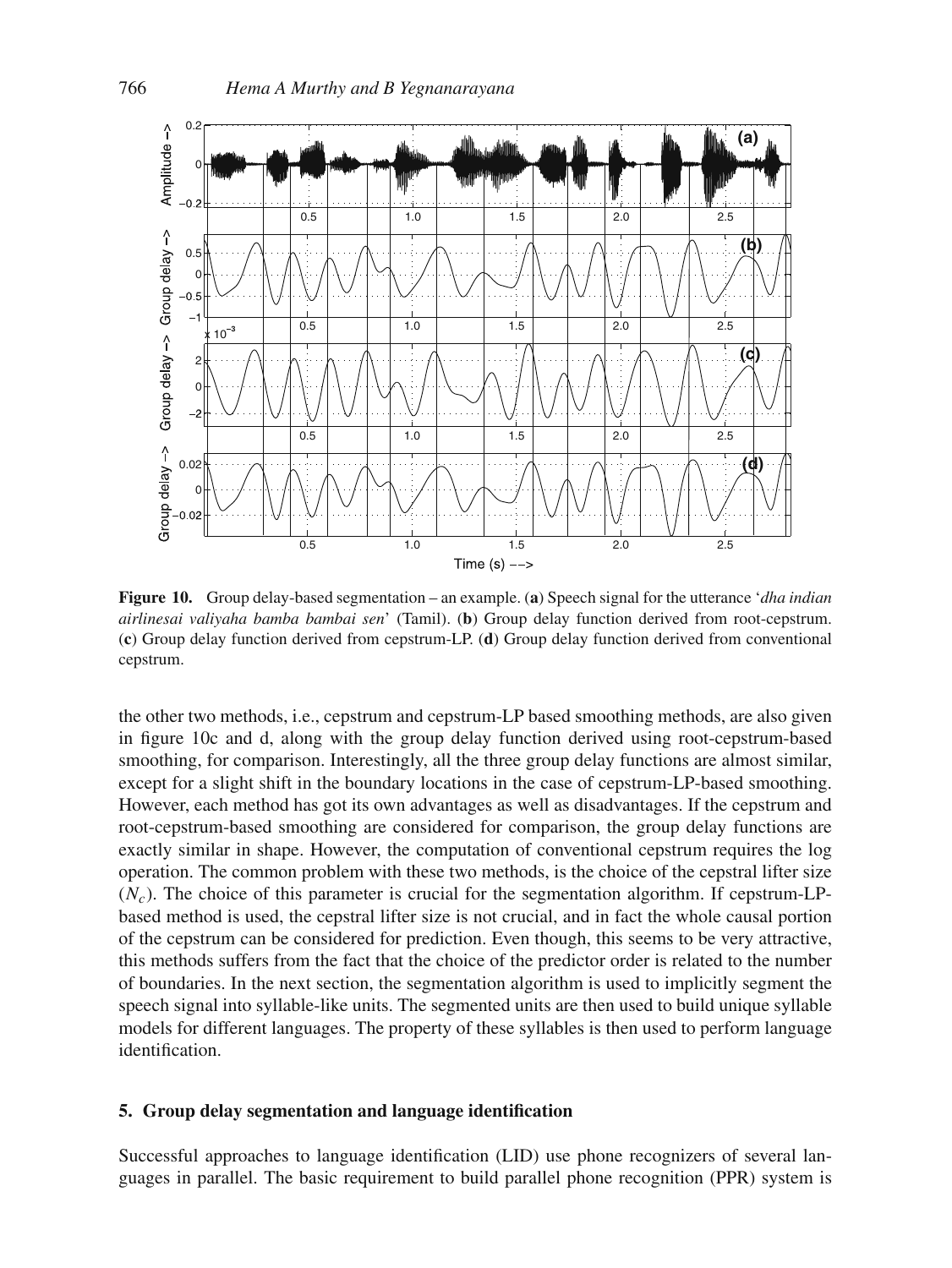a segmented and labeled speech corpus. Building segmented and labeled speech corpora for all the languages to be recognized, is both time consuming and expensive, requiring trained human annotators and substantial amount of supervision (Greenberg 1999). Even though the performance of the implicit LID systems<sup>6</sup> is slightly inferior to that of explicit LID systems<sup>7</sup>, unavailability of segmented and labeled speech corpora makes implicit LID systems attractive.

One successful approach uses phone recognizers of several languages in parallel (Zissman 1996). This approach requires segmented and labeled speech corpora of more than one language, although it need not be available for all the languages to be identified. In Ramasubramanian *et al* (2003), a parallel sub-word recognition system for the LID task is proposed, in a framework similar to the PPR approach in the literature (Zissman 1996). The difference is that this approach does not require segmented and labelled speech corpora.

Using phonemes as the basic sound unit for LID task may not be optimal in the sense that most of the phonemes are common between languages. Only very few phonemes are unique for a particular language. If a longer sound unit, say syllable is used, then the number of unique syllables in any language can be very high, which may have potential information for discriminating languages. Li (1994) has shown that spectral features derived from syllabic units are reliable for distinguishing languages.

In the proposed work, a novel approach is proposed for the LID task which uses parallel syllable-like unit recognizers, in a framework similar to PPR approach in the literature with one significant difference. The difference is that unsupervised syllable models are built from the training data.

#### 5.1 *Parallel syllable-like unit recognition*

The basic requirement for building syllable-like unit recognizers for all the languages to be identified, is an efficient segmentation algorithm. Earlier, an algorithm (Kamakshi Prasad *et al* 2004) was proposed, which segmented the speech signal into syllable-like units. Several refinements (Nagarajan *et al* 2003) are made to improve the segmentation performance of the baseline algorithm (Kamakshi Prasad *et al* 2004). Using this algorithm (Kamakshi Prasad *et al* 2004; Nagarajan *et al* 2003) each of the language training utterances is first segmented into syllable-like units<sup>8</sup>. Similar syllable segments are then grouped together and syllable models are trained incrementally. These language-dependent syllable models are then used for identifying the language of the unknown test utterances.

Using the modified segmentation algorithm, each 45s of the OGI\_MLTS corpus (OGI 1992) is segmented into syllable-like units. The segmentation performance is quite satisfactory, except that occasionally the syllables are merged. A simple duration model is used to resegment a given syllable. Unlike speech synthesis or recognition, the syllable segmentation is not crucial, in that one may have bisyllables or trisyllables or demisyllables in a segment. The only requirement is that these segments are representative of the language. Once the segmentation is performed, an unsupervised HMM clustering of these segments is performed. Upon convergence, the clustering process results in a set of syllables for every language. The clusters are used in several ways for

 $6A$  system where no information about the language is used.

<sup>7</sup>A system where the phonotactics of the language is explicitly used.

<sup>&</sup>lt;sup>8</sup>In the context of LID, accurate segmentation is not crucial.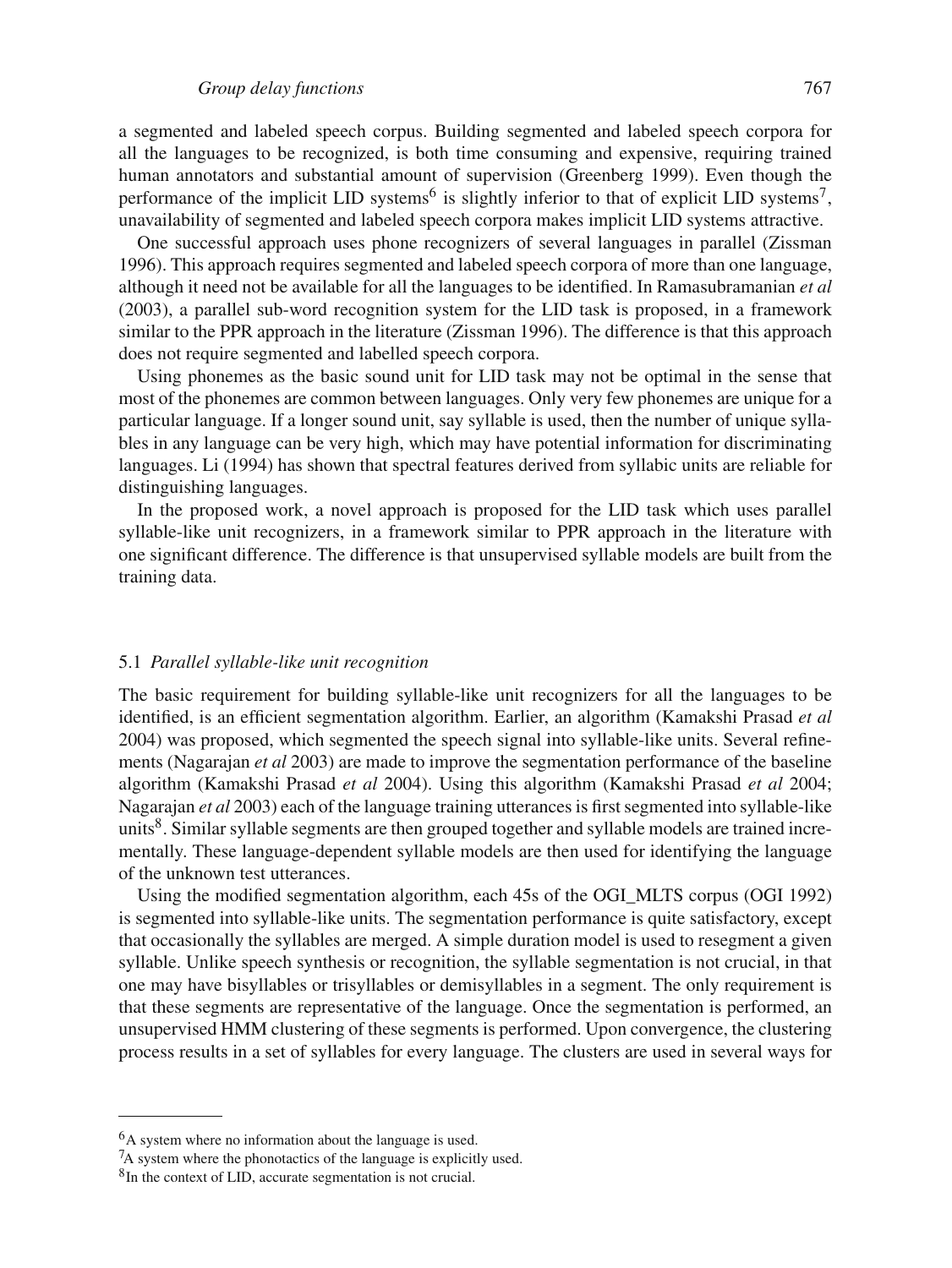performing language identification: (i) the accumulated acoustic log likelihood, (ii) a voting rule and (iii) unique syllables of a language. The methods (ii) and (iii) can be very useful clues. They are somewhat akin to what humans do when performing language identification, even if they do not know the language. We now briefly discuss the clustering process (figure 11).

5.1a *Initial cluster selection*: For any iterative training process, the assumed initial condition is crucial for the speed of convergence. After all the syllable segments have been obtained, the first task is to select some unique syllable segments or groups of unique syllable segments for training. The initial groups of syllable segments should be carefully chosen to ensure fast convergence. At the initial stage itself, if the selected group of syllable segments are unique, the convergence may be accelerated during iterative training. For selecting such initial clusters, the following procedure is adopted.

- (i) From the  $\mathcal{M}_l$  syllable segments of language  $\mathcal{L}_l$ , a subset  $(\mathcal{N}_l)$  syllable segments,  $S_1, S_2, ... S_{N1}$ , where  $N1 < M_l$ , are taken for initialization.
- (ii) Features (13-dimensional MFCC + 13 delta + 13 acceleration coefficients, after cepstral mean subtraction) are extracted from these  $\mathcal{N}$ 1 syllable segments with multiple resolutions (i.e., with different window sizes and frame shifts). Multi-resolution feature extraction (MRFE) ensures a reasonable variance for each Gaussian mixture in the models. Details of this approach can be found in Lakshmi Sarada *et al* (2004).
- (iii)  $\mathcal{N}$ 1 HMMs ( $\lambda_1, \lambda_2, ..., \lambda_{\mathcal{N}}$ ) are initialized. To initialize model parameters, the Viterbi algorithm is used to find the most likely state sequence corresponding to each of the training examples, and then the HMM parameters are estimated. Here each of the feature vectors are derived from the same syllable segment but with different resolutions.



**Figure 11.** Flow chart: Unsupervised clustering and incremental training of HMMs.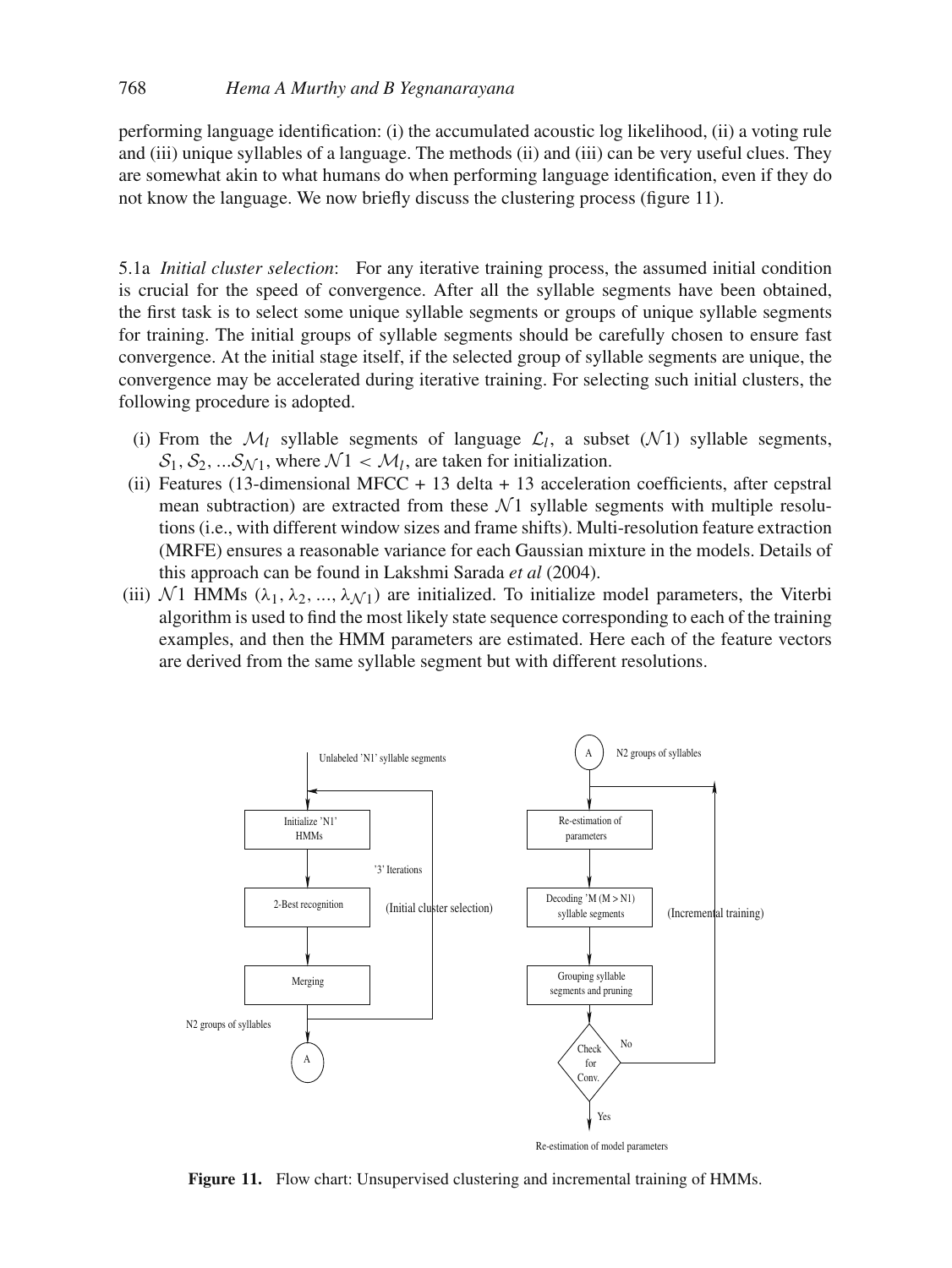(iv) The Viterbi decoding process is used to decode the  $N1$  syllable segments using two-best criteria, resulting in  $\mathcal{N}$ 1 pairs of syllable segments ( $p_1, p_2, ..., p_{\mathcal{N}1}$ ).

$$
p_i = \left[\arg\max_{1 \le i \le \mathcal{N}1} \mathcal{P}(\mathcal{O}|\lambda_i), \arg\max_{1 \le i \le \mathcal{N}1} \mathcal{P}(\mathcal{O}|\lambda_i)\right],\tag{44}
$$

where

- *p<sub>i</sub>* is the *i*<sup>th</sup> pair of syllable segments (where  $1 \le i \le \mathcal{N}_1$ )
- $\mathcal{P}(\mathcal{O}|\lambda_i)$  is the probability of the observation sequence  $\mathcal{O}(\mathfrak{o}_1 \mathfrak{o}_2 ... \mathfrak{o}_n)$  for the given model λ*<sup>i</sup>*
- max<sup>1</sup> and max<sup>2</sup> denotes the 1-best and 2-best results, respectively.

This step gives  $N_1$  pairs of syllable segments.

- (v) Among  $\mathcal{N}$ 1 pairs ( $p_1, p_2, ..., p_{\mathcal{N}}$ ), if a syllable segment is found to be repeated in more than one pair, the other pairs are removed, and the number of models is thus pruned.
- (vi) New models are created with these reduced number of pairs.
- (vii) Steps iv–vi are repeated *m* times (here,  $m = 3$ ). After *m* iterations, each cluster will have 2 *<sup>m</sup>* syllable segments grouped together.

This initial cluster selection procedure will lead to  $\mathcal{N}$  2 clusters ( $\mathcal{C}_1, \mathcal{C}_2, ..., \mathcal{C}_{\mathcal{N}2}$ ). In the next step, the model parameters are re-estimated incrementally.

5.1b *Incremental training*: After selecting the initial clusters  $(C_1, C_2, ..., C_{N2})$ , where the models are only initialized, the parameters of the models of each of the clusters is re-estimated using Baum–Welch re-estimation procedure. This training procedure is referred to as incremental training. This training strategy must be contrasted to conventional batch training, where the models are updated only after all the data in the training set are processed. The steps followed for this incremental training are given below.

- (i) The model parameters of the initial clusters  $(C_1, C_2, ..., C_{N2})$  derived from the previous step are re-estimated using Baum–Welch re-estimation. Each model is a 5 state 3 Gaussian mixtures/state HMM.
- (ii) The new models are used to decode all the syllable segments  $(S_1, S_2, ..., S_{M_l})$  using Viterbi decoding.
- (iii) Clustering is done based on the decoded sequence.
- (iv) If a particular cluster is found to have less than 3 syllable segments, that cluster is removed and number of models is reduced by one.
- (v) Steps i–iii are repeated until convergence criterion is met.

The convergence criteria followed for the incremental training is based on 'number of migrations of syllables between clusters'. The convergence is said to be met if the number of migrations between clusters reaches zero. When this condition is met, the incremental training procedure terminates. This incremental training process produces  $\mathcal{N}3$  syllable clusters ( $\mathcal{C}_1, \mathcal{C}_2, ..., \mathcal{C}_{\mathcal{N}3}$ ), and in turn  $\mathcal{N}$ 3 syllable models ( $\lambda_1, \lambda_2, ..., \lambda_{\mathcal{N}3}$ ).

A set of labels are finally assigned for each of the clusters. During testing, the speech signal is segmented and tested against the syllable models for each language. We now use the three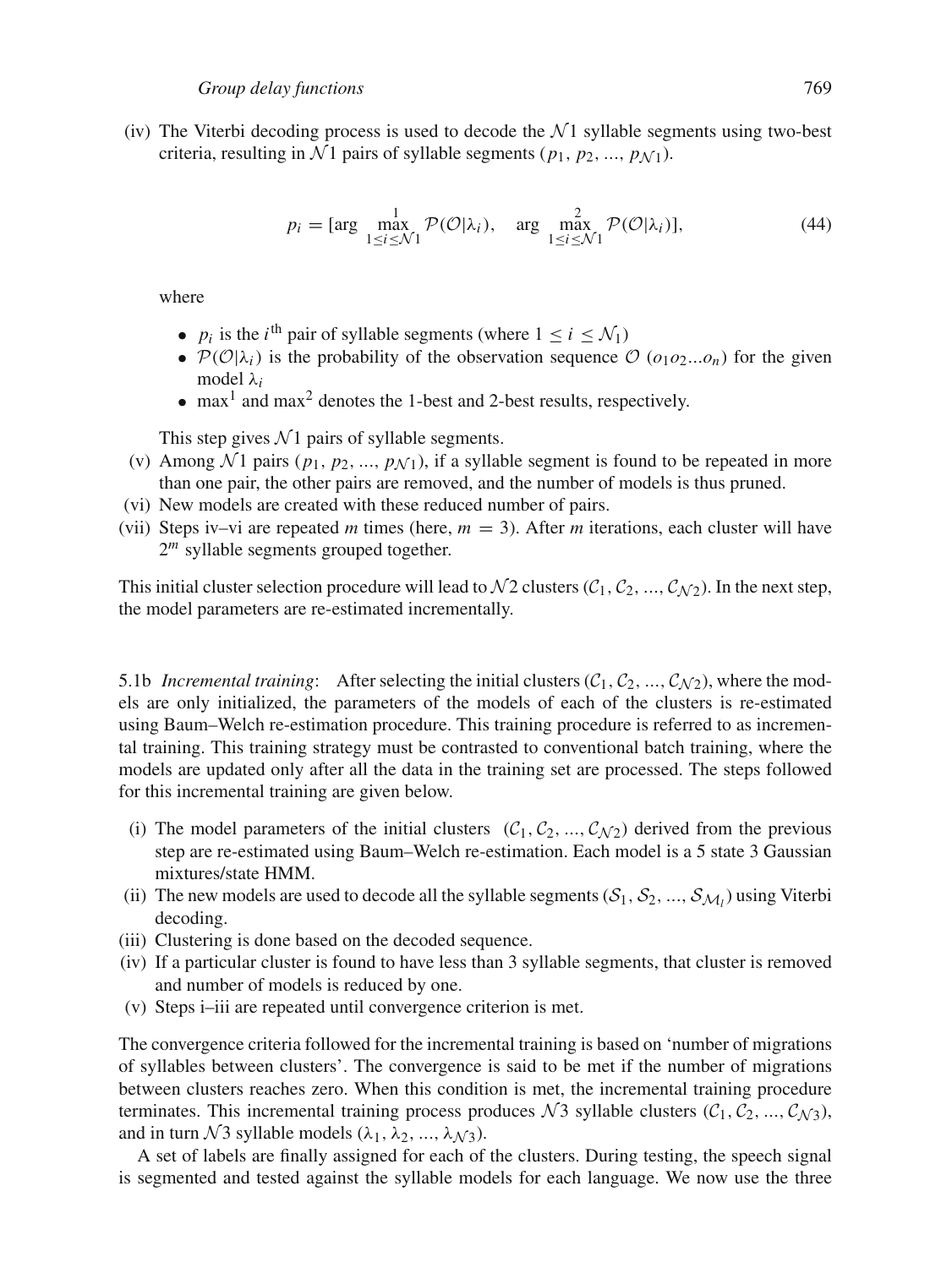| Method     | 1-best performance in $%$ |    |    |    |    |    |    |    |    |    |    |         |
|------------|---------------------------|----|----|----|----|----|----|----|----|----|----|---------|
|            | En                        | Fa | Fr | Ge | Hi | Ja | Ko | Ma | Sp | Ta | Vi | Average |
| AAL        | 95                        | 90 | 95 | 80 | 70 | 65 | 45 | 35 | 80 | 65 | 75 | 72.27   |
| Voting     | 80                        | 80 | 90 | 60 | 55 | 65 | 40 | 25 | 65 | 70 | 60 | 62.7    |
| US         | 80                        | 65 | 85 | 65 | 80 | 55 | 55 | 40 | 70 | 55 | 60 | 64.5    |
| $AAL + US$ | 80                        | 80 | 90 | 85 | 85 | 90 | 60 | 40 | 85 | 65 | 80 | 75.9    |

**Table 1.** Language-wise performance of the LID systems using AAL, the system using voting, the system using US alone, and the system using AAL and US segments.

different ways of determining the identity of a language as mentioned earlier, namely, (i) acoustic likelihood for language  $(AAL)$ , (ii) voting, and (iii) by cross-recognition<sup>9</sup> of syllable segments across languages to determine unique syllables (US) for every language.

The 1-best performance of the LID using these methods is given in table 1. From the table, based on the performance, it can be conjectured that the clustering process does yield the syllables that make up a language. The voting rule primarily helps in removing the noise in the AAL approach. The unique syllables method is perhaps a very important clue. For example, when identifying an Indian language, the occurence of the sound /*zha*/ reduces the search to two languages, namely, Tamil and Malayalam.

#### **6. Application of group delay functions in concatenative speech synthesis**

Concatenative speech synthesis using unit selection relies on a large database of basic units. The quality of a speech synthesis system is dependent upon the quality of the basic units. For naturalness, basic units are collected from continuous speech of a single speaker. The basic units are collected from different contexts. The idea behind unit selection synthesis is to select the best sequence of speech units from all possible contexts from a database of speech units. Accurate labeling of units in continuous speech is thus a requirement. Most systems today use ergodic HMMs (e-HMMs) (Black *et al* 1998) to label the units automatically. e-HMMs label data accurately, provided they are trained with large amounts of data. The algorithm developed in section 4 for segmenting the speech signal at syllable boundaries is used to accurately segment the speech at syllable boundaries. This is particularly well-suited for Indian languages, which are syllable-centred<sup>10</sup>.

The algorithm for segmentation developed in section 4 is modified using vowel onset point (Prasanna *et al* 2009) detection to reduce insertion and deletion errors. This is then used effectively for generating labels semiautomatically.

A labelling tool is developed around this idea. This tool has been tested for six different Indian languages, namely, Tamil, Hindi, Bengali, Malayalam, Telugu and Marathi. The labelling tool generates labels that are consistent with that of the Festival speech synthesis system (Black *et al* 1998). It was observed that the labels generated by this system were more systematic compared to the labels generated manually or using e-HMMs.

<sup>9</sup>Here by cross-recognition, we mean the following. Consider two languages *A* and *B*. During training, the syllable segments of *A* are tested against the syllable models of *B* and vice-versa.

<sup>10</sup>It has been well established in the literature (Kishore & Black 2003; Rao *et al* 2005) that syllables as the basic units are appropriate for Indian languages.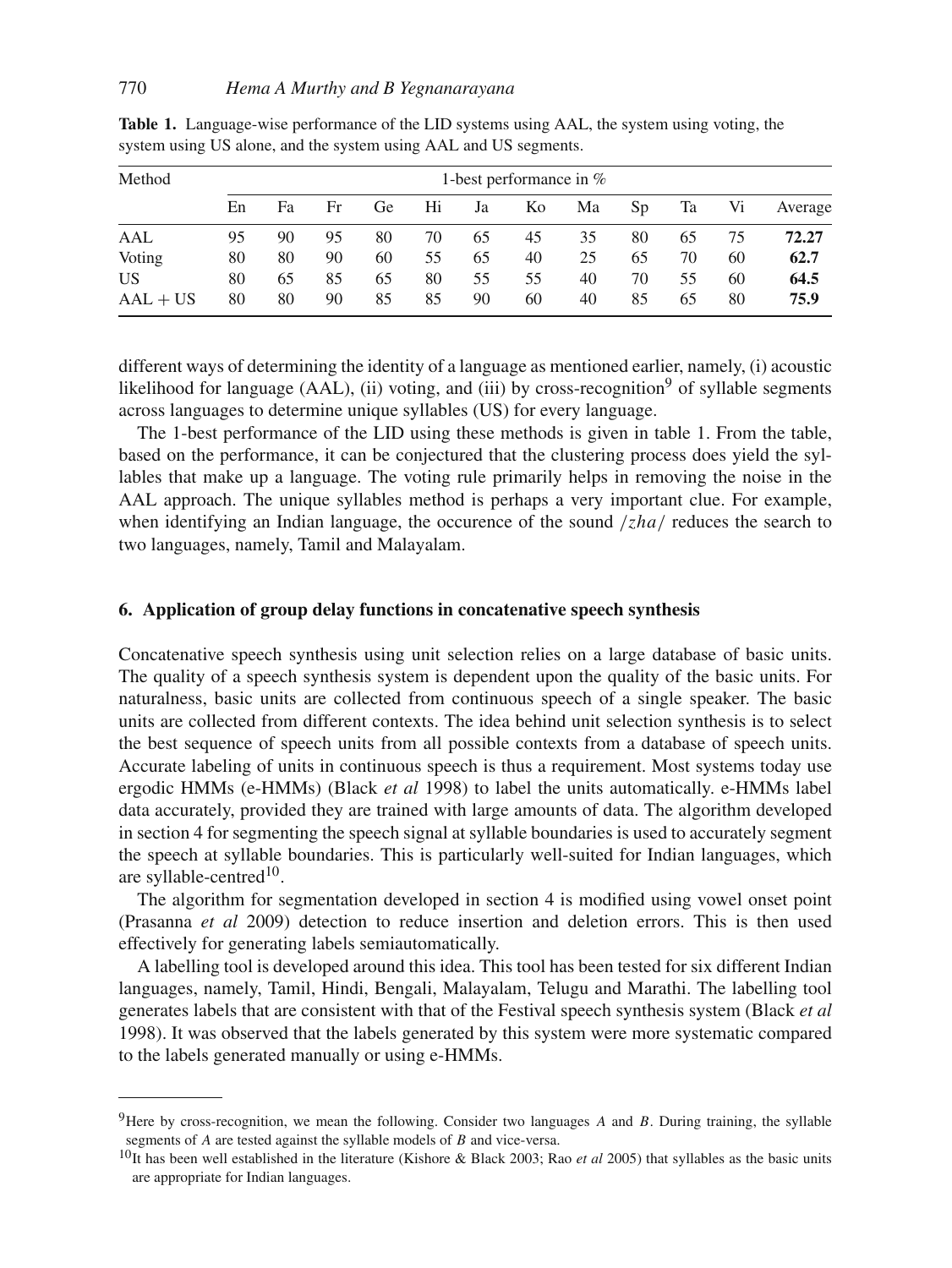In the next section, we discuss a syllable-based recognizer that utilizes the above algorithm to segment speech into syllable-like units. In contrast to the conventional speech recognizer, boundary information is incorporated into the recognition phase as well to reduce the search space.

#### **7. Application of group delay functions in speech recognition**

In this section, the group delay function is used in speech recognition in two different ways. First, the segmentation algorithm developed earlier is used to segment the speech signal at syllable boundaries. These boundaries are then incorporated in the linguistic framework to reduce the WER. Next, the modified group delay function developed in section 3.3, is converted to a feature (similar to MFCC) that can be used in speech recognition.

#### 7.1 *Speech recognition using segmentation information*

In this section, we exploit the segmentation information in two different ways. A conventional automatic speech recognition (ASR) does not use the boundary information available in the data. In this section, we propose a new paradigm in speech recognition, where we incorporate the segmentation information into the training and testing phases of the recognizer. This recognizer is referred to as the automatically annotated recognition (AAR).

– Training the AAR system: It is assumed that both text and waveforms are available during training. The text is segmented using a rule-based segmentation algorithm into syllables (Lakshmi & Murthy 2008). The waveform is segmented using the segmentation process described in section 4 with parameters tuned appropriately to generate the same number of syllables segments as in the text. The time-aligned waveforms and text are used to build an isolated style recognizer. Using the text segments as labels for the corresponding waveform segments, all the syllable models are trained. If a certain syllable did not occur often enough, resulting in a poorly trained model, the multiple frame size (MFS) and multiple frame rate (MFR) method (Lakshmi Sarada *et al* 2004) was used to improve its reliability. Figure 12 shows the AAR system (Lakshmi & Murthy 2008). The syllable models were built using embedded training mechanism followed by token passing model for state alignment. The Hidden Markov Model (HTK) toolkit was used for this purpose (CUED 2002). 39-dimensional MFCC features were used for training the system.



**Figure 12.** AAR system.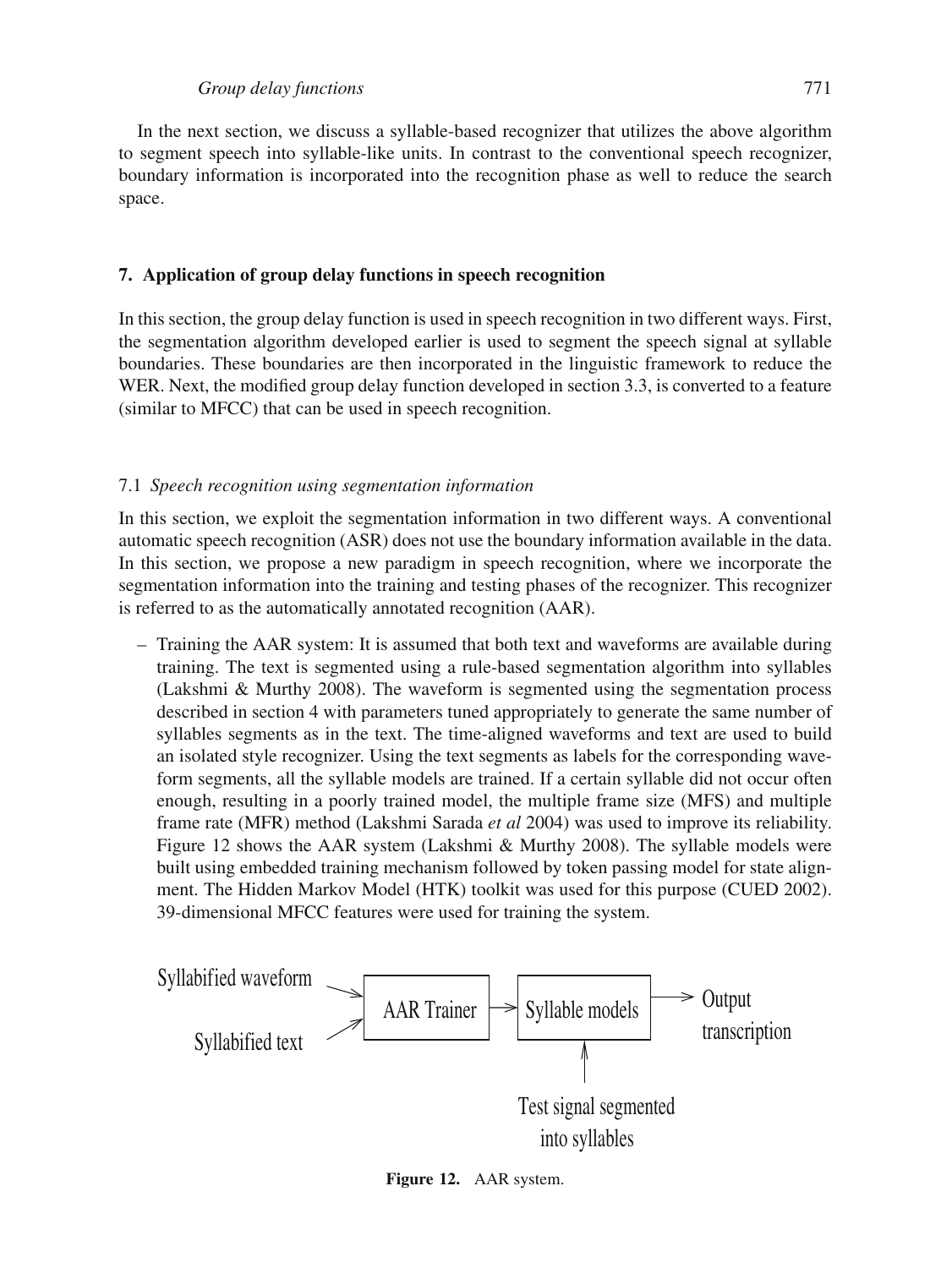

**Figure 13.** CCSR-based recognition system.

– Testing the AAR system: During testing the segmentation, information is used to segment the speech into syllable-like units. The syllables are then recognized using isolated style syllable recognition.

This is in sharp contrast to that of conventional speech recognition system (CCSR). A brief description of a CCSR system follows.

- *Training the CCSR system:* A conventional recognizer, which uses flat-start. In a flat-start recognition system, the waveform is divided uniformly into a number of segments as dictated by the text. The system is iteratively trained using embedded training with state alignment to correct the labels. The sentence waveforms and syllabified sentence level transcriptions are used to train the system.
- *Testing the CCSR system:* During testing, the CCSR system uses a lexicon and language models (figure 13) for generating the recognition output. To make this system comparable to the AAR engine, a dummy lexicon was used and language models were dispensed with. The system outputs a syllable sequence similar to that of the AAR system.

Table 2 shows the results obtained on Tamil language (from the DBIL (DDNews 2001) database) and TIMIT (TIMIT 1990). Since TIMIT is labeled at the phoneme level, the manually marked boundaries were used for both training and testing<sup>11</sup>. From the table, it is clear that the AAR system outperforms the CCSR system. This is because the CCSR system does not use the syllable boundary information utilized by the AAR system during training. Further, the amount of data available for training is rather small for the HMMs to learn the acoustic boundaries accurately.

The advantage of this approach is that we only require the vocabulary of syllables that make up the language. A language model is not required. The drawback of this approach is that the number of syllables in a language can be large. This slows down the testing process. In the next section, we incorporate the segmentation information into the linguistic search space in a conventional speech recognizer that uses language models.

#### 7.2 *Incorporating segmentation information in the linguistic search space*

Conventional recognizers use the language information to derive the word output from the recognizer. The language models are specified as a grammar or  $N$ -gram language models.

Language models can be generated from: (i) training data with smoothing incorporated to account for words that do not occur in the training data but only occur in the testing data or (ii)

 $11$ This is referred to as TIMIT(M) in the table.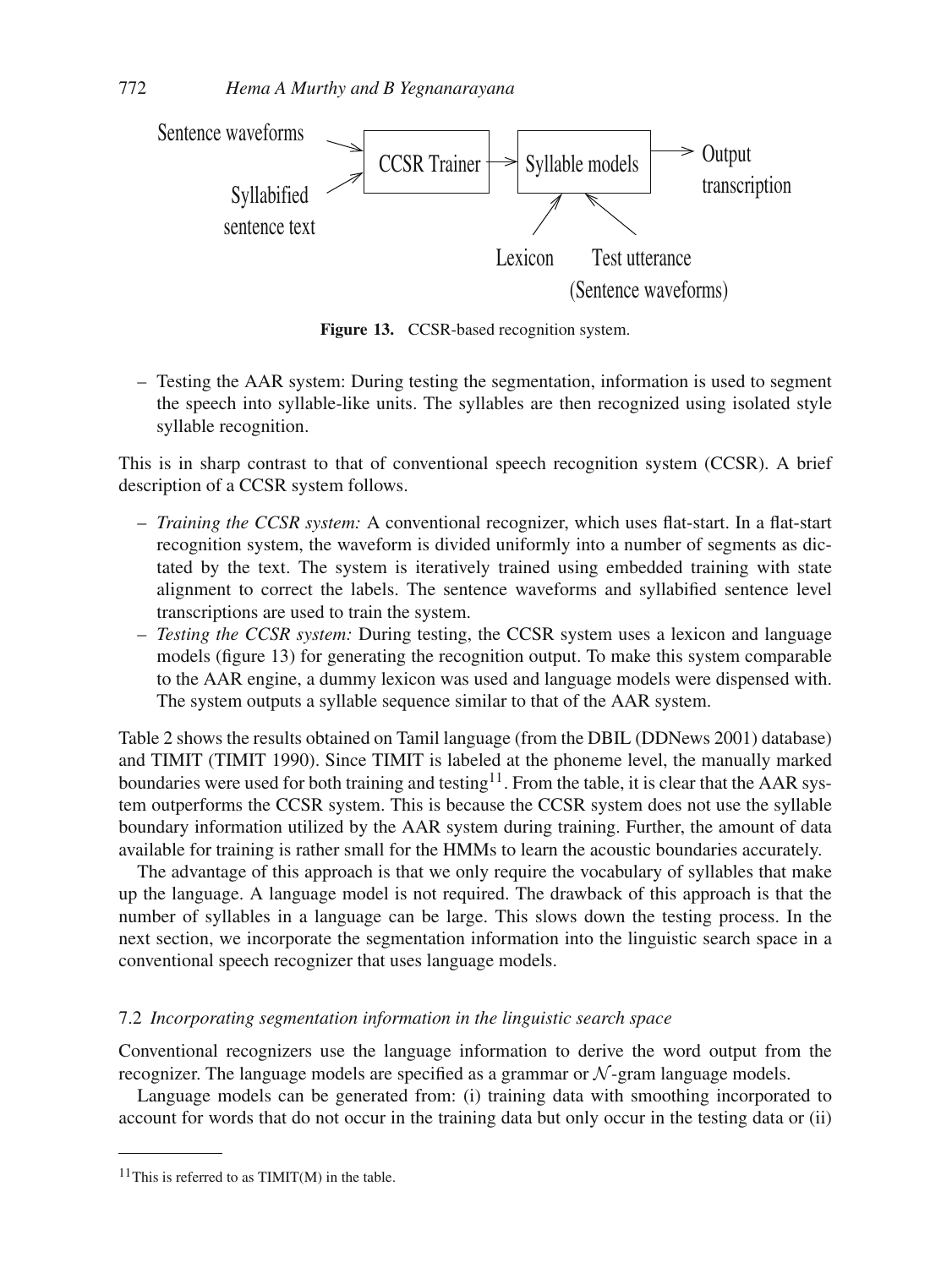| System      | Tamil  | TIMIT (M) |
|-------------|--------|-----------|
| AAR         | 30%    | 78.04%    |
| <b>CCSR</b> | 20.06% | 68.5%     |

**Table 2.** Syllable recognition accuracy using AAR and CCSR.

generated from huge text corpora (a few hundred million words) obtained from various domains. During testing, the language model generates *N*-best hypotheses for the utterance spoken using unigram, bigram and possibly trigram probabilities<sup>12</sup>. The acoustic model is used in tandem with the language model to determine the probability that the spoken utterance corresponds to a specific word sequence.

The maximum *a posteriori* probability approach to speech recognition uses the Bayes' rule (Jelinek 1999). A word sequence *W* produces an acoustic observation sequence *Y* , with joint probability  $p(W, Y)$ . During recognition, the estimated word sequence  $\hat{W}$  is given by

$$
\hat{W} = \underset{W}{\text{arg max}} p(W|Y) = \underset{W}{\text{arg max}} p(Y|W)P(W) \tag{45}
$$

 $p(Y|W)$  is generally called the acoustic model. The second term  $P(W)$  is called the language model, as it describes the probability associated with a postulated sequence of words. The statistical language model estimates the probability of occurrence of some word  $w_k$  given its history  $W_1^{k-1} = w_1 \dots w_{k-1}$  from text corpora.

In this work, the above mentioned traditional language modelling framework (TLM) is incorporated into the syllable-recognition framework, but with a difference. The acoustic segmentation information obtained from the group delay-based segmentation algorithm is incorporated into the linguistic search space. In the conventional system, the language model is accessed at every frame. In the proposed system, the language model is only accessed at syllable boundaries. In the proposed approach, the search space can therefore be significantly less. To see this, consider the example sentence from the TIMIT test corpus: 'Salvation reconsidered<sup>13</sup>.' Figure 14 shows the frame number along the *X*-axis and the number of active states at each frame along the *Y* -axis. The graph shows two curves, one corresponding to that of a TLM-based system and another corresponding to that of the proposed system. In this example, the average number of active states for the TLM system/frame is  $\approx 15000$ , while that for the proposed system is about  $\approx 6000$ . Observe that there is significant difference in the number of active states. This is primarily because the language model is accessed only at segment boundaries in the proposed system. This can be observed in figure 14. Observe that in regions corresponding to the duration of a syllable, the number of active states is constant (as indicated by dotted vertical lines). This experiment was repeated on the entire TIMIT test corpus consisting of 198 sentences. The average number of active states for the TLM was found to be 15875.0, and 5683.6 for the proposed system, respectively.

Table 3 compares the results of the modified language model-based recognizer and conventional recognizer. Clearly, the use of segmentation does significantly improve the performance. The word recognition performance for TIMIT and NTIMIT using AAR and CCSR are also presented in table 3. (N)TIMIT(M) corresponds to the results obtained using the manual segmentation information, while (N)TIMIT(A) corresponds to that of the automatically segmented

<sup>12</sup>Use of trigram requires huge amounts of text corpora.

<sup>&</sup>lt;sup>13</sup>We have used the manually marked boundaries from the database for this.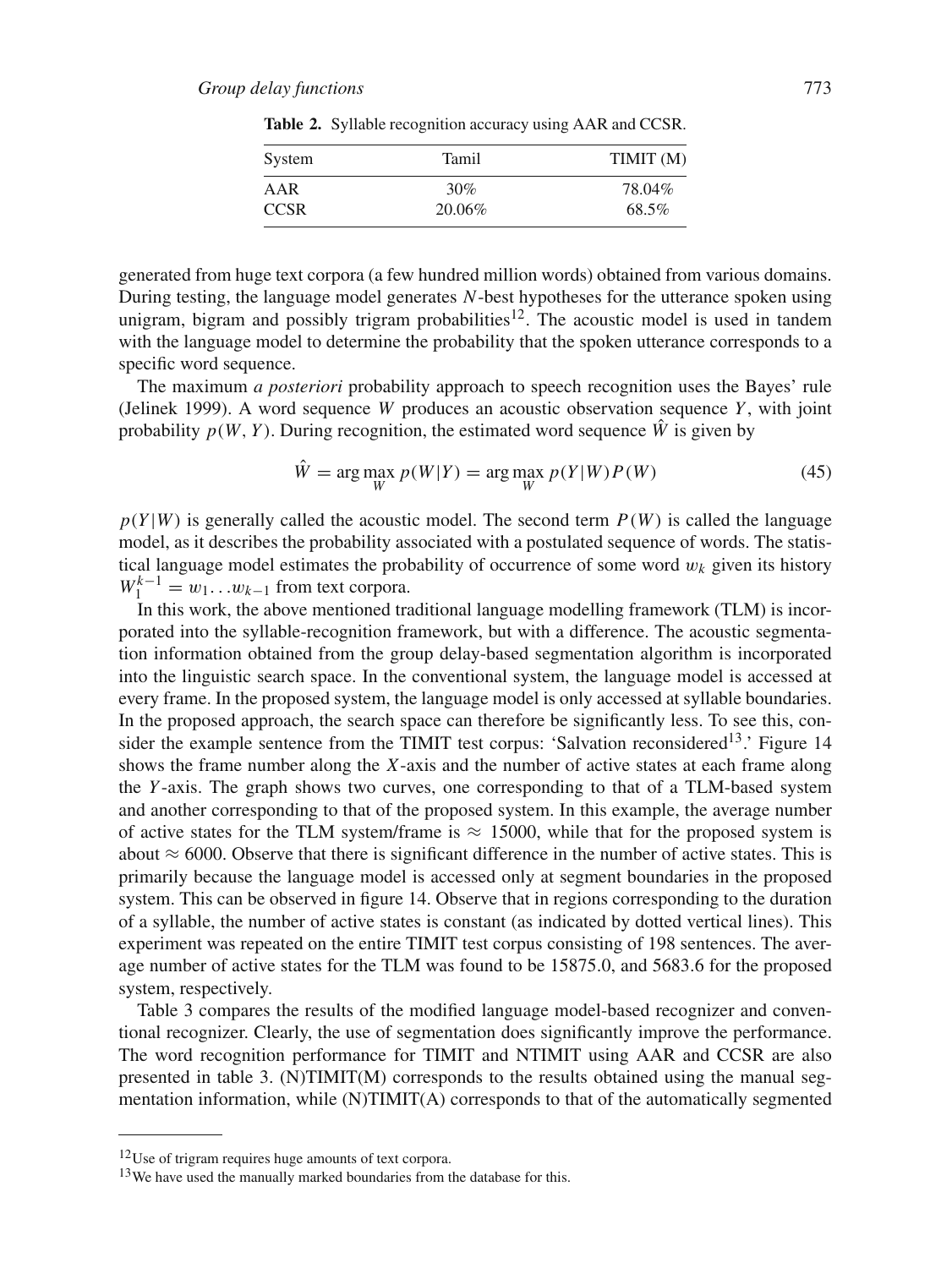

**Figure 14.** Number of active states as a function of frame number.

 $data^{14}$ . It can be seen from the tables that for both syllable and word recognition, the AAR outperforms CCSR. The table also mentions the WERs corresponding to a CCSR system, in which the syllable models were initialized from the corresponding triphone models (Sethi & Narayanan 2003). It is interesting to note that the automatic segmentation actually improves performance on TIMIT and NTIMIT databases. We conjecture that this must be due to errors in manual segmentation. The importance of automatic segmentation is thus vindicated by this example. Although, HMMs and language models do postpone the decision to the very end, clearly acoustic cues can be used in tandem with language models to improve performance.

#### 7.3 *New features for speech recognition*

In this section, we derive new features similar to MFCC, from the Fourier transform phase function. These features are then used in the linguistic search space. We first convert the 'modified group delay function' into a feature. This feature in then used as a feature for recognition. We conjecture that different features recognize different sounds better. We show how this idea can be incorporated in the linguistic framework, to perform what we term as 'feature switching'.

7.3a *Parameterising the modified group delay function*: Since the modified group delay function exhibits a squared magnitude behaviour at the location of the roots, the modified group delay function is referred to as the modified group delay spectrum. Homomorphic processing is the most commonly used approach to convert spectra derived from the speech signal to meaningful

<sup>&</sup>lt;sup>14</sup>For the TIMIT and NTIMIT databases, various modifications were made to the segmentation algorithm to compensate for variations in the syllable-rate. For details, see Janakiram *et al* (2010).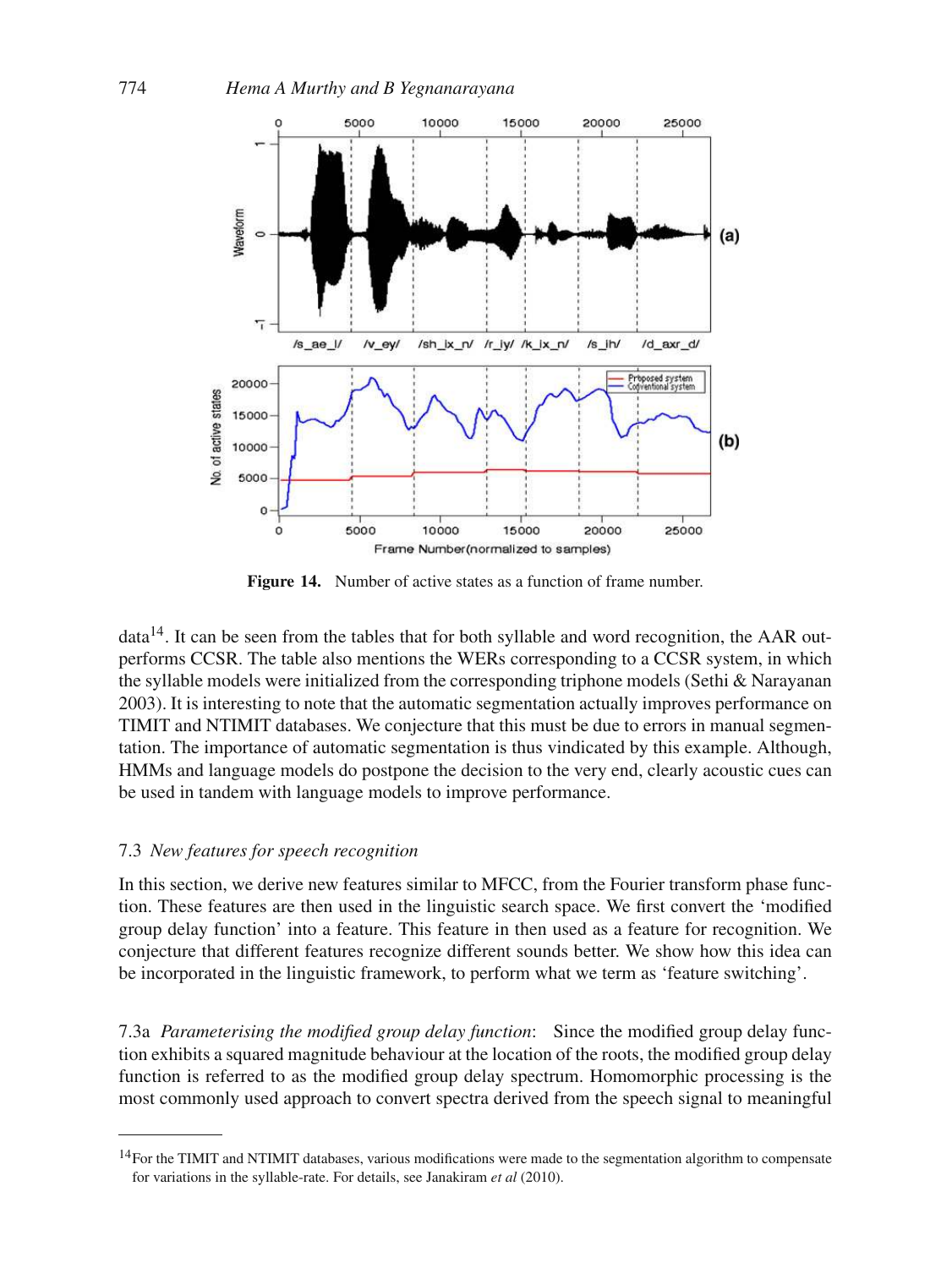**Table 3.** WER for AAR and CCSR systems.

| System                    |       |                          |         | Tamil TIMIT (M) TIMIT (A) NTIMIT (M) NTIMIT (A) |       |
|---------------------------|-------|--------------------------|---------|-------------------------------------------------|-------|
| AAR                       | 39.2% | 6.5%                     | $4.4\%$ | 29.4%                                           | 21.2% |
| CCSR (triphone) $42.17\%$ |       | $\overline{\phantom{0}}$ | 13%     | $\overline{\phantom{0}}$                        | 36%   |

features. This is primarily because this approach yields features that are linearly decorrelated, which allows the use of diagonal covariances in modelling the speech vector distribution. In this context, the discrete cosine transform (DCT Forms II and III) (Yip & Rao 1997), are the most commonly used transformations that can be used to convert the modified group delay spectra to cepstral features. Hence, the group delay function is converted to cepstra using the DCT II as

$$
c[n] = \sum_{k=0}^{N_f} \tau_c(k) \cos(n(2k+1)\pi/N_f),
$$
\n(46)

where  $N_f$  is the DFT order, and  $\tau_c(k)$  is the modified group delay spectrum. The DCT can also be used in the reconstruction of the modified group delay spectra from the modified group delay cepstra. Velocity and acceleration parameters for the new group delay function are defined in the cepstral domain, in a manner similar to the velocity and acceleration parameters for MFCC.

7.3b *Feature switching: Kullback–Liebler divergence*: A wide variety of acoustic features have been used in speech recognition such as MFCC (Davis & Mermelstein 1980), Linear prediction cepstral coefficients, perceptual linear prediction coefficients (Hermansky 1990) and modified group delay feature (Murthy & Rao 2003). It has been observed that different feature streams capture different characteristics of a sound. To capitalize on the diverse characteristics captured by different features, there are three different ways in which feature streams are combined.

- *Feature combination:* This is also referred to as early integration (fusion), where different feature streams are concatenated into a new single feature stream. This is sometimes followed by a dimensionality reduction technique (Halberstadt & Glass 1998; Neti *et al* 2001).
- *Likelihood score combination:* This is also referred to as middle integration, where decoding is performed using individual feature streams for each sub-word model. This generates multiple likelihood score for each sub-word model. The likelihood scores of a given sub-word are combined across all the feature streams by weighting each feature stream based on the reliability of the feature stream (Kumar & Murthy 2009; Rasipuram *et al* 2008; Halberstadt 1998; Dupont & Luettin 2000). Measure of reliability is estimated directly from training data.
- *Hypotheses fusion:* This is also referred to as late integration. Here, complete recognition hypotheses are first generated in parallel from each individual recognition system, which are then combined together to generate the final combined hypothesis (Li & Stern 2003).

Of the three types of feature stream combinations, middle integration is the most successful approach in the literature. There exist several algorithms to calculate the reliability of a feature from training data (Kumar & Murthy 2009; Rasipuram *et al* 2008; Gurban & Thiran 2008). According to Kumar & Murthy (2009), Rasipuram *et al* (2008) and Gurban & Thiran (2008) more reliable the feature stream, greater is the weight associated it. However, although middle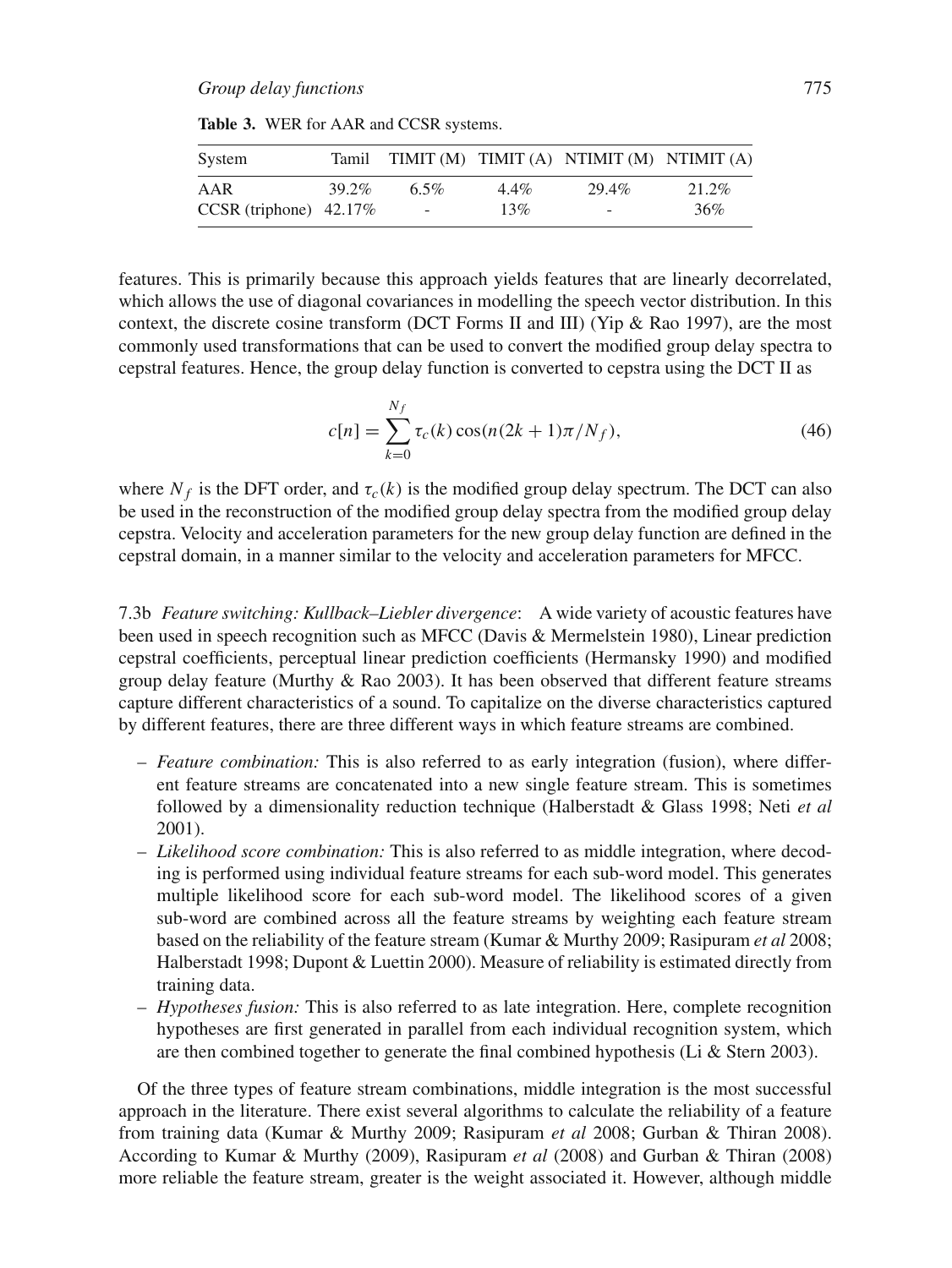| Features                                                        | <b>TIMIT</b><br>%WER | <b>NTIMIT</b><br>$\%$ WER | DBIL<br>%WER |
|-----------------------------------------------------------------|----------------------|---------------------------|--------------|
| MFCC+D+A+E                                                      | 6.5                  | 29.4                      | 35.7         |
| $MODGD+D+A+E$                                                   | 10.1                 | 31.6                      | 30.4         |
| MFCC+MODGD+D+A+E                                                | 4.3                  | 26.8                      | 23.5         |
| Feature switching between MFCC and                              | 2.86                 | 22.1                      | 18.4         |
| MODGD using Bhattacharyya divergence                            |                      |                           |              |
| Feature switching between MFCC and<br>MODGD using KL divergence | 2.95                 | 23.4                      | 19.7         |

**Table 4.** WERs on the TIMIT, NTIMIT and DBIL (Tamil) for each type of system (D – delta, A – Acceleration, E – Energy).

integration gives better recognition accuracy, it becomes computationally inefficient as the number of feature streams increases. The use of *m* different feature streams increases computations roughly by a factor of *m* in comparison with that of a single feature stream.

Current speech recognizers depend heavily on language models. The language model hypotheses are evaluated using the acoustic models. In this scenario, it is quite possible that the language model generates a set of confusable hypotheses. In such a situation, a feature that discriminates between a set of confusable hypotheses is all that may be required to arrive at the correct hypothesis.

To address this issue, Kullback–Leibler divergence or Bhattacharya distance between every pair of sub-word HMMs for each feature stream is computed during the training process. This measure is utilized during the recognition phase to prune the search space and to switch features. Details of the approach can be found in Kumar *et al* (2010). We now perform a controlled experiment to test feature switching as a paradigm. In this experiment, manually marked segment boundaries are used in all the three databases. In table 4, we present the results of using multiple features in different ways. From table 4, it is clear that feature switching indeed helps improve performance. Clearly, when a feature is irrelevant for recognising a sound, use of joint features is equivalent to adding noise.

#### **8. Application of group delay functions for speaker recognition**

In an earlier section, we saw the use of feature switching for recognising different sounds. In this section, we show how feature switching can be used in a speaker verification framework.

For classification tasks, one must consider two aspects of feature representation: (i) the ability to capture maximum information from the acoustic space into the feature space (representative property), and (ii) the ability to discriminate between different classes (discriminative property) (Padmanabhan & Murthy 2010).

#### 8.1 *Using mutual information to measure representative property*

Mutual information (MI) is used to quantify the amount of information captured from the acoustic space to the feature space. Two features are considered, namely, MFCC and MODGDF. The MI between speech signal and each of the features is a measure of the information captured by the feature. We thus measure the MI between the complex short-time Fourier spectrum (which represents the signal in the acoustic space) and the individual feature streams (representing the signal in the respective feature space.)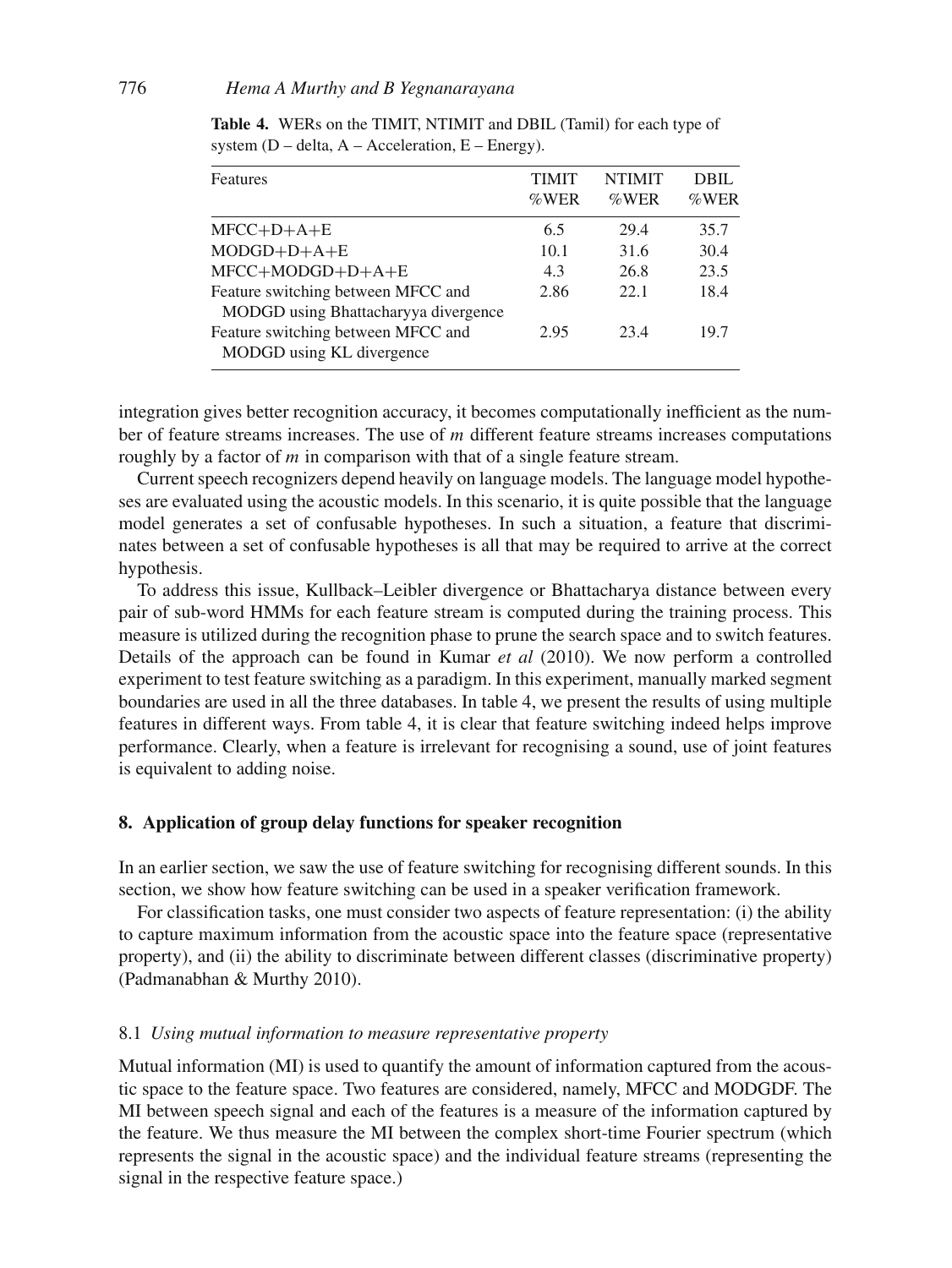#### 8.2 *Using KL-divergence to measure discriminative property*

A feature that efficiently captures information need not be efficient in discriminating between them. The discriminative property of a feature representation is a measure of the inter-class separability. The Kulback–Leibler divergence or relative entropy is a measure of the distance between two probability distributions. For two Gaussians  $\hat{f}$  and  $\hat{g}$ , the KL-divergence has the closed form expression

$$
kld(\hat{f}, \hat{g}) = \frac{1}{2} \left[ \log \frac{|\Sigma_{\mathbf{g}}|}{|\Sigma_{\mathbf{f}}|} + \text{Tr}|\Sigma_{g}^{-1}\Sigma_{\mathbf{f}}| - d + (\mu_{\mathbf{f}} - \mu_{\mathbf{g}})^{T} \Sigma_{\mathbf{g}}^{-1} (\mu_{\mathbf{f}} - \mu_{\mathbf{g}}) \right]
$$
(47)

with  $\hat{f} = \mathcal{N}(\mu_f, \Sigma_f)$  and  $\hat{g} = \mathcal{N}(\mu_g, \Sigma_g)$ . Here  $\mu_f$ , and  $\Sigma_f$  correspond to the mean and variance of  $\hat{f}$  and  $\mu_f$  and  $\Sigma_f$  correspond to the mean and variance of  $\hat{g}$ .

For Gaussian mixture models (GMMs), the KL-divergence has no closed form expression. Many contemporary speaker verification systems build Gaussian mixture speaker models by adaptation of a universal background model (UBM). For adapted speaker models, there is a oneto-one correspondence between the component mixtures of the speaker model and the UBM. The KL-divergence between the speaker model and the background model is a measure of the discriminability between the target speaker and imposter. The feature representation that gives higher KL-divergence better separates the speaker model from imposters.

#### 8.3 *Application of feature diversity to speaker verification*

Preliminary experiments reveal that different features are effective in discriminating different speakers. We now apply the above conjecture to speaker verification.

A feature representation that efficiently represents a given speaker, as well as discriminates against other speakers, is termed an optimal feature for that speaker. The optimal feature for a speaker can be determined (from a list of candidate features) at enrolment time or by using development data.

In a speaker verification system, a claimed identity is given along with the test utterance and the score computed, only for the claimed model. The optimal feature of the claimed speaker can be used, as this will result in better modelling and discrimination using the speaker GMM. This results in using different features for different claims or feature-switching.

Assume that there are N features indexed by  $i = 1, \dots, N$ . The optimal feature of a given speaker can be determined from the training/development data of the speaker. For a given speaker, we define the representative function  $\theta_i$  and the discriminative function  $\gamma_i$  for feature representation *i*:

$$
\theta_i = MI(\mathcal{X}, \mathcal{Y}_i) \tag{48}
$$

$$
\gamma_i = \text{kld}(\lambda_{\text{spk},i}, \lambda_{\text{UBM},i}),\tag{49}
$$

where  $i \in \{MFCC, MODGDF\}, \mathcal{X}$  represents the complex Fourier spectrum,  $\mathcal{Y}_i$  represents the  $i$ <sup>th</sup> feature representation,  $\lambda_{spk,i}$  is the speaker model and  $\lambda_{UBM,i}$  is the background model, for the *i*<sup>th</sup> feature representation. The optimal feature function  $\phi_i$  is defined as a linear combination of  $\theta_i$  and  $\gamma_i$  (a line search on  $\alpha$  is performed):

$$
\phi_i = \alpha \theta_i + (1 - \alpha)\gamma_i,\tag{50}
$$

where the weighting factor  $\alpha$  is used to emphasize the representative or discriminative measure.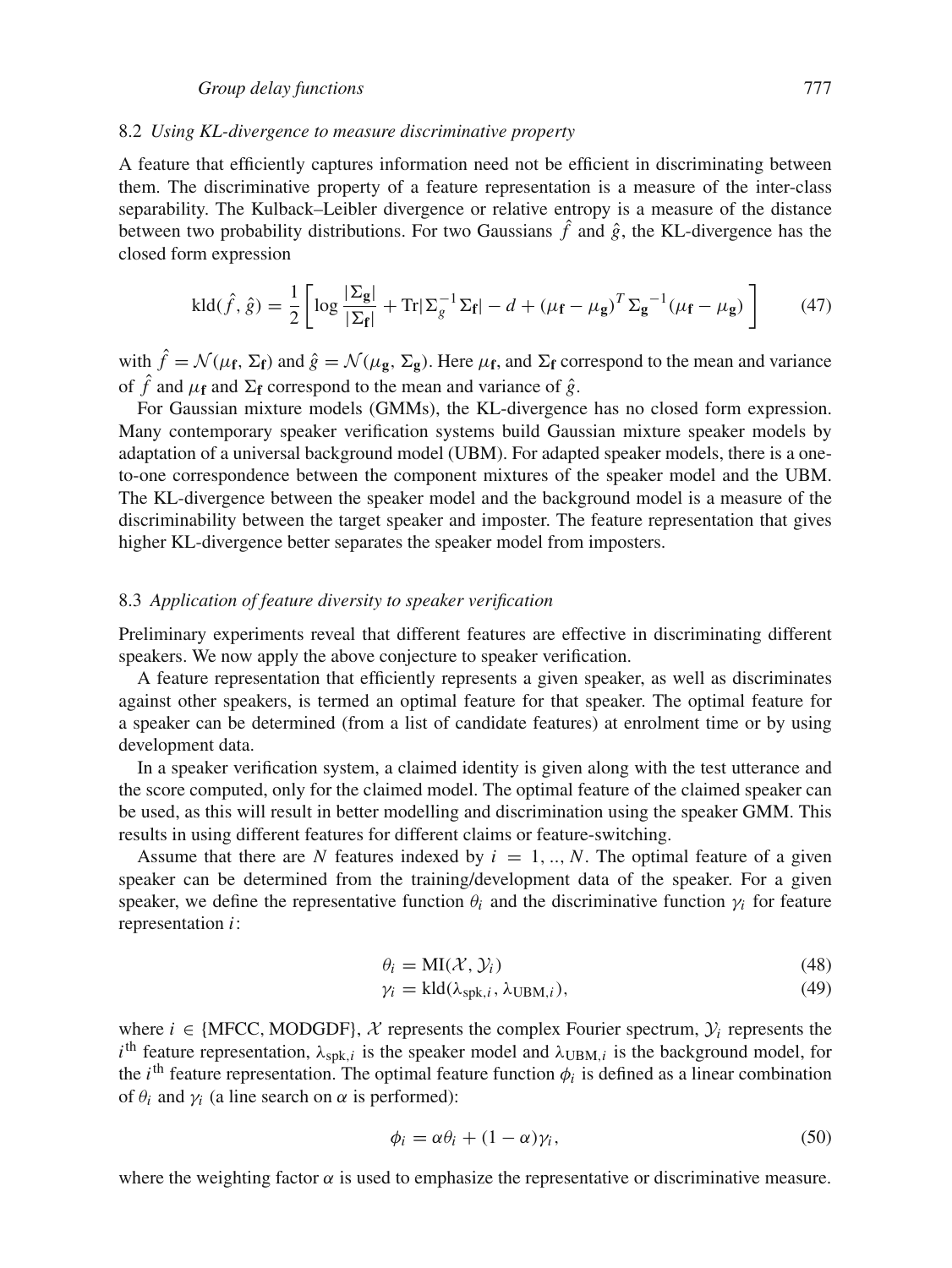The optimum feature stream  $\hat{i}$  is selected as

$$
\hat{i} = \arg \max_{i} \{\phi_i\}.
$$
\n(51)

#### 8.4 *Speaker verification framework*

In the training phase, the optimal feature is determined for each speaker using the optimal feature function  $(Eq. 51)$ . The (speaker, optimal feature) pair is stored in a lookup table (LUT), which is indexed by speaker identity. The LUT contains an entry for each of the registered speakers in the system. Different parameters of (Eq. 51) result in different LUTs for the same set of registered speakers.

In the evaluation phase, the optimal feature of the claimed speaker is determined from the lookup table. The optimal features are extracted from the input speech waveform. The TNorm score (Auckentaler *et al* 2000) is computed against the corresponding models and the verification decision is made. This results in the verification system performing feature switching, by extracting different features for different claims.

We evaluate the proposed speaker verification system using feature switching and compare the performance to conventional systems that use only a single feature representation, as well as joint feature representation (early fusion).

The database used in this study is the one-speaker detection task of the NIST 2003 speaker recognition evaluation (NIST 2003). There are 149 male speakers and 207 female speakers, with about 2 minutes of training data for each speaker. Each test utterance is about 30 s long. More details about the database can be found in NIST (2003).

The proposed speaker verification system incorporating feature switching is developed as follows. The optimal feature for each speaker is determined by using Eq. 51. The parameters of feature extraction for the optimal feature is the same as that of the respective baseline system. The weighting factor  $\alpha$  represents a trade-off between representative features and discriminative features. Speaker-dependent values of  $\alpha$  were determined empirically and were used to determine the optimal feature.

From table 5, we observe that the baseline MODGDF system shows better verification performance (equal error rate (EER) of 11.92%) than that of the baseline MFCC system (EER of 13.58%). This indicates the usefulness of phase-based features, as described in Padmanabhan *et al* (2009). Early fusion of feature representations generally improves the verification performance. From table 5, although the performance improves over that of the baseline MFCC, the performance of joint features is worse than that of MODGDF. Clearly, in this case, the use of

| System                              | EER $(\% )$ |
|-------------------------------------|-------------|
| <b>Baseline</b>                     |             |
| Baseline MFCC                       | 13.58       |
| Baseline MODGDF                     | 11.92       |
| Joint (early fusion)<br>MFCC-MODGDF | 13.21       |
| Feature-switching<br>MFCC/MODGDF    | 11.63       |

**Table 5.** Equal error rates of various speaker verification systems.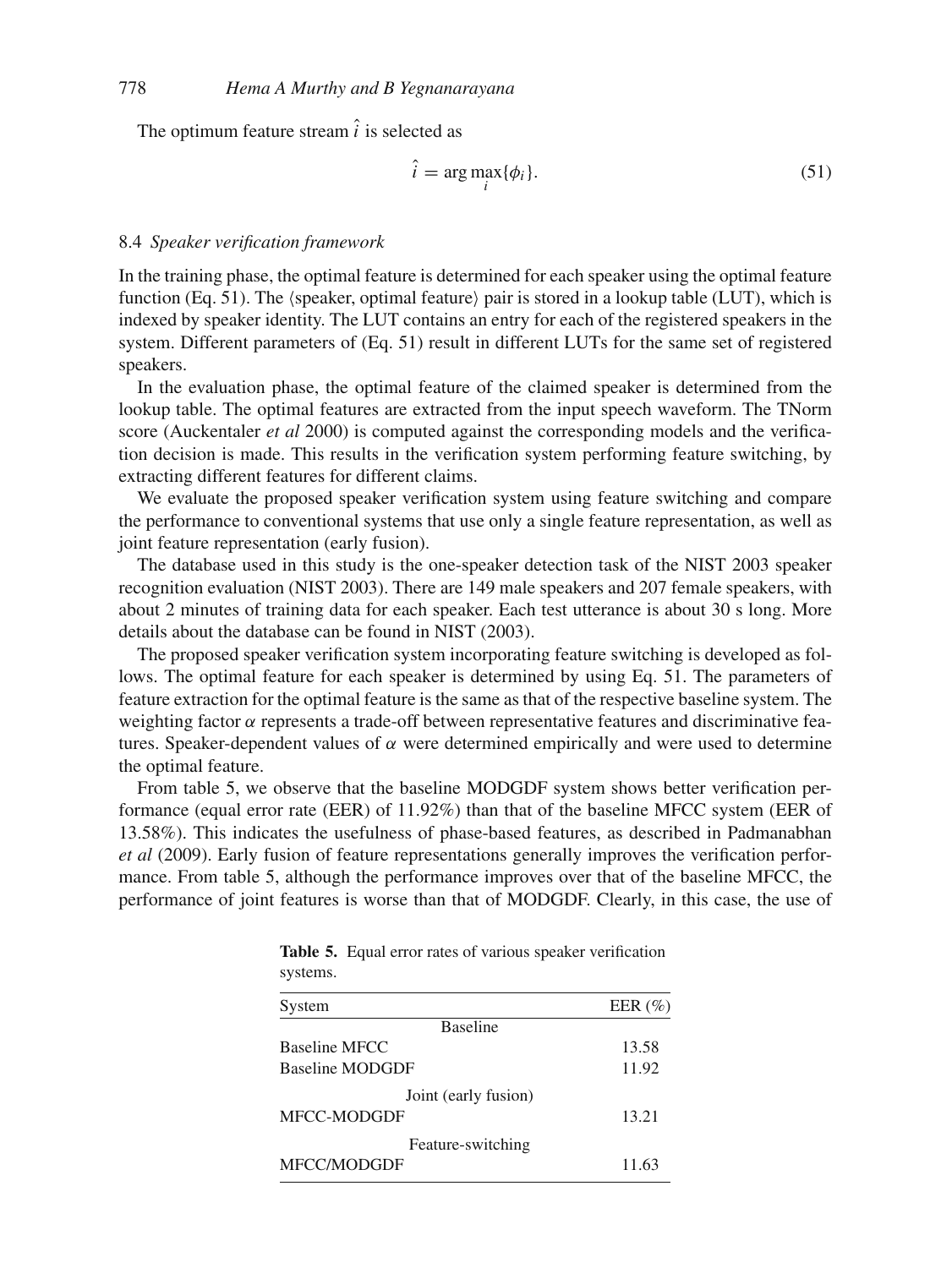joint features is actually hurting performance. Various feature-switched systems in general, give performance better than the joint systems (Padmanabhan & Murthy 2010). Feature switching between MFCC, and MODGDF gives an EER of 11.63%. These experiments once again reinforce the importance of feature switching in speech recognition systems. For more details on feature switching across a suite of features, see Padmanabhan & Murthy (2010).

#### **9. Conclusions**

In this paper, we detailed the evolution of phase-based processing of speech. Initially, we showed how group delay spectrum can be usefully processed to extract formants. Next, we show that phase information can be used to identify events in a speech signal.

Finally, we extract features from phase, similar to MFCC. Although, phase-based processing is nascent, nevertheless, we have been able to show that the phase-based features perform almost as well as the current state-of-the-art MFCC-based features. We also show that by judicious choice of feature appropriate for the sound unit/speaker, performance of the system can be improved quite significantly. In conclusion, phase-based features do a lot of promise, and need to be explored in greater detail. Other applications of segmentation include the development of segment vocoders (Chevireddy *et al* 2008a,b; Pradhan *et al* 2010).

One of the authors, Hema A Murthy would like to thank all her students, V Kamakshi Prasad, T Nagarajan, Rajesh M Hegde, A Lakshmi, Samuel Thomas, R Ramya, P Sreehari Krishnan, Sadhana Chevireddy, Rajesh Janakiraman, J Chaitanya Kumar, R Padmanabhan and Abhijit Pradhan for not only collaborating with her, but also, for permitting her to reproduce figures and proofs from their theses in this paper. Further, she would like to thank Veena T, Dileep A D and R Padmanabhan for reading through drafts of this paper and giving critical comments. Hema A Murthy would also like to thank her PhD guide Prof Yegnanarayana (co-author) for introducing her to the world of group delay functions. Finally, we thank the anonymous reviewers for their useful comments.

#### **References**

- Aarabi P, Shi G, Shanechi M M, Rabi S A 2006 *Phase based processing speech* (Singapore: World Scientific Publishing Co. Pte. Ltd.)
- Alsteris L D, Paliwal K K 2006 Further intelligibility results from human listening tests using the short-time phase spectrum. *Speech Commun.* 48: 727–736
- Auckentaler R, Carey M, Lloyd-Thomas H 2000 Score normalisation for text-independent speaker verification systems. *Digital Signal Process.* 10: 42–54
- Black A, Taylor P, Caley R 1998 The festival speech synthesis system. http://festvox.org/festival/
- Bozkurt B, Couvreur L, Dutoit T 2007 Chirp group delay analysis of speech signals. *Speech Commun.* 49(3): 159–176

Chevireddy S, Murthy H A, Chandrasekhar C 2008a A syllable-based segment vocoder. *Proc. National Conference on Communications*, Mumbai, India, 442–445

Chevireddy S, Murthy H A, Chandrasekhar C 2008b Signal processing based segmentation and hmm based automatic clustering for a syllable based segment vocoder at 1.4kbps. *Proc. EUSIPCO*, Lausanne, Switzerland. www.eurasip.org/Proceedings/Eusipco2008/papers/1569104947.pdf

Childers D G 1977 The cepstrum: A guide to processing. *Proc. IEEE* 68: 1428–1443

CUED 2002 HTK Speech Recognition Toolkit. http://htk.eng.cam.ac.uk

Davis S, Mermelstein 1980 Comparison of parametric representations for monosyllabic word recognition in continuously spoken sentences. *IEEE Trans. Acoust. Speech, Signal Process* 28: 357–366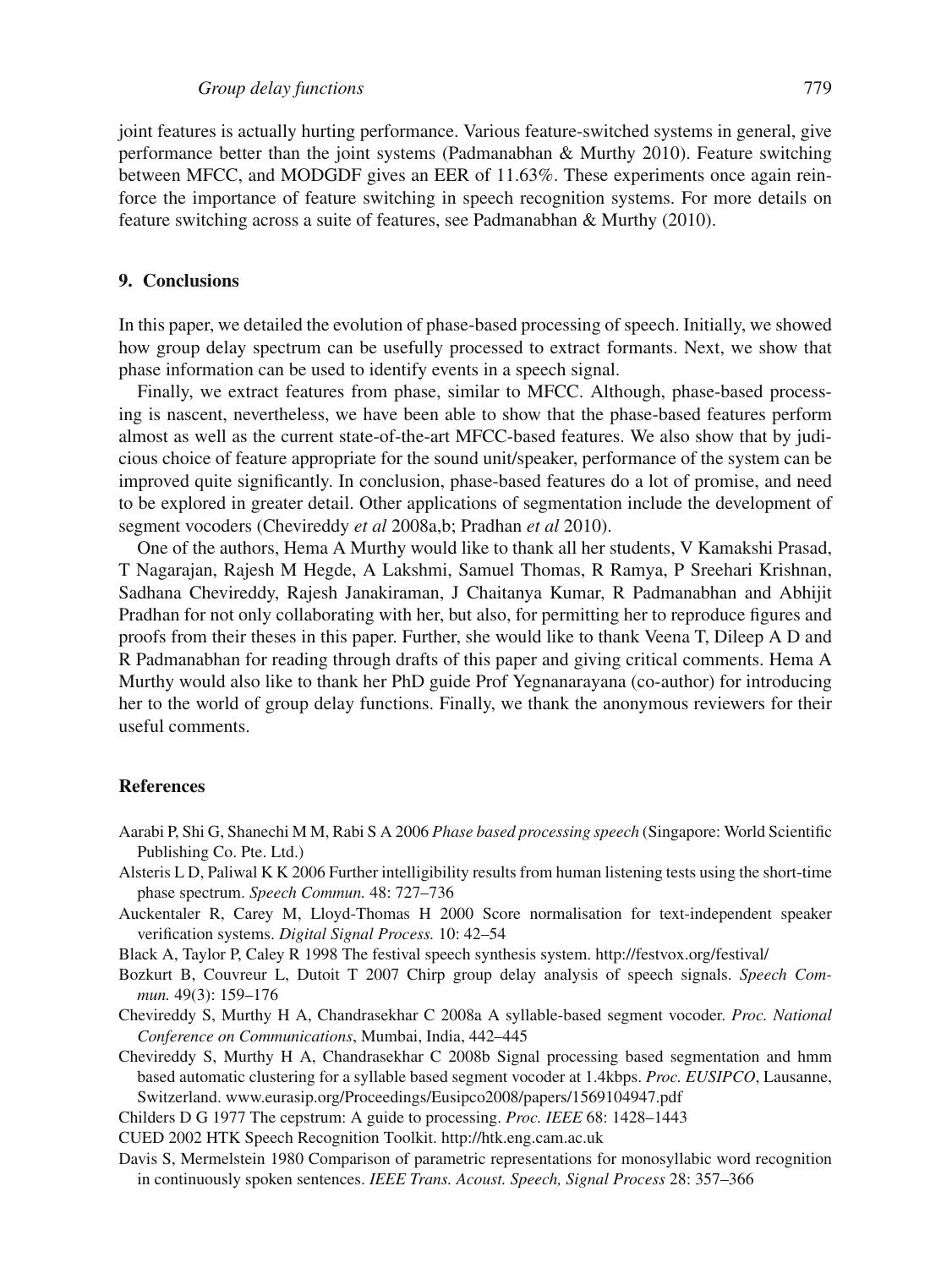- DDNews 2001 *Database for Indian languages*. India, Speech and Vision Lab, IIT Madras, Chennai
- Dupont S, Luettin J 2000 Audio-visual speech modeling for continuous speech recognition. *IEEE Trans. Multimedia* 2(3): 141–151
- Godfrey J J, Holliman E C, McDaniel J 1992 SWITCHBOARD: Telephone speech corpus for research and development. *Proc. IEEE Int. Conf. Acoust. Speech Signal Process*, San Francisco, California, USA, 1. 517–520
- Greenberg S 1999 Speaking in short hand A syllable centric perspective for understanding pronounciation variation. *Speech Commun*. 29: 159–176
- Greenberg S, Hollenback J, Ellis D 1996 Insights into spoken language gleaned from phonetic transcription of the switchboard corpus. *Proc. Int. Conf. Spoken Language Process*, Philadelphia, USA, 24–27
- Gurban M, Thiran J-P 2008 Using entropy as a stream reliability estimate for audio-visual speech recognition. *Proc. EUSIPCO,* Lausanne, Switzerland. http://www.eurasip.org/Proceedings/Eusipco/ Eusipco2008/papers/1569104998.pdf
- Halberstadt A K, Glass J R 1998 Heterogeneous acoustic measurements and multiple classifiers for speech recognition. *Proc. Int. Conf. Spoken Language Process*. Sydney, Australia, paper 0396
- Halberstadt A K 1998 Heterogeneous acoustic measurements and multiple classifiers for speech recognition. Ph.D. thesis, Massachussets Institute of Technology
- Hermansky H 1990 Perceptually linear predictive (plp) analysis of speech. *J. of the Acoust. Soc. of Am.* 87: 1738–1752
- Hirsch H, Pearce D 2000 The aurora experimental framework for the performance evaluation of speech recognition systems under noisy conditions. *Proc. ISCA Tutorial and Research Workshop on Automatic Speech Recognition*, Paris, France, 181–188
- Janakiram R, Kumar C J, Murthy H A 2010 Robust syllable segmentation its application to syllablecentric continuous speech recognition. *Proc. National Conference on Communications*, Chennai, India, 276–280
- Jelinek F 1999 *Statistical methods for speech recognition* (Cambridge, Massachusetts: The MIT Press)
- Kamakshi Prasad V, Nagarajan T, Murthy H A 2004 Automatic segmentation of continuous speech using minimum phase group delay functions. *Speech Commun.* 42: 429–446
- Kishore S P, Black A W 2003 Unit size in unit selection speech synthesis. *Proc. EUROSPEECH*, Geneva, Switzerland, 1317–1320
- Kumar C J, Murthy H A 2009 Entropy based measures for incorporating feature stream diversity in the linguistic search space for syllable based automatic annotated recognizer. *Proc. National Conference on Communication*, Guwahati, India, 286–289
- Kumar J C, Janakiraman R, Murthy H A 2010 Kl divergence based feature switching in the linguistic search space for automatic speech recognition. *Proc. National Conference on Communication*, Chennai, India, 281–285
- Lakshmi Sarada G, Nagarajan T, Murthy H A 2004 Multiple frame size and multiple frame rate feature extraction for speech recognition. *Proc. SPCOM*, Bangalore, India, 592–595
- Lakshmi A, Murthy H A 2008 A new approach to continuous speech recognition in indian languages. *Proc. National Conference on Communication*, Mumbai, India, 277–281
- Li K 1994 Automatic language identification using syllabic spectral features. *Proc. IEEE Int. Conf. Acoust. Speech Signal Process*, Adelaide, South Australia, 1. 297–300
- Li X, Stern R 2003 Training of stream weights for the decoding of speech using parallel feature streams. *Proc. IEEE Int. Conf. Acoust. Speech Signal Process,* 1: 832–835
- Lim J 1979 Spectral root homomorphic deconvolution system. *IEEE Trans. Acoust. Speech Signal Process* 27: 223–233
- Murthy H A 1997 The real root cepstrum and its applications to speech processing. *Proc. National Conference on Communication*, Chennai, India, 180–183
- Murthy H A, Rao G V R 2003 The modified group delay function and its application to phoneme recognition. *Proc. IEEE Int. Conf. Acoust. Speech Signal Process*, Hongkong, 1.68–71
- Murthy H A, Yegnanarayana B 1991 Formant extraction from minimum phase group delay function. *Speech Commun.* 10: 209–221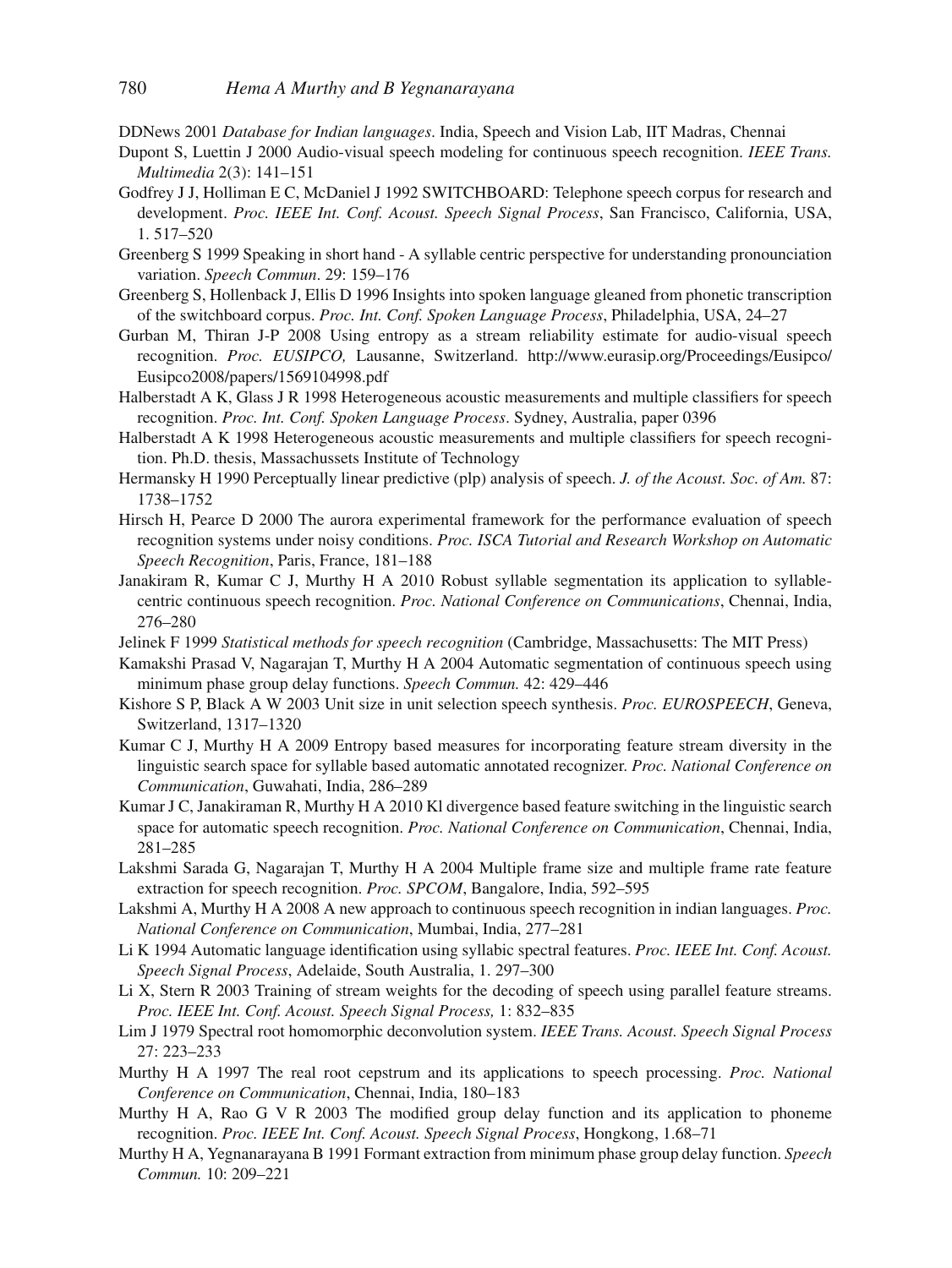- Murthy K V M, Yegnanarayana B 1989 Effectiveness of representation of signals through group delay functions. *Elsevier Signal Process.* 17: 141–150
- Nagarajan T, Murthy H A, Hegde R M 2003 Segmentation of speech into syllable-like units. *Proc. EUROSPEECH*, Geneva, Switzerland, 2893–2896
- Nagarajan T, Prasad V K, Murthy H A 2001 The minimum phase signal derived from the magnitude spectrum and its applications to speech segmentation. *Proc. SPCOM*, Bangalore, India, 95–101
- Neti C P, Luettin G, Matthews J, Vergyri J H G 2001 Large-vocabulary audio-visual speech recognition: A summary of the johns hopkins summer 2000 workshop. *Proc. IEEE Fourth Workshop on Multimedia Signal Processing*, Cannes, France, 619–624
- NIST 2003 The NIST year 2003 speaker recognition evaluation plan. http://www.itl.nist.gov/ iad/mig/tests/sre/2003/index.html
- Noll A M 1967 Cepstrum pitch determination. *J. Acoust. Soc. Am.* 41(2): 179–195
- OGI 1992 The OGI multi-language telephone speech corpus. *Proc. Int. Conf. Spoken Lang.*, Banff, Alberta
- Oppenheim A V, Schafer R W 1990 *Discrete time signal processing* (New Jersey: Prentice Hall, Inc.)
- Padmanabhan R, Murthy H A 2010 Acoustic feature diversity and speaker verification. *Proc. INTER-SPEECH*, Makuhari, Japan, 2110–2113
- Padmanabhan R, Parthasarthi S H K, Murthy H A 2009 Robustness of phase based features for speaker recognition. *Proc. INTERSPEECH*, Brighton, U.K., 2355–2358
- Paliwal K K, Alsteris L D 2005 On the usefulness of stft phase spectrum in human listening tests. *Speech Commun.* 45 153–170
- Papoulis A 1977 *Signal analysis* (New York: McGraw Hill)
- Pfitzinger H R, Burger S, Heid S 1996 Syllable detection in read and spontaneous speech. *Proc. Int. Conf. Spoken Language Process.*, Philadelphia, USA, 1261–1264
- Pradhan A, Chevireddy S, Veezhinathan K, Murthy H A 2010 A low-bit rate segment vocoder using minimum residual energy criteria. *Proc. National Conference on Communication*, Chennai, India, 246–250
- Prasanna S, Reddy S B, Krishnamoorthy P 2009 Vowel onset point detection using source, spectral peaks and modulation spectrum energies. *IEEE Trans. Audio Speech Language Process.* 17(4): 556–565
- Rabiner L R, Schafer R W 1969 The chirp *z*-transform algorithm and its application. *Bell Syst. Tech. J.* 48(5): 1249–1292
- Ramasubramanian V, Jayaram A K V S, Sreenivas T V 2003 Language identification using parallel sub-word recognition — an ergodic hmm equivalence. *Proc. EUROSPEECH*, Geneva, Switzerland, 1357–1360
- Rao M N, Thomas S, Nagarajan T, Murthy H A 2005 Text-to-speech synthesis using syllable-like units. *Proc. National Conference on Communications*, Kharagpur, India, 227–280
- Rasipuram R, Hegde R M, Murthy H A 2008 Incorporating acoustic diversity into the linguistic feature space for syllable recognition. *Proc. EUSIPCO 2008*, Lausanne, Switzerland, www.eurasip.org/ Proceedings/Eusipco/papers/1569104561.pdf
- Sethi A, Narayanan S 2003 Split-lexicon based hierarchial recognition of speech using syllable and word level acoustic units. *Proc. IEEE Int. Conf. Acoust. Speech Signal Process*, Hong Kong, 185–187
- Shi G, Shanechi M, Aarabi P 2006 On the importance of phase in human speech recognition. *IEEE Trans. on Audio Speech Language Processing* 14(5): 1867–1874
- TIMIT 1990 Acoustic-phonetic continuous speech corpus. National Institute of Standards and Technology Speech Disc 1-1.1. Fisher W, Doddington G, Goudie Marshall K M 1986 The DARPA speech recognition research database: Specifications and status. *Proc. DARPA Workshop on Speech Recognition*, California, 93–99
- Tribolet J 1979 A new phase unwrapping algorithm. *IEEE Trans. Acoust. Speech Signal Process* 2: 170–179
- Yegnanarayana B 1979 Formant extraction from linear-prediction phase spectra. *J. Acoust. Soc. Am.* 63: 1638–1640
- Yegnanarayana B, Murthy H A 1992 Significance of group delay functions in spectrum estimation. *IEEE Trans. Signal Process.* 40(9): 2281–2289